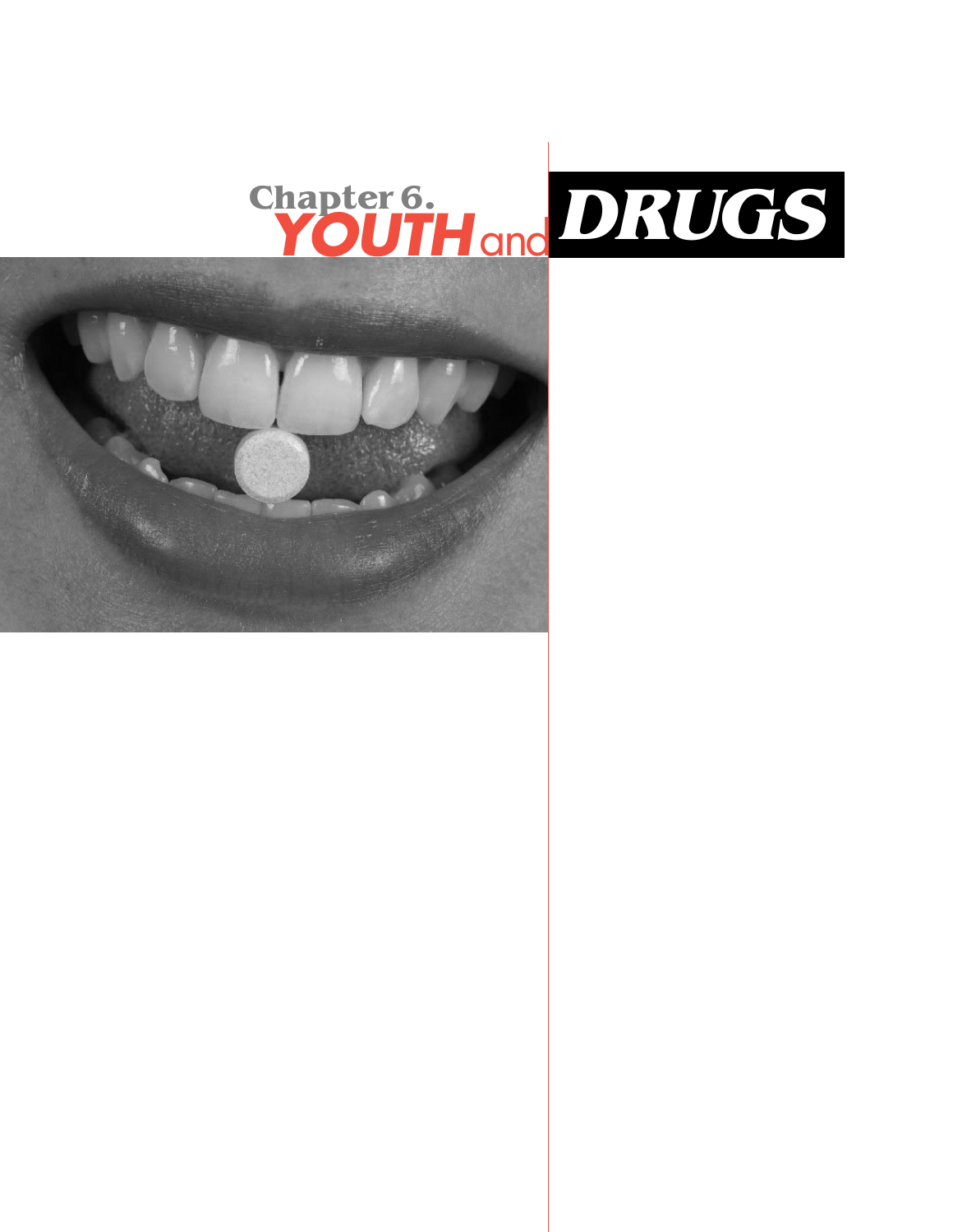**An evidence-based overview of substance use by young people is provided in the beginning of the chapter, drawing on statistical data whenever available and key informants otherwise. The present situation and trends are elaborated and comparative international aspects highlighted, followed by a description of current and best practices in demand reduction programmes and youth participation in those programmes.**

#### **REASONS FOR SUBSTANCE L AND ASSOCIATED PROBLEMS AMONG SO**

When the subject of drug use comes up, it is often in relation to young people. This makes some sense, for while there are significant drug issues among other populations, it is during the younger years that most substance use begins. If a person in today's world has not begun to use alcohol, tobacco or an illicit substance during this period, it is unlikely he or she ever will. Young people in almost all countries tend to use these substances to a greater extent and in riskier ways than do older people, and this behaviour can result in significant problems in the short and long terms.

People use substances to satisfy a need or to serve a function. A drug may meet certain needs or desires through its effects (including pain relief and pleasurable feelings) or through the symbolism associated with its use (a sense of rebellion or feeling of belonging, for example). All substance-use decisions involve a weighing of benefits against risks as perceived by the individual. Young people use substances for many of the same reasons adults do (to relieve stress or heighten enjoyment); however, there are some reasons for use that arise from needs specifically related to adolescent development. Sources of motivation include the desire to take risks, demonstrate autonomy and independence, develop values distinct from parental and societal authority, signal entry into a peer group, seek novel and exciting experiences, and satisfy curiosity.<sup>1</sup>

More and more young people worldwide are growing up in an environment increasingly tolerant of various forms of substance use, both medical and non-medical. The pharmaceutical and alternative medicine industries continue to grow and to promote a climate of "solution by ingestion". An unprecedented level of access to media by youth worldwide has meant that more young people than ever are "consuming" a globalized, Western-dominated pop culture that tends to tolerate substance use. The tobacco and alcohol industries have added to this environment by utilizing their powerful marketing capacities to influence young people.

Beyond these broad influences there are always local and personal factors involved in a young person's decisions regarding substance use. Youth may be influenced strongly by their perception of how common or "normative" substance use is. For example, if a young person's friends smoke, drink or use other substances, or if there is a sense that others in the same networks do, that young person is more likely to make the same choices. Decisions on substance use are also linked to perceptions of risk associated with a particular drug.<sup>2</sup> As the perceived risk associated with the use of a drug increases, rates of use decline. $3$  The reverse is also true, whereby an emerging drug may experience a "honeymoon period" during which there is little infor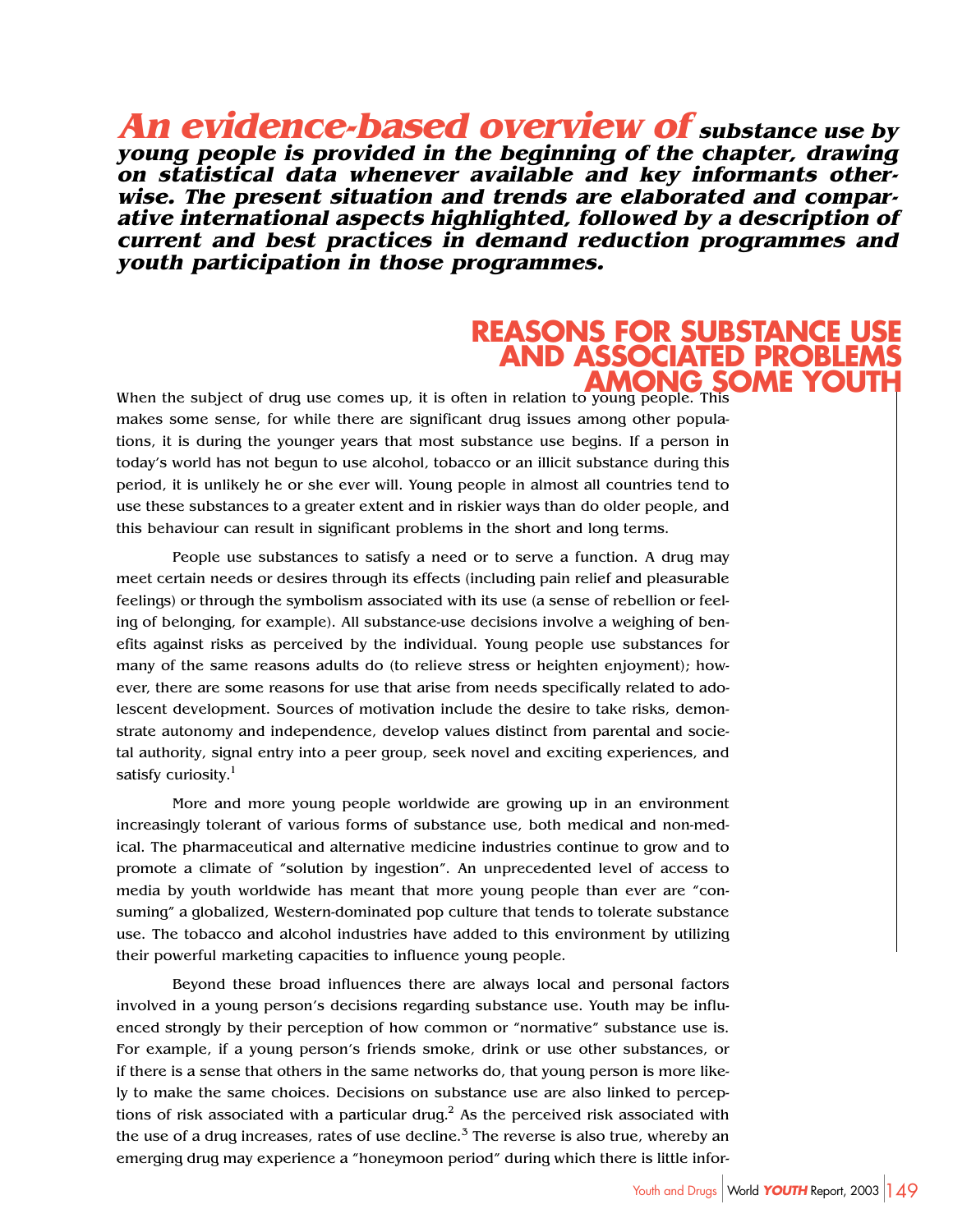mation available about risks or harm.<sup>4</sup> Some young people may use substances as consumer items, along with clothes and music, to establish an identity or image for themselves.<sup>5</sup> Some youth do not choose substance use per se, but rather opt for a lifestyle within which substance use goes hand in hand with alienation, rebellion and the search for freedom and friendship.<sup>6</sup>

Adolescent attitudes and beliefs about substance use and risk tend to change rapidly, with tolerance levels rising as adolescence progresses. Youth, to a greater extent than adults, tend to minimize the risks linked to their own substance use, with the tendency more pronounced among young men than among young women.<sup>7</sup> It has long been acknowledged that young people typically give less attention to the long-term risks associated with substance use than they do to the more immediate consequences.<sup>8</sup>

In recent years, observers of substance use patterns have begun to distinguish between youth living in difficult circumstances and "mainstream" youth, who generally have more opportunities, options, and support. The former group includes many youth living in developing countries, but also youth living out of the mainstream in the developed world. For many mainstream youth, substance use is increasingly woven into a leisure culture in which intoxication is viewed as a "time out" from the normal rules.<sup>9</sup> Use of substances by youth living outside the mainstream—a group often termed "especially vulnerable"—tends to be aimed more at relieving the pressures deriving from difficult circumstances, which may include physical or emotional pain or longer work hours, unemployment, neglect, violence, homelessness, sexual abuse or war. While the lines between these two worlds are blurred at times, the associated issues and challenges are quite different.

Given the increasing acceptance of substance use in many regions, the easy availability of intoxicants and the various challenges associated with adolescent development, all young people need to be viewed as being vulnerable to some extent to substance use problems.<sup>10</sup> Any substance use obviously poses risks or the potential for risk. Even a single drug-using experience or a pattern of so-called experimental use can result in serious problems such as an overdose, an accident or, in the case of illicit drugs, criminal prosecution. However, most youth who experiment with substances do not suffer harm as a result and do not move on to other drugs or more problematic use.

Ongoing heavy use of one or more substances increases the likelihood that associated harm will occur. The broad range of problems reported by young people includes deteriorating family relations, poorer performance in school, unwanted and unprotected sexual activity, accidents, violence, trouble with authorities and the increased risk of HIV. Some youth engaging in heavy substance use will continue to do so into adulthood and will experience various longer-term health and social problems.

The problems that young people experience in relation to their use of substances are generally seen to arise from a combination of individual, family, school, community and societal factors or vulnerabilities, which at least at the basic level are well documented.<sup>11</sup> A major challenge in child and adolescent development is identity formation.<sup>12</sup> Adolescents that do not achieve satisfactory development are particularly at risk of experiencing the harmful effects of substance use. This is not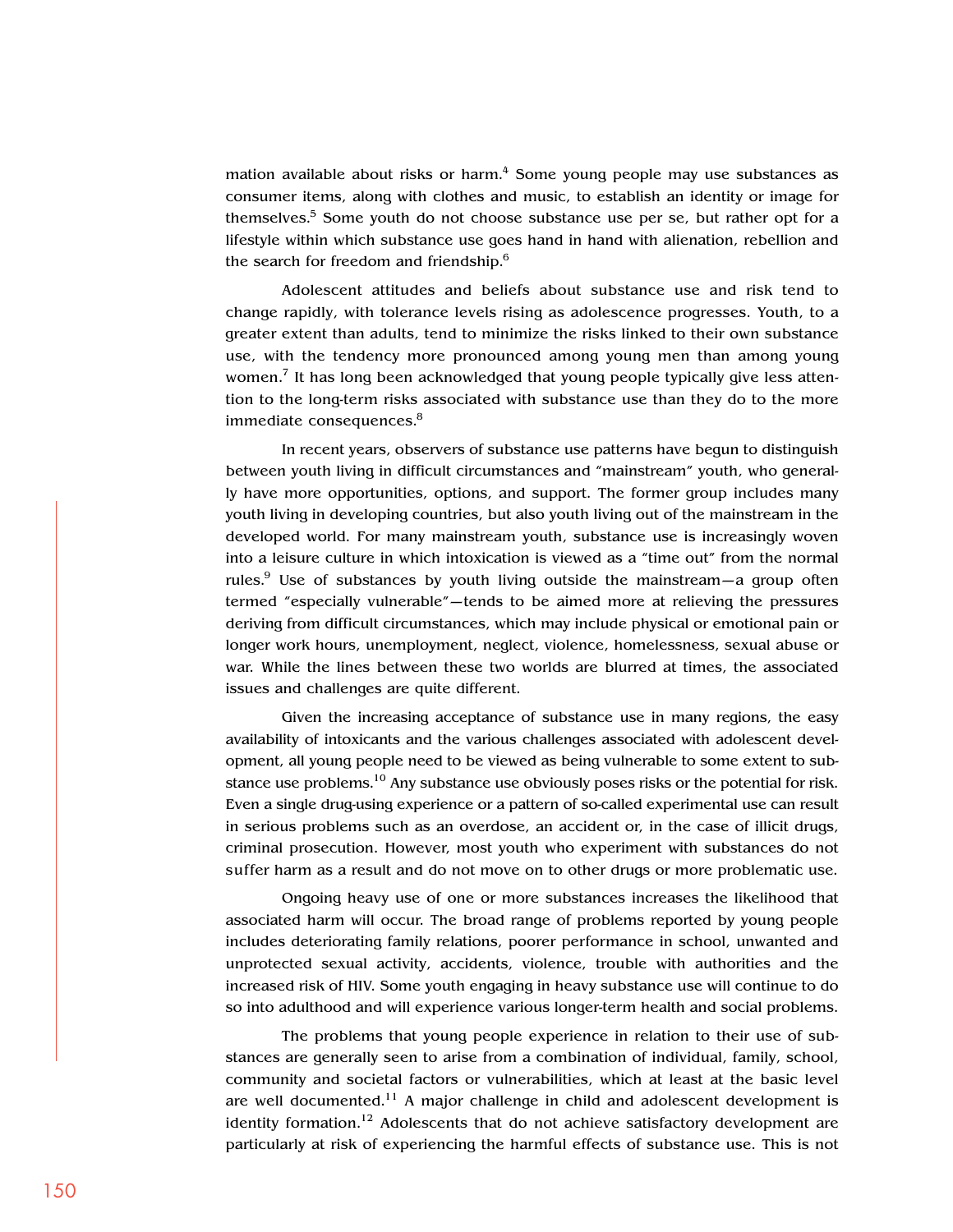to suggest that substance-use problems cannot arise in the context of "normal" adolescent development. Indeed, the normal incidents of impulsive, reckless behaviour in early adolescence, or a temporary state of identity confusion at any phase of psychosocial development, could represent a time of vulnerability for substance use. However, heavy continued use of substances through adolescence can have the effect of stalling psychosocial development.<sup>13</sup>

Not surprisingly, the quality of family life has been shown to play a very important role in determining the likelihood of substance use.<sup>14</sup> Parents everywhere experience pressure to attend to family needs while generating sufficient income. A key informant in Thailand observed that "parents have to fight for income and the family system is weak, with members leaning less on each other".<sup>15</sup> In the United States, students who perceive their parents to be effective (being good listeners, establishing rules, setting expectations, and keeping on top of their teens' activities) also report significantly lower use of alcohol, tobacco and illicit drugs.<sup>16</sup> Parental alcohol or other substance dependence increases the risk of a young person developing substance use problems, with the extent of susceptibility determined by a complex mix of genetic and environmental factors. Transitions or significant changes in one's environment, such as moving to a new neighbourhood or school, the loss of a close family member, or parental separation, can create a strong sense of vulnerability in a young person.<sup>17</sup> Evidence shows that school dropouts and those with poor marks or little attachment to school are at higher risk or are already regular or heavy substance users.<sup>18</sup>

Youth designated especially vulnerable often have difficult family backgrounds and mental health issues. Street youth who inject drugs tend to present this kind of picture. They are more likely than street youth who do not inject drugs to report backgrounds that include parental substance use, forced institutionalization, and a history of "survival sex".19 There is some indication that high-risk youth who progress into injecting drug use from other forms of drug use are more likely to experience early and sustained sex trading, to demonstrate a low level of commitment to school, and to be a victim of violence at the time of onset. $20$ 

A body of international research is showing that the general health status of a society is heavily influenced by the social, educational and economic circumstances of its people, with general educational and income levels and income disparities constituting the primary indicators in this regard.<sup>21</sup> Although the relationship between these determinants of health and substance use problems requires more investigation, there may well be a link between the factors listed and the use of substances by young people.

Especially vulnerable young people in a variety of situations have voiced opinions that seem to support this premise. Given the opportunity to generate and explain their own solutions, youth in a poor neighbourhood in the United States judged the best preventive mechanism to be "more jobs, more education and more scholarships for teenagers" rather than more prevention programmes focusing on risk behaviours.<sup>22</sup> In a similar vein, youth in developing countries often include income-generating programmes in their prevention work. $^{25}$  Street youth indicate that basic needs such as food and stable housing are their priorities, while job training, educational upgrading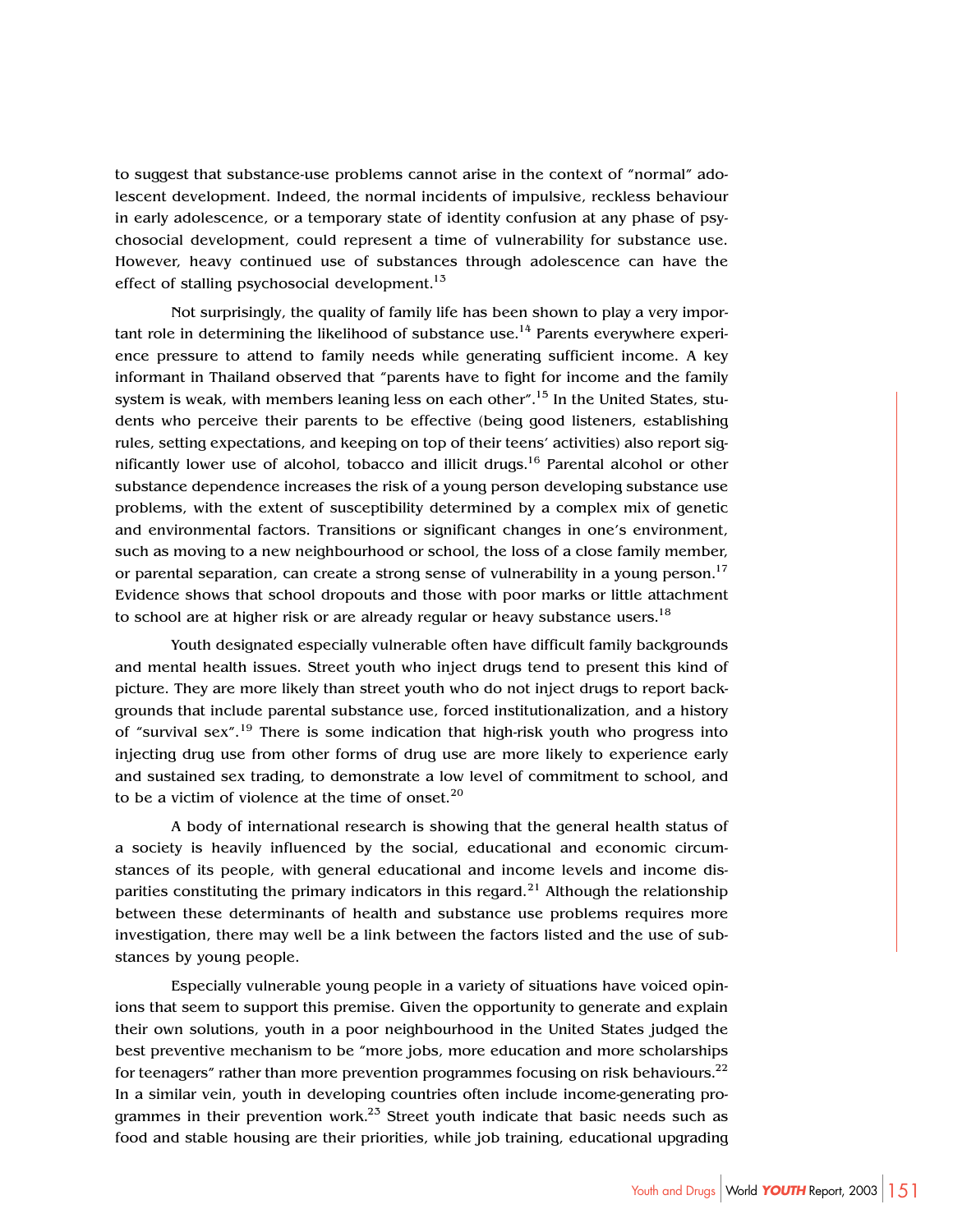and personal counselling are also important.<sup>24</sup> These observations by young people underscore the wisdom of building on "protective" factors rather than focusing only on reducing risk factors in prevention work.

When young people use substances to cope with the lack of basic rights and necessities such as food, clothing, shelter and education, the result may be further infringements by authorities. $25$  Penalties associated with the use of illicit substances can be harsh, and users often become more marginalized in their communities.<sup>26</sup> In places where public order and stability are an issue, there may be general public support for repressive approaches that do not follow due legal processes, and that violate the rights of children and youth on the street.<sup>27</sup> The general stigma surrounding street youth and illicit drug use represents a significant barrier to reaching and helping these young people and may very well contribute to more problematic use.

#### **TRENDS AND PATTERNS OF SUBSTANCE USE BY YOUNG PEOPLE Availability of data**

An accurate understanding of the nature and extent of substance use by young people is critical to the development of evidence-based responses. The level of understanding of youth substance use worldwide is better than ever, but many gaps still remain. A few countries are conducting broad-based school surveys using methodology that allows comparison; however, a much greater number are using methods and measures that make comparison difficult. Some countries carry out broad population drug-use surveys of persons aged 15 years and above, and this allows analysis of use among at least a portion of youth. These broad surveys require substantial resources, so many countries (including some G-8 members)<sup>28</sup> do not conduct national school or population studies on a regular basis. Substance use by youth not attending school or living at home will not be accounted for in these surveys. Substance use tends to be higher among youth living out of the mainstream; however, because of the difficulties in reaching them, studies of these young people tend to include small, non-random samples, and findings cannot be applied to other populations.

In some regions, the only information on drug use among youth may be from key informants. These officials may be sufficiently in touch with the community to provide an accurate picture, but there have been instances in which young people who were studying the issue questioned the observations of adult informants.<sup>29</sup> In some areas, key informants may have only rough indicators such as drug supply seizures and other drug-related criminal charges as a reference.

## **Overall situation**

National student drug-use data that are recent and reasonably comparable are available only from Australia, Europe and the United States. In other countries and regions, information is sketchy. The collection of data on legally available substances is at times undertaken separately from data collection relating to illicit substances. Underreporting of personal drug use by youth in household and school surveys, or even during interviews, is likely to be an issue in regions with strong taboos or penalties against substance use, or where there exists a general mistrust of authorities. Consequently, caution is required in making comparisons.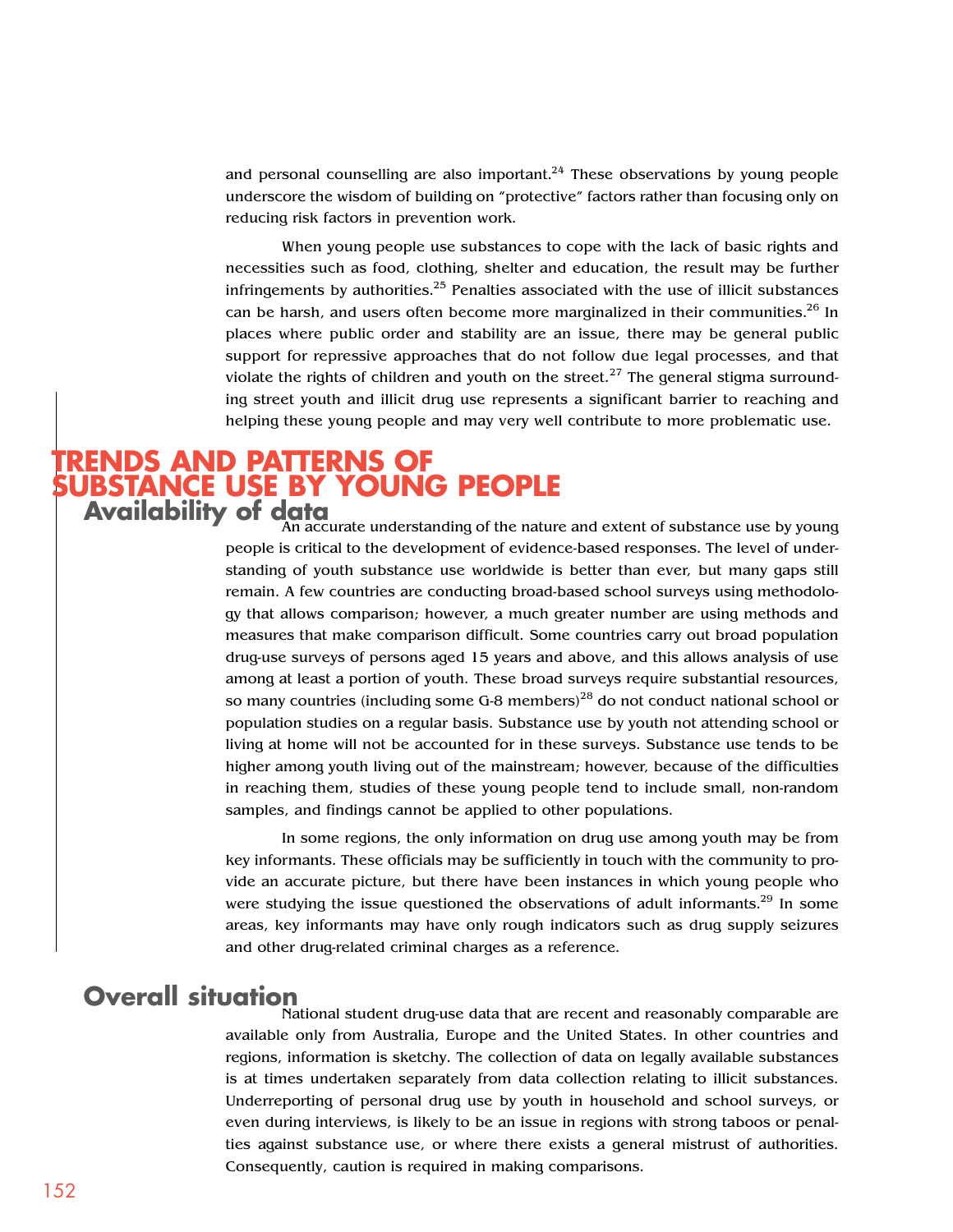In jurisdictions in which drug use among youth has been tracked over the long term (Ontario, Canada, and the United States), the late 1970s and early 1980s represent historic high points for the use of most substances. Rates generally declined from that period into the early 1990s, after which they began to rise again. Similar results have been obtained in jurisdictions that began monitoring trends more recently (including Australia and Europe). Use rates appear to have peaked in the late 1990s at levels approaching the historic highs of previous decades. $30$ 

Throughout this period, alcohol, tobacco and cannabis have remained the substances most commonly used by youth around the world. The first substances used are generally tobacco, alcohol and, in some communities, inhalants; the age of first use is usually lower in developed countries. The use of substances (with the exception of inhalants in some regions) almost always increases with age, so among students the highest rate of use is generally recorded in the last two years of secondary school, continuing into early adulthood in most countries. $31$  In almost all regions boys are more likely than girls to use all substances (exceptions are the non-medical use of medications in a number of countries and alcohol and tobacco use in several European countries) and are more likely to use them in risky ways. Rates of alcohol and tobacco use by students in Europe appear to be the highest in the world, and figures indicate that illicit drug use rates are highest among students in Australia and North America (Canada and the United States). Although data are not readily available, the lowest rates of use for all substances appear to be in countries strongly influenced by Islam, where prohibitions are more likely to be clear and strictly enforced.

Beverage alcohol is the substance most widely consumed by young people worldwide. Alcohol use is interwoven into many cultures and, in some, the first drinking experience occurs in the context of family events. However, alcohol represents the greatest public health burden, in large part owing to acute alcohol-related health issues arising from violence and accidents among adolescents and young adults. $32$  In 30 European countries, 61 per cent of grade 10 students reported having used alcohol in the past 30 days, compared with 40 per cent in the United States. In Europe, past-month rates among grade 10 students varied widely, ranging from 36 per cent in the former Yugoslav Republic of Macedonia to 85 per cent in Denmark. According to separate studies published in 2001, approximately 65 per cent of adolescents in Australia (14- to 19-year-olds) and Ontario, Canada (grade 7-13 students), reported past-year alcohol use.<sup>33</sup> Reports covering the past decade indicate that current alcohol consumption (either past-year or past-month use) in Central and South America ranges from 37.8 per cent (among 15- to 19-year-olds in the Dominican Republic) to 43.8 per cent (among urban secondary school students in Sao Paulo, Brazil). In Africa, even though alcohol consumption is said to be by far the most troubling substance-related issue affecting the general population, rates of use by youth appear to be significantly lower than in Western countries.<sup>34</sup> Several studies in various African countries during the past decade have found that among students, between 8.8 per cent (10- to 14 year-olds in Lesotho) and 42 per cent (those attending secondary school in Kenya) were current users. Current-use figures from the past decade are largely unavailable for South-East Asia; however, a study of children and youth aged 10-17 years in Nepal found that 17 per cent had used alcohol in the past year and 9.2 per cent in the past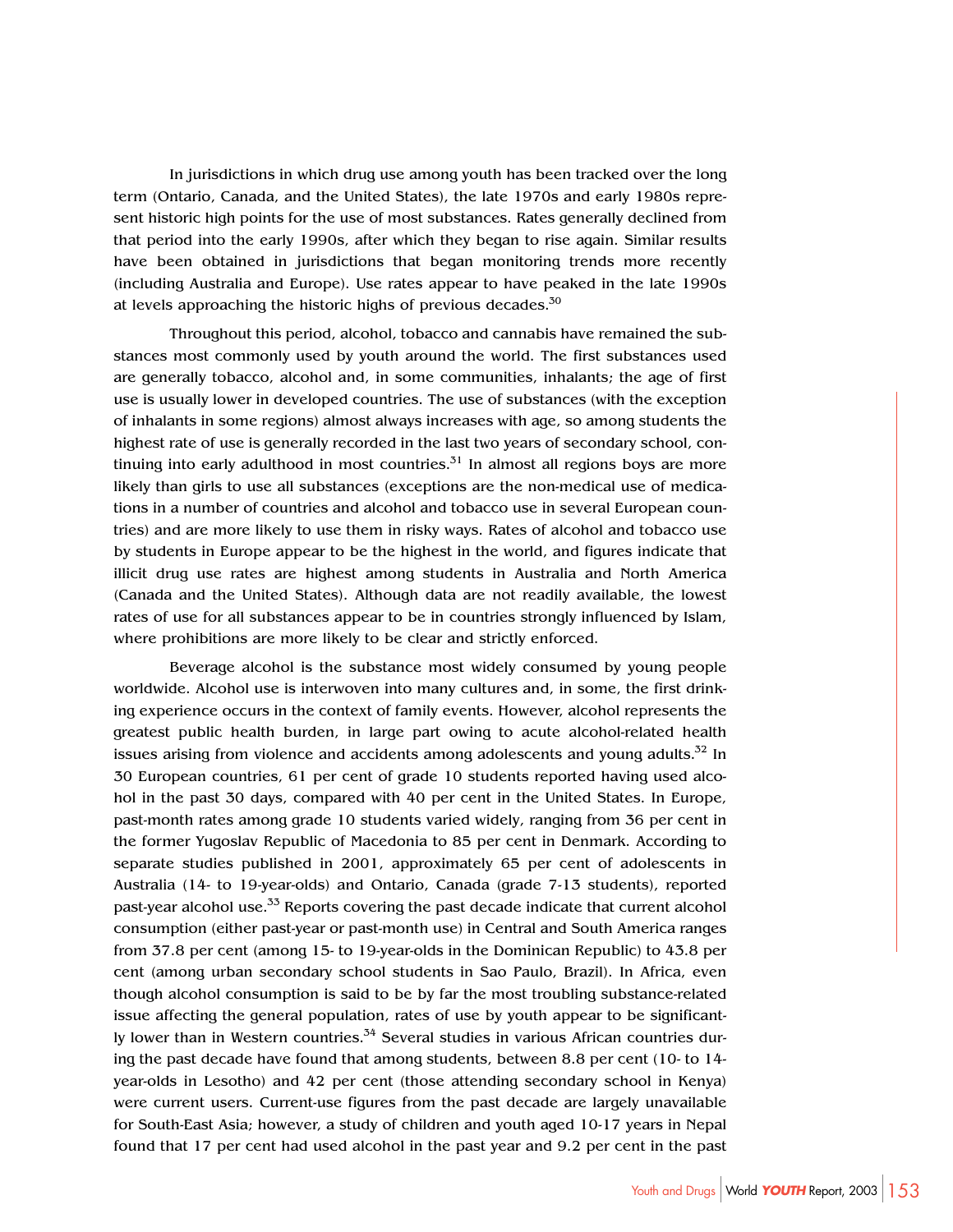

month.<sup>35</sup> In a study of vocational students in Thailand, alcohol use in the past three months was reported by 92.5 per cent of males and 80.5 per cent of females.<sup>36</sup> Survey reports indicate that 70 per cent of senior high school students (roughly equivalent to grade 10) in Japan and 80 per cent in China had used alcohol at least once. In all regions, use increases with age. In developed countries, females are about as likely as males to be current users, while in developing countries males are more likely to be current users. In virtually all countries, males are more likely to use in problematic ways; however, there are indications of a shift in this pattern (further details are provided later in the chapter).

Tobacco use is one of the chief preventable causes of death in the world. Tobacco is often the first substance used by children and youth, with an estimated 20 per cent of young smokers worldwide beginning before the age of  $10^{37}$  A report prepared by a Swedish organization in 2000 indicated that an average of 37 per cent of grade 10 students in 30 European countries had smoked at least one cigarette in the past 30 days.<sup>38</sup> The average incorporated widely disparate national rates ranging from 16 per cent in Cyprus to 67 per cent in Greenland. Two recent studies revealed that among grade 10 students in North America, rates of past-30-day use were 26 per cent in the United States and 29.9 per cent in Ontario, Canada.<sup>39</sup> Past-30-day use rates are reportedly close 20 per cent in Costa Rica, Jordan and South Africa, and 10 per cent or less in Barbados, China, Sri Lanka, Venezuela and Zimbabwe. In most countries boys are more likely than girls to smoke, though the reverse is true in a number of countries in Europe including Denmark, France, Greenland, Ireland, Norway and the United Kingdom.<sup>40</sup> A small proportion (less than 5 per cent) of students in North America have reported the use of "bidis", a flavoured, unfiltered cigarette. $41$ 

Cannabis is the illicit substance most commonly used by youth in every region. Worldwide, the use of this substance accounts for the vast majority of illicit drug use by young people, representing about 90 per cent of all illicit drug use among students in Australia and the United States and almost 95 per cent in Europe, for example.<sup>42</sup> In several countries, including Australia, Canada, France, Ireland, the United Kingdom and the United States, it might be said that cannabis use is normalized, with more than 25 per cent of all secondary school students reporting past-year use. In Europe, pastyear rates for grade 10 students range from 1 per cent in Romania to 31 per cent in France. In sub-Saharan Africa, cannabis is considered the main illicit drug of concern, with increasing use by young people being cited in several countries. $43$  Data on cannabis use in Asia are scarce, but two studies of youth populations showed lifetime prevalence rates (the proportions of those surveyed who have ever used the substance) of 4.5 and 6 cent. $44$ 

Much smaller numbers of young people use illicit substances other than cannabis. However, the use of other substances is much more likely in North America than in Europe (23 per cent versus 6 per cent of grade 10 students in the respective regions have ever used another substance). Amphetamine-type stimulants (ATS), including drugs such as Ecstasy and methamphetamine, are the most commonly used illicit substances after cannabis among high school students everywhere data are available; however, nowhere is lifetime prevalence higher than 10 per cent. A major worldwide concern with these substances is the likelihood of unknown adulterants being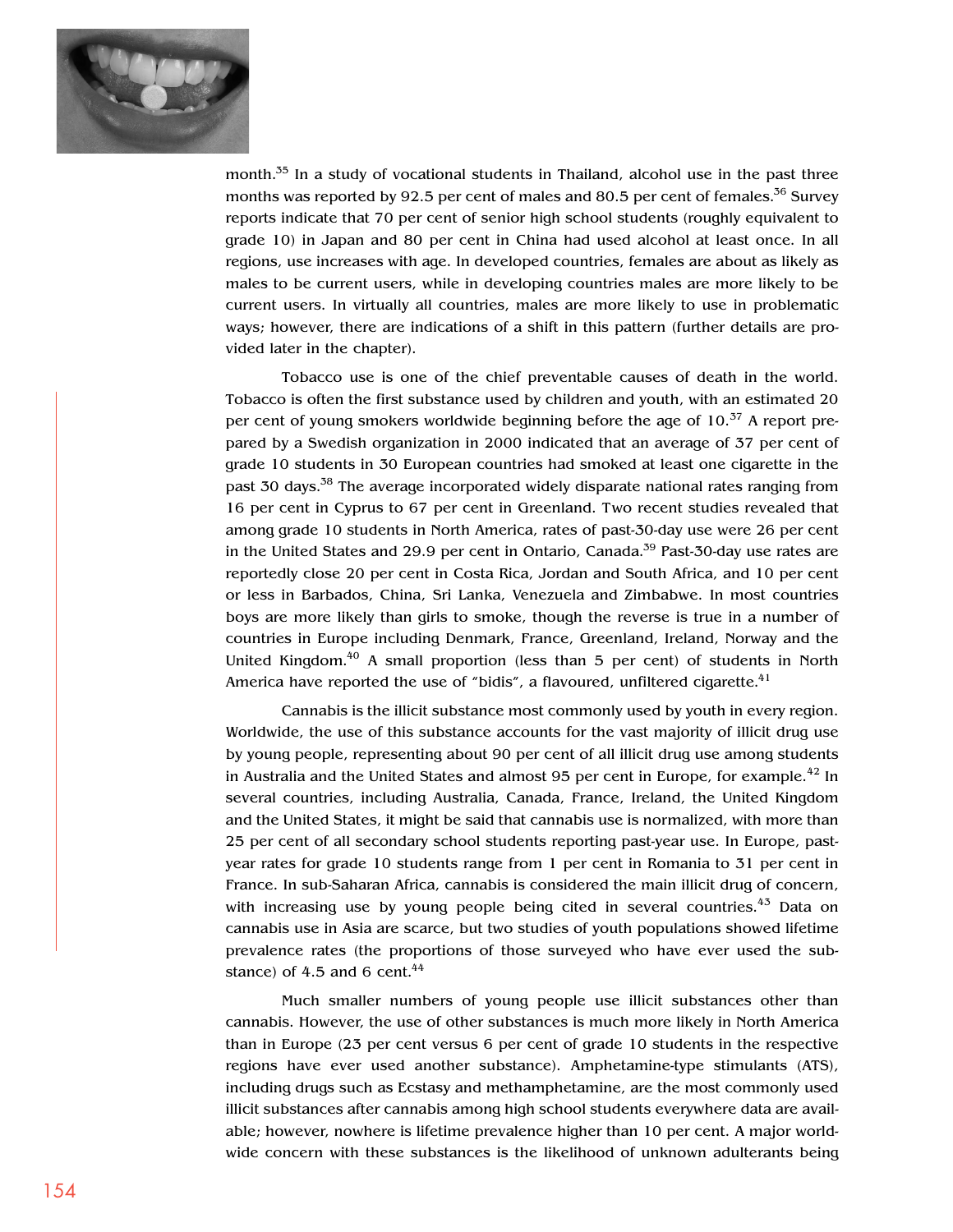added, with possibly fatal consequences.<sup>45</sup> Methamphetamine is currently the leading substance of concern in South-East Asia, partly owing to its easy and inexpensive production. A study in Thailand found that 29 per cent of vocational students (39 per cent of males and 18 per cent of females) had used methamphetamine.<sup>46</sup> Methamphetamine has a higher abuse potential than Ecstasy; however, there are indications that Ecstasy may cause long-term damage as well. While most do not continue to use Ecstasy beyond early adulthood, a small proportion are heavy continuous users who are also more likely to use other substances.<sup>47</sup>

Inhalants such as glue, nail polish, cigarette lighter fluid, hairspray, paint thinner, gasoline/petrol, correction fluid and amyl nitrite (sometimes called poppers) are inexpensive and easy to purchase in all regions and therefore collectively constitute the drug of choice for especially vulnerable young children worldwide. The "high" occurs very quickly, with effects similar to alcohol-related drunkenness, but there are those who experience something like hallucinations. Street youth often sniff glue or other inhalants to mask hunger and cold. Sniffing can also be a social activity that allows users to pool their money and, in some cases, to present an anti-establishment image.<sup>48</sup> Inhalant use is an issue that spans the globe, though rates vary widely. Among 40 countries supplying lifetime prevalence data during the 1990s, 16 reported rates of lower than 5 per cent, 15 reported rates of between 5 and 10 per cent, and 10 reported rates of 10 to 20 per cent.<sup>49</sup> Rates in poorer communities and among indigenous peoples can be much higher. For example, in Sao Paulo, Brazil, nearly 24 per cent of 9- to 18-year-olds living in poverty had tried inhalants. More than 60 per cent of youth have reported use of inhalants in several Native communities in Canada and the United States. In Africa, inhalants and cannabis appear to be the illicit substances most commonly used by youth (falling short of the number using alcohol and tobacco). $50$ 

Currently, the highest reported rate of cocaine use is among grade 11 students in Ontario, Canada, where 7 per cent claim past-year use (in the United States, where the year of peak use is grade 12, fewer than 5 per cent of students report pastyear use). The use of heroin by injection is generally a behaviour of marginalized persons in urban areas;<sup>51</sup> rates among school-age youth tend to be relatively low (less than 2 per cent, though 4.3 per cent of Australian students aged 15-16 years recently reported using opiates). Rates of heroin smoking are usually higher, however. In Europe, for example, Latvia, Poland, and Romania have reported rates of 5 to 8 per cent—the highest in the region for grade 10 students. Though not used for psychoactive effects, steroids are illegal and can have serious consequences. A relatively small percentage of youth (less than 3 per cent in Australia and the United States, predominantly males) use steroids to enhance body image and/or athletic performance.

Over the years, medicines have been diverted and used for non-prescribed, non-medical purposes. Past-year non-medical amphetamine use by grade 10 students ranges from 6 per cent in Australia and 7.8 per cent in Ontario, Canada, to 12 per cent in the United States. A stimulant medication that has been diverted and used non-medically by youth in several cities in the United States during the past decade is Ritalin. $52$ Ritalin is prescribed for people with attention deficit hyperactivity disorder (ADHD), for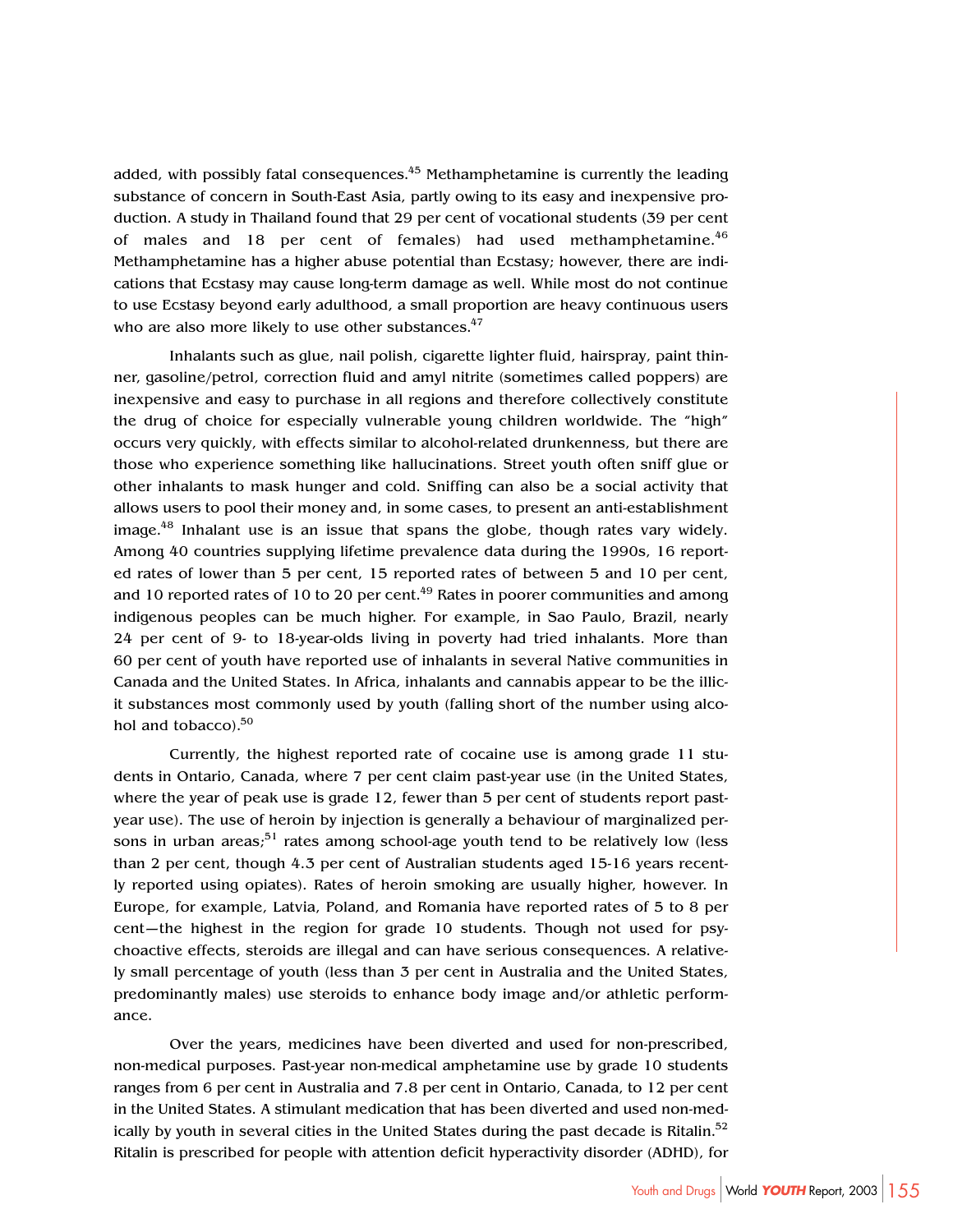whom it has a calming effect; when snorted or injected, it rapidly reaches the brain, producing an effect similar to that of cocaine.<sup>53</sup> Rates of past-year non-medical use of tranquillizers by grade 10 students range from less than 6 per cent in North America to 12 per cent in Australia. Tranquillizer use is reportedly prevalent in Côte d'Ivoire, with some indication of use among street children.<sup>54</sup> Media reports from Bangladesh suggest that young people are among those using phensidyl cough syrup. The syrup reportedly contains alcohol, codeine (an opiate) and ephedrine (a stimulant) and is cheap and readily available in comparison with other alcoholic drugs.<sup>55</sup> In a significant proportion of countries providing data, rates of non-medical prescription drug use are higher among females.

Overall substance-use trends are summarized in table 6.1.

#### **Table 6.1**

| Substance                                     | Europe: low | Europe:high | <b>United States</b> | Australia | Ontario,<br>Canada |
|-----------------------------------------------|-------------|-------------|----------------------|-----------|--------------------|
| Alcohol                                       | 68          | 98          | 70.6                 | 92.0      | 80.9               |
| Tobacco                                       | 50          | 50          | 50                   | 57.6      | 46.8               |
| Cannabis                                      |             | 35          | 40.9                 | 42.8      | 42.7               |
| <b>Inhalants</b>                              |             | 22          | 17.0                 | 21.3      | 7.7                |
| Ecstasy                                       |             | 6           | 6.0                  | 5.0       | 4.5                |
| Heroin/opiates                                |             | 8           | 2.3                  | 4.3       | 2.7                |
| Cocaine                                       |             | 3           | 7.7                  | 4.0       | 4.8                |
| LSD <sup>*</sup>                              |             | 5           | 8.5                  | 9.3       | 13.2               |
| Amphetamines                                  |             | 8           | 15.7                 | 9.3       | 10.9               |
| Tranquillizers/<br>sedatives<br>(non-medical) | 2           | 18          | 7.9                  | 21.5      | 8.7                |

**Lifetime use of alcohol, tobacco and other drugs among 15- to 16-year-old (Grade 10) students in various industrialized country jurisdictations, 1999 (percentages)**

Sources: Europe: Swedish Council for Information on Alcohol and Other Drugs, 1999 ESPAD Report (2000); United States: National Institute on Drug Abuse, Monitoring the Future; Australia: Department of Health and Aged Care, "Australian secondary students' use of alcohol in 1999"; and Australian Institute of Health and Welfare (for information on other drugs); and Canada: Centre for Addiction and Mental Health, Ontario Student Drug Use Survey (1999).

\*Lysergic acid diethylamide.

#### **Notable recent trends**

In Europe and North America, alcohol-use patterns among youth appear to be converging with respect to beverages of choice (beer and other low-alcohol drinks) and the growing tendency to drink to intoxication. In the United Kingdom in 2000, for example, just under two-thirds of young men aged 20-24 years drank hazardously, and just under one-third of young women aged  $16-19$  years did so.<sup>56</sup> These drinking patterns are even being observed in Southern European countries that have traditionally used alcohol quite differently. Aggressive marketing by the alcohol industry interna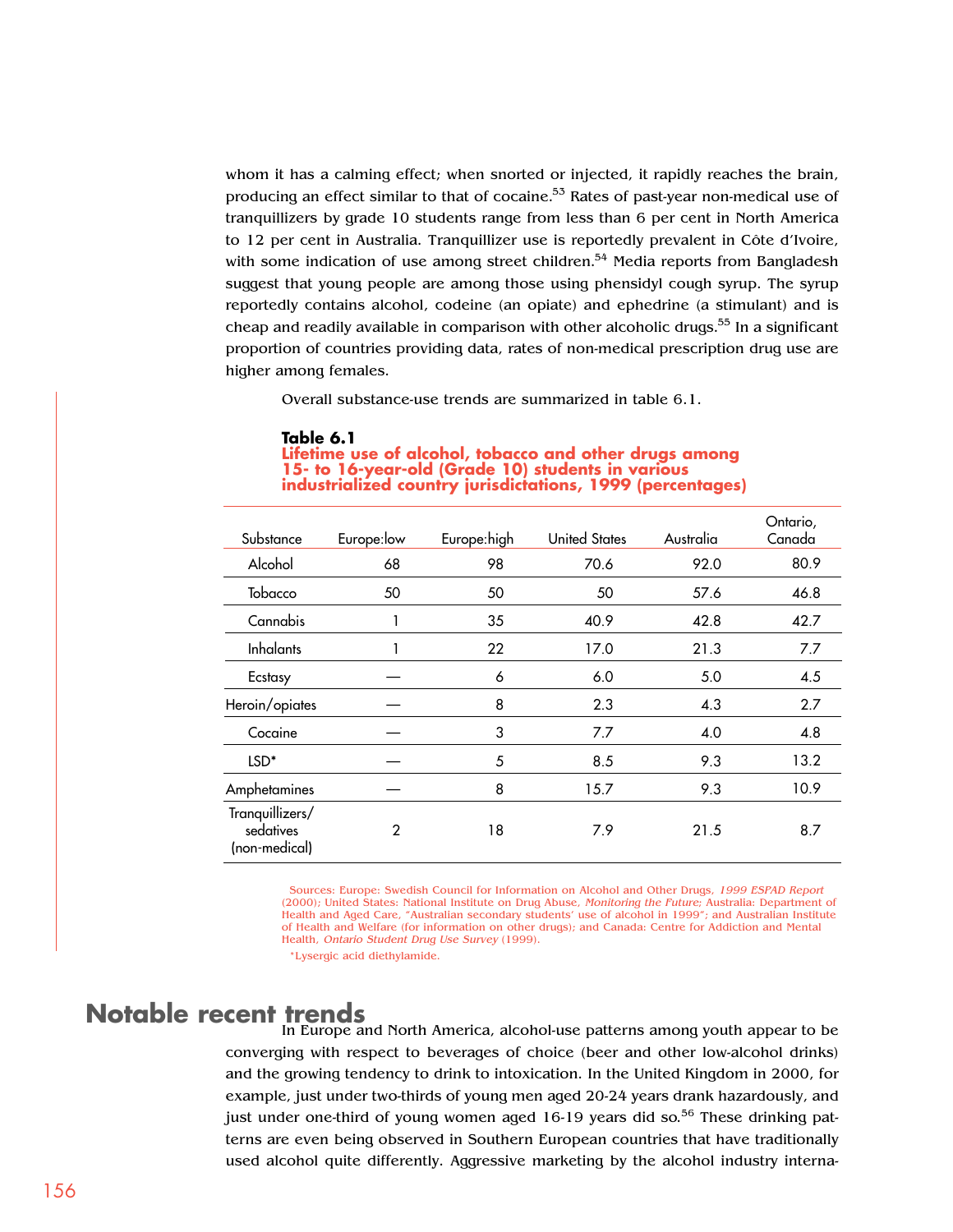tionally is being cited as a possible factor.<sup>57</sup> For example, the industry recently began to market alcoholic versions of "energy drinks" to youth involved in the dance club scene (more is written on energy drinks below). Other products with clear youth appeal include "alcopops", low-alcohol beverages introduced in various regions including Europe and South-East Asia in the mid-1990s, and "Zippers", gelatin shots containing 12 per cent alcohol in a variety of flavours, introduced more recently in North America.<sup>58</sup> In addition, Internet sites sponsored by alcohol producers appear to be aimed at the youth market.<sup>59</sup>

Tobacco use in North America, already lower than in Europe, has continued to decline significantly since the mid-1990s. In Ontario, Canada, the rate of past-year tobacco use by secondary school students fell from 29.2 to 23.6 per cent between 1999 and 2001, and past-month use among grade 10 students in the United States fell by 30 per cent between 1997 and 2001. This represents a very positive trend, since tobacco is a major contributor to poor health. In contrast, little change has occurred overall in Europe since the mid-1990s.<sup>60</sup>

The use of cannabis and other illicit substances in regions with higher prevalence rates, including Australia, Canada, the United States and certain countries in Western Europe, has stabilized and in some cases declined after rising through the mid- to late-1990s. At the same time, use rates in lower-prevalence European countries, in particular Central and Eastern Europe, have continued to increase, creating a convergence effect. Heroin use in Central and Eastern Europe has risen dramatically and now exceeds Western European levels, and while cannabis use has increased among lower-prevalence countries such as Finland and Norway, it has decreased in higher-prevalence countries such as Ireland and the United Kingdom. The net effect is that lifetime substance use among 15- to 16-year-olds has risen by more than 40 per cent in Europe since the mid-1990s, a higher growth rate than that reported in North America.

Over the past decade, use rates have increased more for Ecstasy and other ATS than for any other drug worldwide. Patterns of Ecstasy use also appear to be converging. Early rates of relatively high prevalence in several Western European countries in the mid-1990s have stabilized, whereas rates in Canada, Eastern Europe and the United States have increased in recent years and in some cases have surpassed Western European rates. Methamphetamine has replaced heroin as the drug of primary concern in South-East Asia. While prevalence rates for Ecstasy and other ATS are low in other regions, the number of references to these substances in country and media reports is increasing.

Though trend data are not available, several products using the stimulants ephedrine and/or caffeine appear to be increasingly popular with young people. In some cases, these products are promoted as "energy drinks" and, as mentioned above, are found in the bar and dance scene in Europe and the United States, sometimes premixed with alcoholic beverages. $61$  In other cases, products containing ephedrine are sold as dietary or sports supplements to enhance athletic performance. Products containing ephedrine are generally less regulated, even though adverse effects can include stroke, heart attack, heart rate irregularities, seizures, psychosis and death.62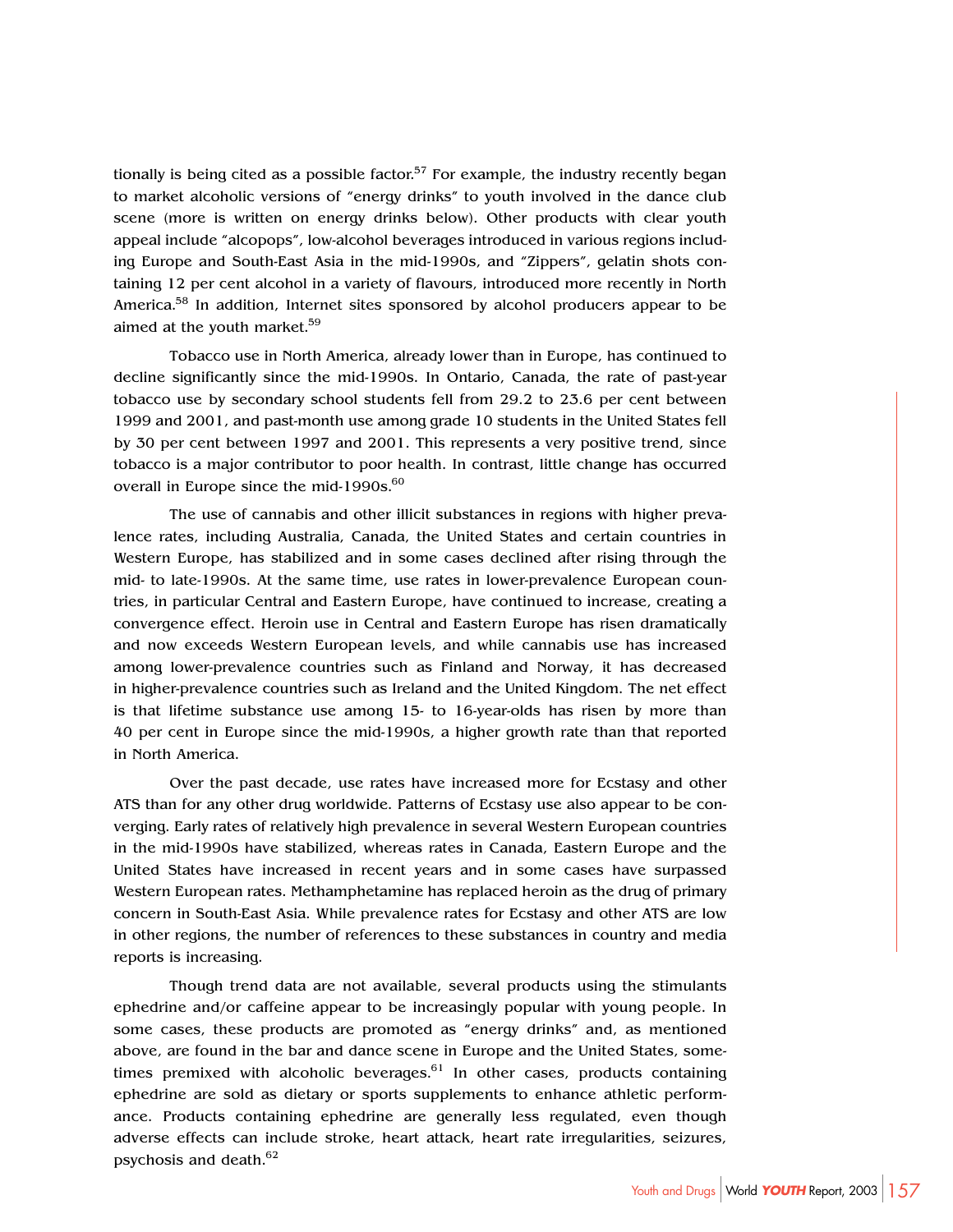## **Patterns of hazardous substance use**

A significant minority of young people around the world place themselves in serious danger by, for example, using to the point of intoxication, using while engaged in other activities, combining different kinds of drugs, and injecting substances.

Reports from various regions are indicating a growing trend towards alcohol use to the point of intoxication. A pattern of increased binge drinking by both males and females in Europe has raised concerns among authorities. $63$  A report prepared in 2001 revealed that close to 40 per cent of regular cannabis users in Australia (12 per cent of the total sample) had engaged in past-week binge drinking.<sup>64</sup> In Ontario, Canada, the prevalence of binge drinking increased from 17.7 to 25.3 per cent among secondary school students between 1991 and 2001.<sup>65</sup>

As the use of substances such as alcohol and cannabis becomes normalized in some populations, the likelihood of it being combined with other activities increases. When young people using these substances engage in activities that call for motor coordination or intellectual functioning, as is the case with driving, school work or athletics, the situation becomes particularly hazardous. A recent study of a broad sample of youth in a North American jurisdiction found a strikingly high percentage reporting the use of intoxicants while attending school or playing games. $66$ 

The link between alcohol or other drug use and unwanted or unsafe sexual activity is a concern. In a recent United States study, 18 per cent of adolescents reported drinking at the time of first intercourse, while 25 per cent of sexually active grade 9-12 students reported using alcohol or other drugs during their most recent sexual encounter.<sup>67</sup> In a study of vocational school students in Thailand, researchers recently reported worrisome drug use and sexual behaviour. Only 15 per cent of males and 10 per cent of females reported consistent use of condoms with their most recent steady partner (the respective rates were 32 and 47 per cent with casual partners), and high rates of alcohol and methamphetamine use were reported as well. $68$ 

Heavy users often use two or more substances together, variously referred to as a "trail mix" or "cocktail" of whatever is available. Using two or more drugs at a time makes it difficult to predict the nature and intensity of their effects, particularly when the purity of the substances is uncertain. Depending on the properties of the drugs in question, the effect can be additive  $(1+1=2)$ , synergistic  $(1+1=3)$  or antagonistic (in which case some but probably not all of the effects may cancel one another out). Alcohol is often used in combination with other substances, as is cannabis. Recent mentions of drug combinations include a mixture of heroin and cocaine ("speedballs") in the United States and a mixture of crack cocaine and ketamine ("CK One"), reportedly smoked in Europe.<sup>69</sup>

#### **Populations at risk of hazardous substance use**

Evidence from different regions suggests that young women are drinking in ways that are increasingly risky. Alcohol affects women differently than it does men, so researchers often define binge or heavy drinking for women to be four drinks per occasion rather than five. A significant concern is that a sexually active young woman who becomes pregnant runs the risk of exposing her unborn child to alcohol at any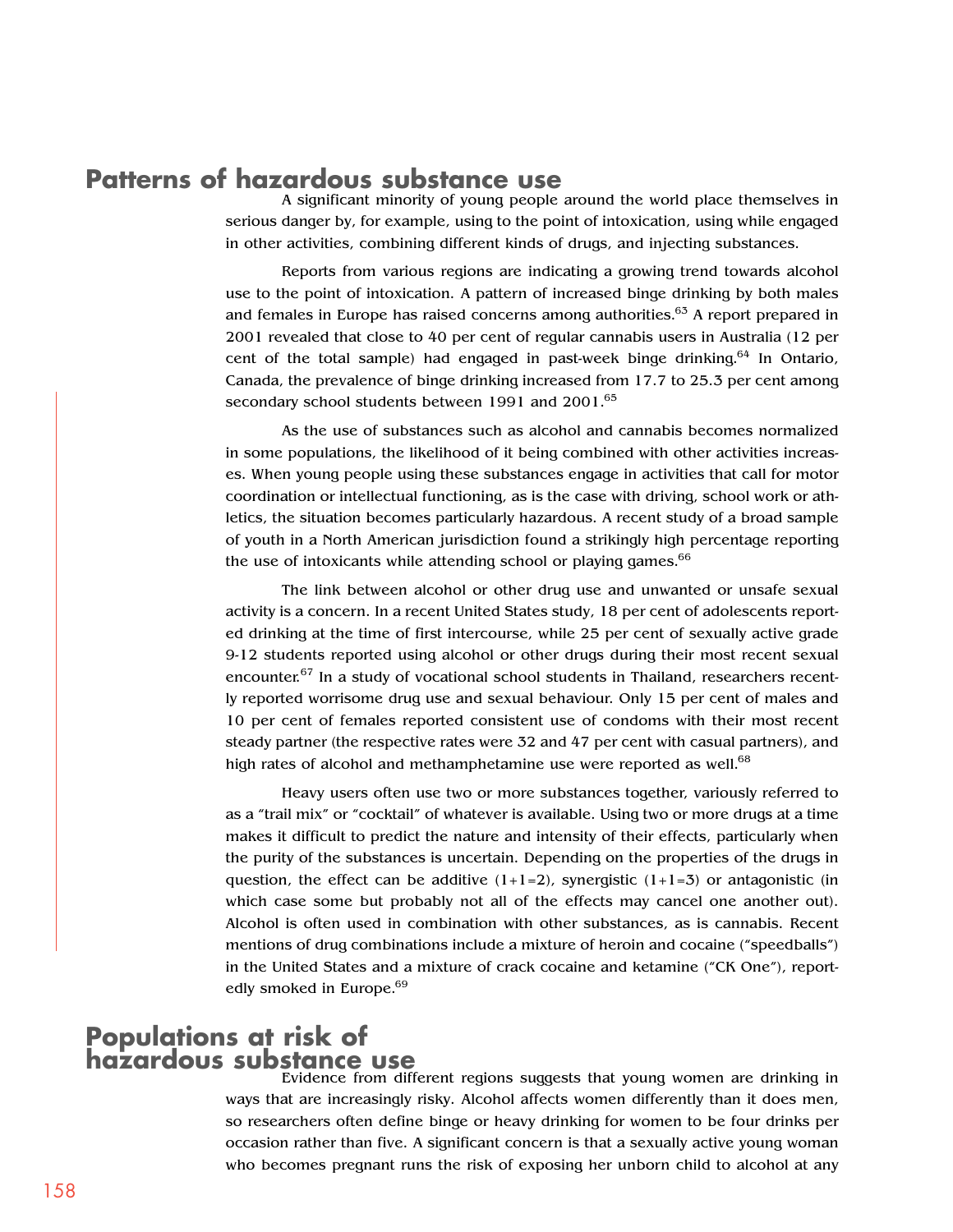

point during the nine-month gestation period, but particularly during the earliest stage, before she is aware of her condition. Drinking during pregnancy can result in lifelong physical, behavioural and mental damage to a child. Binge drinking is known to be particularly risky for a foetus, and a safe level of drinking has not been determined. There are indications that 18- to 20-year-old women are less likely to quit drinking and using tobacco than are older women when they learn of their pregnancy.<sup>70</sup>

There are indications of the need to view gay, lesbian, bisexual and transgender (GLBT) youth as vulnerable to substance use problems, though caution is advised in generalizing findings over a broad cross-section of people estimated to represent 10 per cent of the population. Reasons cited for the increased risk among these young people relate to the added stresses of coping with their sexual identity and sharing their sexual orientation with family, friends, and classmates; general stigmatization; and the availability of drugs in the club scene.<sup>71</sup> Substance use is reported to be strongly associated with the gay nightclub, dance party and parade scene, a context in which drugs are often regarded as important in creating a sense of community.<sup>72</sup> In an Australian study, GLBT adults aged 20-29 years were more likely than the same age group in the general population to ever have used 10 of the 11 drugs listed. In a Seattle study, GLBT homeless youth were more likely than others in the same situation to report sexual abuse, more frequent use of substances, and a much higher incidence of mental health symptoms since becoming homeless.<sup>73</sup> One study, however, showed that GLBT students who did not face stigmatization (routine taunting) were at no greater risk of using drugs, attempting suicide or having unsafe sex than their heterosexual counterparts.74

Young people belonging to indigenous groups in Australia, New Zealand, North America and other countries and regions often experience high levels of community and cultural disorganization whether they live in urban or rural settings. Not much data are available, but it appears that substance use rates are high for many young people living in these circumstances. Inhalant use is a serious concern in many areas. In some remote indigenous communities, gasoline sniffing, primarily among young people, is said to have contributed to a systematic breakdown of community and family relationships—to the point of almost total disintegration in some cases.<sup>75</sup> Many indigenous young people are introduced to alcohol at an early age, and there are indications that tobacco and injecting drug use are also particular concerns.<sup>76</sup>

## **Especially vulnerable populations**

In most societies and cultures there are young people living in difficult circumstances who have been identified as especially vulnerable. Included in this category are working children, youth no longer attending school, refugees, disabled youth, incarcerated and institutionalized youth, children of dysfunctional families, and young people who have been sexually abused. These young people often live on the street and outside the reach of mainstream services. It is extremely difficult to determine the number of youth affected or their substance use patterns, and there is a shortage of relevant documentation from developing countries.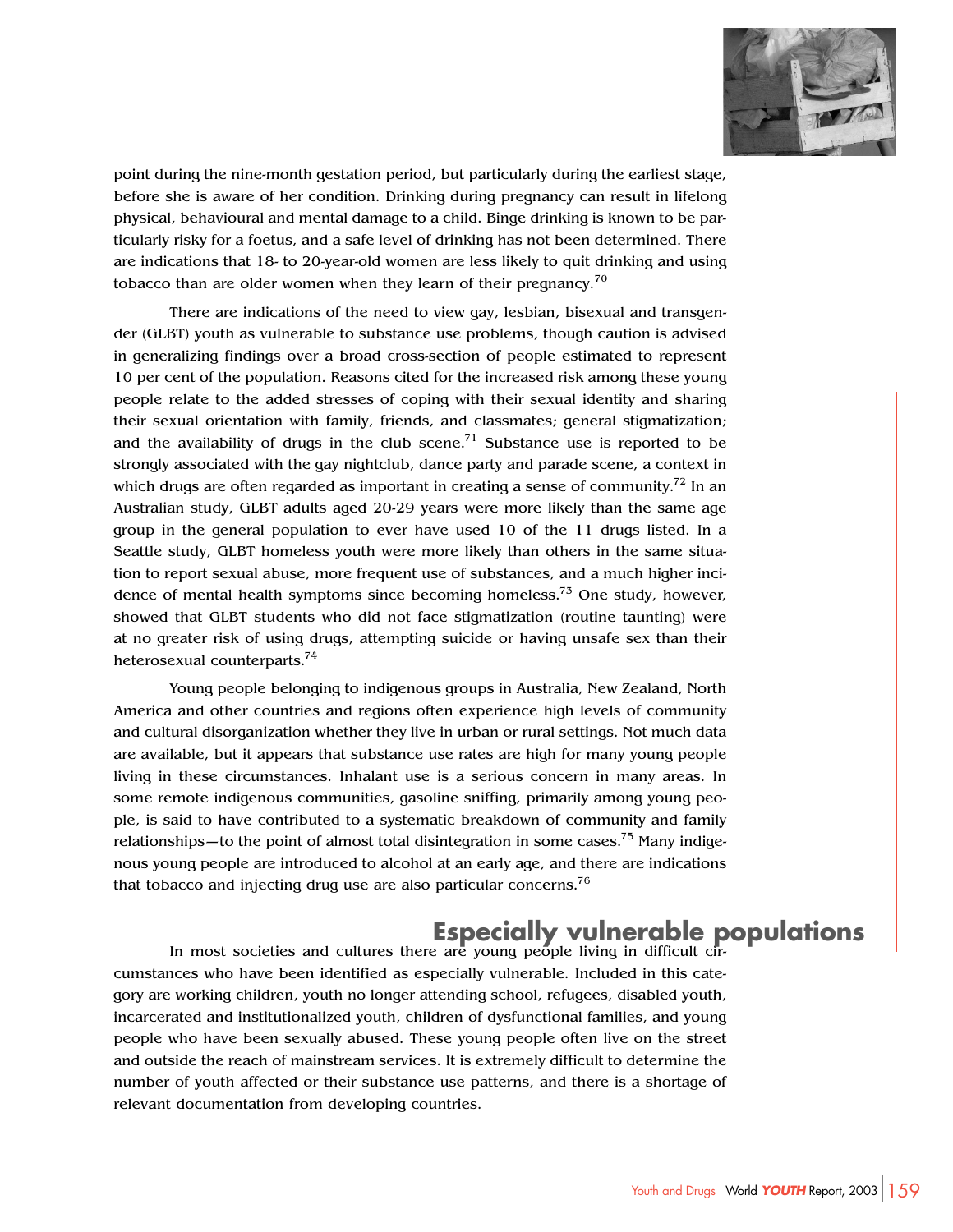Substance use is one of many issues faced by these young people, who use drugs as a way of coping with negative experiences including the residual effects of past circumstances and the present challenges associated with life on the street. Once on the street, youth may use substances to alleviate problems ranging from physical discomfort resulting from inclement weather, noise and overcrowding to feelings of fear associated with dangerous jobs.<sup>77</sup> A study of drug abuse among working children commissioned by the ILO in a region of the Philippines found that most young labourers between the ages of 7 and 17 used rugby (glue) and shabu (methamphetamine).78 Various studies and reports on street youth indicate high rates of substance use, including problematic use, and mental health problems.<sup>79</sup> Because these young people often lack personal as well as external resources, their use of substances is more likely to escalate and become a source of further problems. $80$ Injecting drug use is much more common among street and incarcerated youth than among school-based youth (typically in the 1 to 3 per cent range), as indicated by the following study results:

- **•** In seven major Canadian cities 21 per cent of indigenous street youth had injected drugs (2000);<sup>81</sup>
- **•** In the United States 45 per cent of street youth had injected at least once in their past  $(1998)^{82}$
- **•** In Canada 36 per cent of street youth had injected at least once in their past  $(1998)$ ;<sup>83</sup>
- **•** In Australia 17 per cent of young incarcerated males and 38 per cent of females had injected in the previous month  $(1998)$ ;<sup>84</sup>
- **•** A four-city study in the United States found that 15 to 30 per cent of street youth had injected at some time  $(1996)^{85}$

Young people are characterized by their relative inexperience, their lack of knowledge of risk factors and of consequences such as overdosing, and often their general lack of concern.<sup>86</sup> A 1998 Canadian study found that street youth did not see the first injecting experience as a major event, claiming that everyone was doing it or that it was just another way to take a drug. Similarly, it did not seem to matter which drug they took; whatever was available would have sufficed.<sup>87</sup> The first injecting experience "just happened" for one-third of a sample of youth in a study in Queensland, Australia, while there was some degree of planning or at least contemplation of injecting for the remainder.<sup>88</sup> A very high proportion of these youth were intoxicated at the time of first injection. The age of first injection varies with the community and country but, on average, occurs later in adolescence. In the Queensland sample, the average age of first injection was 18.9 years; in two studies of street youth in the United States the average age was 16.5 and 17 years; and in several Canadian cities the overall mean age was estimated to be 21 or 22 years.<sup>89</sup> There is some indication that young females in this population are more likely than young males to be injectors, and to be more harmfully involved<sup>90</sup>

Needle sharing is a major risk factor for infection with HIV and other bloodborne diseases, and the practice is prevalent among young injectors. Separate studies indicate the following: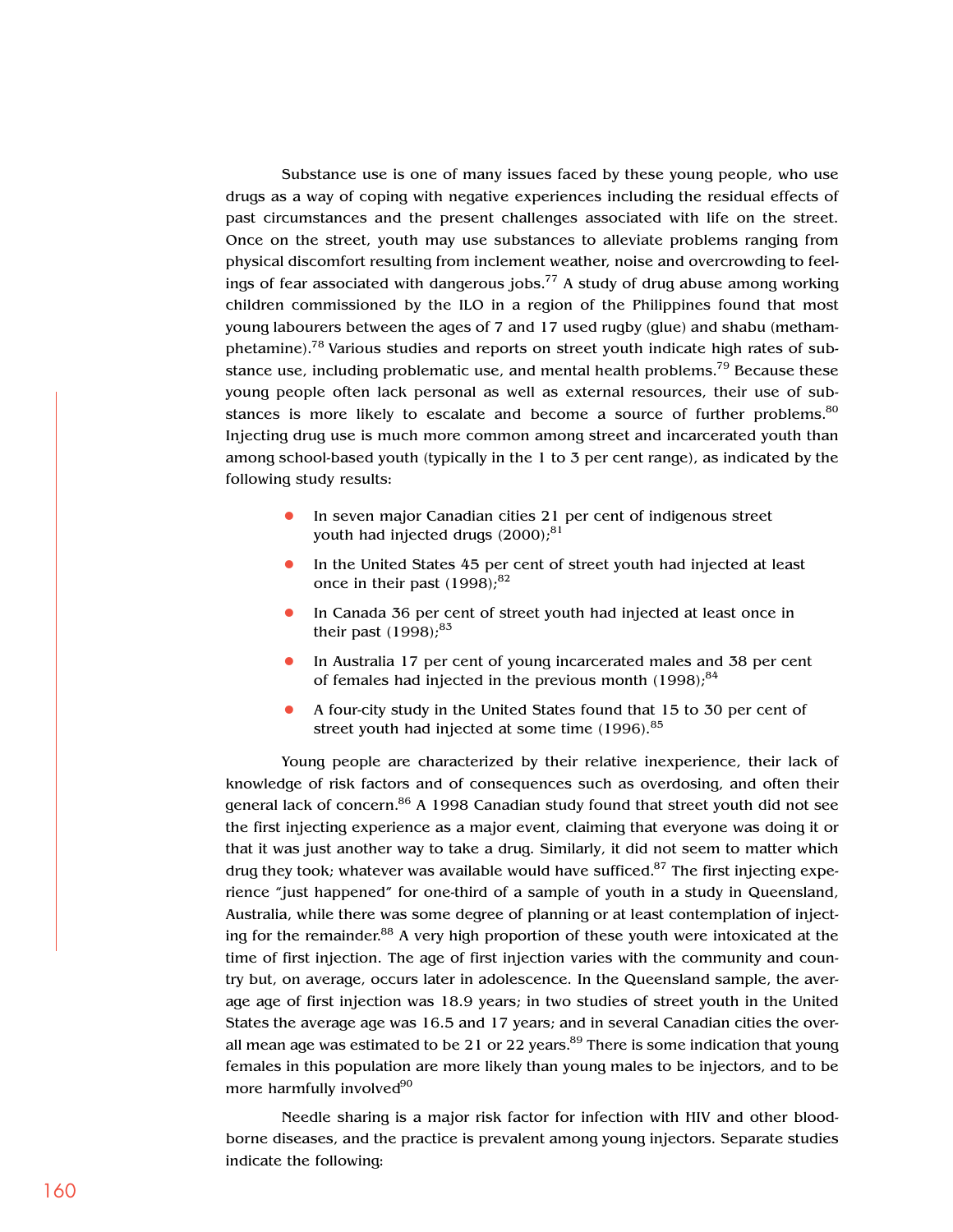- **•** In Australia 22 per cent of incarcerated youth had used a needle before someone else (1998);<sup>91</sup>
- **•** In the United States 44 per cent of street youth had used a shared needle the last time they used  $(1998)$ ;<sup>92</sup>
- **•** In the United States 27 to 39 per cent of street youth had shared a needle during their last injection (1996).<sup>93</sup>

East and South-East Asian countries have recorded very high rates of HIV among injecting drug users (IDUs). The rapid spread within this population has been attributed to the use of self-made equipment, high levels of needle sharing, the lack of effective cleaning procedures, and the use of "professional" injectors who use the same equipment to service many customers. $94$  Belarus and other parts of Eastern Europe have also seen an increase in HIV infection rates among young people as a result of needle sharing and unsafe sex practices.<sup>95</sup>

Heavy use of substances (including alcohol) contributes to risky sexual activity including unprotected sex, sex while intoxicated, multiple partners and working in the sex trade.<sup>96</sup> A recent longitudinal study found that, even among IDUs, sexual activity was a major contributor to HIV infection among both males and females.<sup>97</sup>

# **Substance-use patterns during the transition into adulthood**

Late adolescence signals a key transition point for mainstream youth. In countries and regions such as Australia, Canada, Europe and the United States, in which secondary school substance use is reasonably well documented, it is clear that most students in their last years of secondary school will have used alcohol, and a significant minority will have used cannabis and tobacco at least once in the past 12 months. Many of these youth attend post-secondary educational institutions after leaving school. Because a good number find themselves away from parental authority in an environment in which alcohol and other substance use is often the centre of activity, levels of use established in late secondary school tend to continue.<sup>98</sup>

Most university students in Canada and the United States engage in binge drinking during the school year.99 A survey of post-secondary students in New South Wales, Australia, found that 49.2 per cent had binge drunk in the past two weeks. Reasons given are the desire to simply get drunk, to celebrate a special occasion, to forget their worries or to feel good. This pattern of drinking can result in various problems, however, including missed classes, criticism from others, fights or arguments, and actions later regretted.<sup>100</sup> In the United States, males are more likely to binge drink, though female bingeing is on the rise. The most notable trend in the use of other drugs among university students in the United States involves Ecstasy. Between 1997 and 1999, there was a 69 per cent increase (from 2.8 to 4.7 per cent) in pastyear Ecstasy use within a large United States sample.<sup>101</sup>

Little is known about youth that enter the workforce immediately after leaving secondary school, though there are indications that many of these young people work in small enterprises. Because of the rate of substance use among young adults and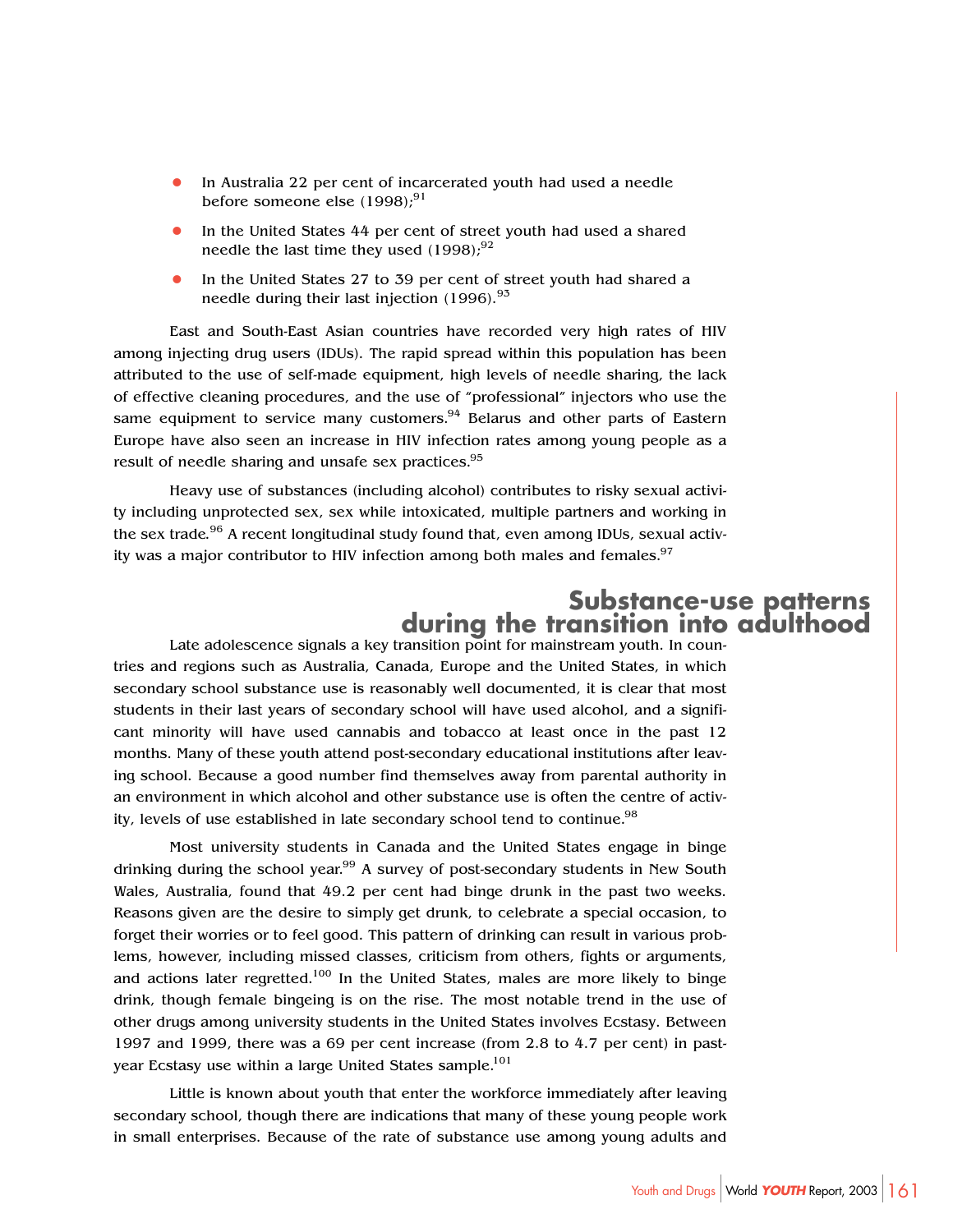the tendency of smaller organizations to give less attention to employee health and safety issues, substance use in the workplace or that affects workplace performance has been raised as a possible issue with this population.<sup>102</sup>

It is generally agreed that young people who complete school and settle into conventional adult life reduce their use of substances. However, they are making the transition into a world that is fast-paced and highly unpredictable (or as one commentator puts it, a "runaway world").<sup>103</sup> A longitudinal study in the United Kingdom found that many youth and young adults responded with a work-hard/play-hard lifestyle in which substances were used not only to have fun, but also to unwind and cope with increasing pressures.<sup>104</sup> These young people were more likely to avoid complete intoxication than they were at age 18, but even when job concerns led them to adjust their patterns of use to reduce negative consequences, many still held to relatively high adolescent levels of use into their early twenties. A long-term study of students and young adults in the United States clearly indicates that getting married and beginning a family generally has a greater impact on substance use patterns than does entering the workforce. $105$ 

#### **REDUCING THE DEMAND FOR SUBSTANCES BY YOUNG PEOPLE Establishing a balanced, integrated strategy**

As described in the foregoing, most regions of the world are experiencing levels of youth substance use and abuse that are at or near historic highs. Given the acute and long-term problems associated with some forms of substance use by young people, a common challenge for Governments and communities is determining the most effective way to reduce the demand for drugs among youth. If Governments are to establish targets for reducing youth substance use, what approaches are most likely to contribute to success? Every country and community requires its own unique demand reduction recipe or strategy that takes into account its particular circumstances and the resources available; however, it is also possible to implement a general evidencebased strategy.

The evidence presented here is of two types: a growing body of empirical research; and the opinions of young people and those who work with them, drawn from key-informant meetings. Caution is advised in interpreting this information because even the most studied interventions have not been replicated in more than one or two (typically Western) regions of the world. That said, there has never before been a greater quantity and quality of information available on which to base drug demand reduction strategies and programmes.

Such strategies should not overlook the evidence linking social and economic well-being with the health of a population. The influence of this relationship on substance-use patterns requires more investigation; however, any social policy that effectively promotes equitable human development (by making sound education, quality jobs and affordable housing more widely available, for example) is likely to have a positive effect on substance-use patterns. Some drug workers may feel that advancing this kind of policy exceeds their scope of work, while others see it as their most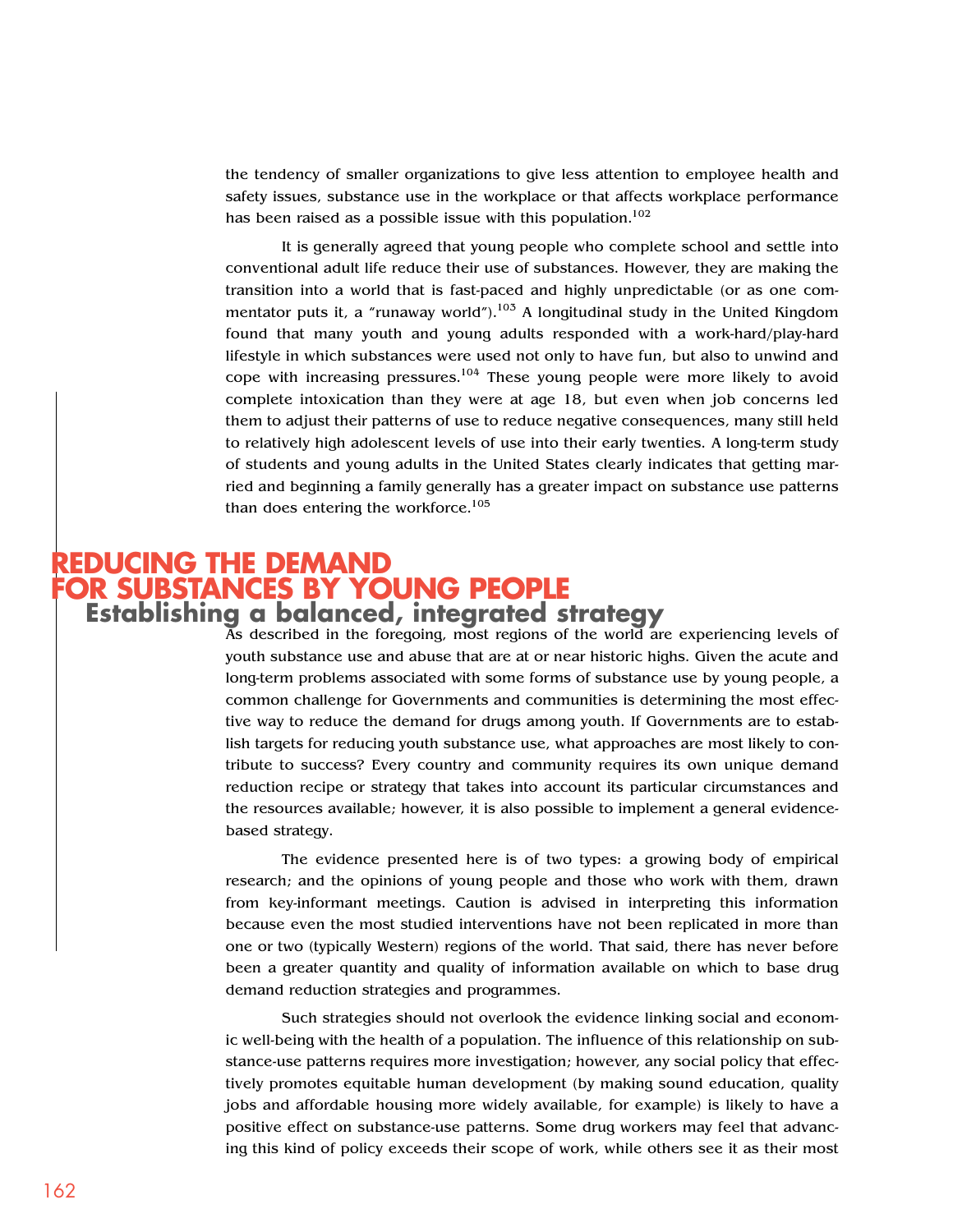important job. In the Philippines, for example, a number of programmes are involved in community organizing and advocacy with young people, and also provide a range of income-generating and social support services such as day care and early childhood education.106

At the broader governmental level, a demand reduction strategy must be balanced and integrated with efforts to reduce drug supply or availability, with each receiving similar resources and political support. Alcohol and tobacco control experience shows that young people are very sensitive to price changes, and manipulating prices through tax increases remains the most effective way to reduce the use of these substances.<sup>107</sup> While supply reduction efforts have proved ineffective in stemming the tide of illicit substances produced in or brought into most regions, successful interdiction may have the effect of ensuring prices do not decline. However, successes with one substance can result in problems with another, producing what is sometimes called the "balloon effect" or "unintended effects of prevention".<sup>108</sup>

# **Identifying the local situation**

National or community demand reduction strategies are most effective if based on patterns of use in the area of concern, using the foregoing information on trends and patterns as a context. Each data source and method of data collection will have limitations, so bringing together data from several sources allows for cross-checking and ultimately increases confidence in the quality of the information.

UNDCP and WHO have developed a number of materials to guide information collection using what is called a "rapid" or "local-situation" assessment methodology.109 This methodology has been adapted by the UNDCP/WHO Global Initiative on Primary Prevention of Substance Abuse to allow youth in more than 100 programmes (in eight countries within three regions) to carry out the assessment themselves.

Local-situation assessments need to include existing information that describes the situation in some way, such as drug-related hospital admissions records, a history of drug-related offences and data from government records. It is rare that all of the necessary information is available, so new information can be collected using pencil-and-paper surveys (household or school) or various ethnographical research methods such as key-informant interviews, focus-group discussion, observation, community immersion, and case studies. Strict protocols for surveys will help to minimize underreporting of use by ensuring the anonymity of respondents.

One aim of the Global Initiative is to have young people develop guidelines to help other youth groups conduct their own local drug-use assessments. Early indications from the project are that young people who feel comfortable and respected are often the best source of information on youth substance use. When facilitated by trained and knowledgeable staff, focus-group discussions are a particularly effective format for young people to obtain local drug-use information from other youth. These sessions permit two-way discussion that leads logically from identifying problems to exploring solutions. Generally, having a credible reputation in the community and involving young people whenever possible in the collection and interpretation of data also contribute to increased accuracy. $110$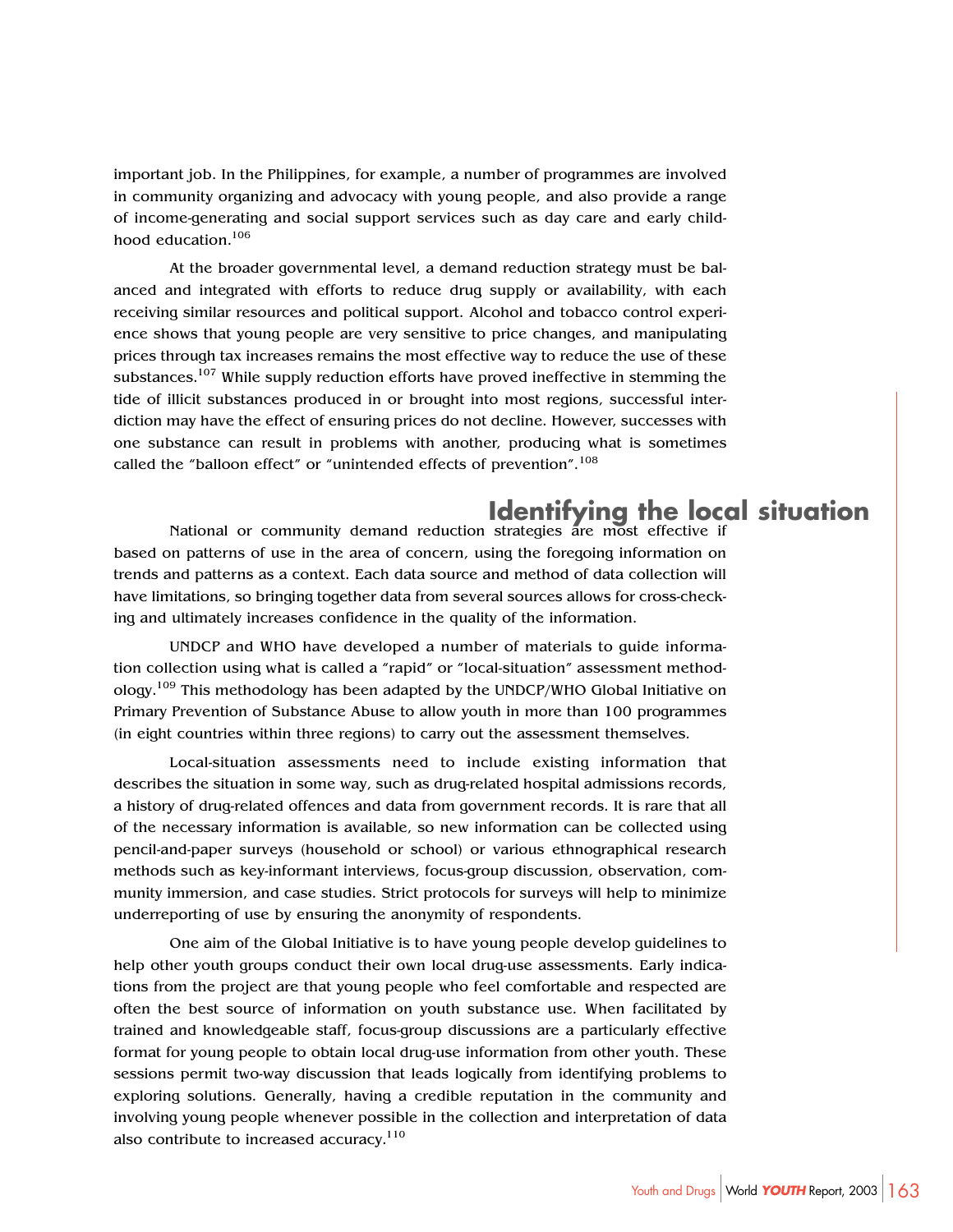More and more communities around the world are establishing standing epidemiology committees of local experts including physicians, police officers, street workers and treatment specialists to provide an ongoing profile of drug use in a community. This approach can provide quantitative and qualitative information that is both relevant to local needs and easily updated.<sup>111</sup>

The use of other innovative approaches for collecting information is also increasing. Prevention and health promotion workers are learning from indigenous peoples that structured narratives or story-telling can be used to gather information about what is occurring in a community and why. $112$  Audio-computer-assisted self-interviewing has been used with a youth population in Thailand to provide accurate selfreports. With this method, respondents hear questions and possible answers through earphones, while simultaneously reading them from a computer screen, then clicking or typing their answers on the computer.<sup>113</sup>

Schools provide a convenient setting for information collection, and the methodology for conducting school surveys is well documented.<sup>114</sup> In various regions of the world, drug testing by urinalysis is being used both to determine the type and extent of illicit drug use in schools and to deter use.<sup>115</sup> What authorities do with the information can vary; however, this form of data collection raises human rights concerns and tends to reduce the level of trust between students and authorities.<sup>116</sup>

A major limitation of all school-based data is that they exclude those not attending school owing to illness, institutionalization, expulsion, voluntary absence (having dropped out), or the inability of parents to pay, and yet these young people are generally considered to be most vulnerable to substance-use problems for the very reason that they are not involved in school. Studies on out-of-school youth are very important, but they also represent a challenge because this group is not easily reached, particularly in connection with illegal drug-use activities. It is very important to have or to develop a rapport with these especially vulnerable youth and to engage them where they are.

Whatever methods are used, a broad assessment of the local situation should provide a range of information that includes the general age at which various substances were first used, the level of use by youth of different ages, gender differences, general age of heaviest use, forms of risky use, and problems experienced. The assessment must also determine the risk and protective factors at play among youth in the community. During this phase, it is important to account for the resources and support available to the demand reduction initiative that will be planned. Most importantly, an assessment undertaken in a participatory manner will engage targeted young people from the outset and establish a strong foundation for programme planning.

## **Employing demand reduction models**

A local assessment typically reveals that the circumstances among youth in a community vary, and analysis of the data should help to identify differences and subpopulations. The most useful way to divide the youth population is according to the level of risk or severity of the problem, and several models have been developed for this purpose. Historically, the most widely used model has been one from the public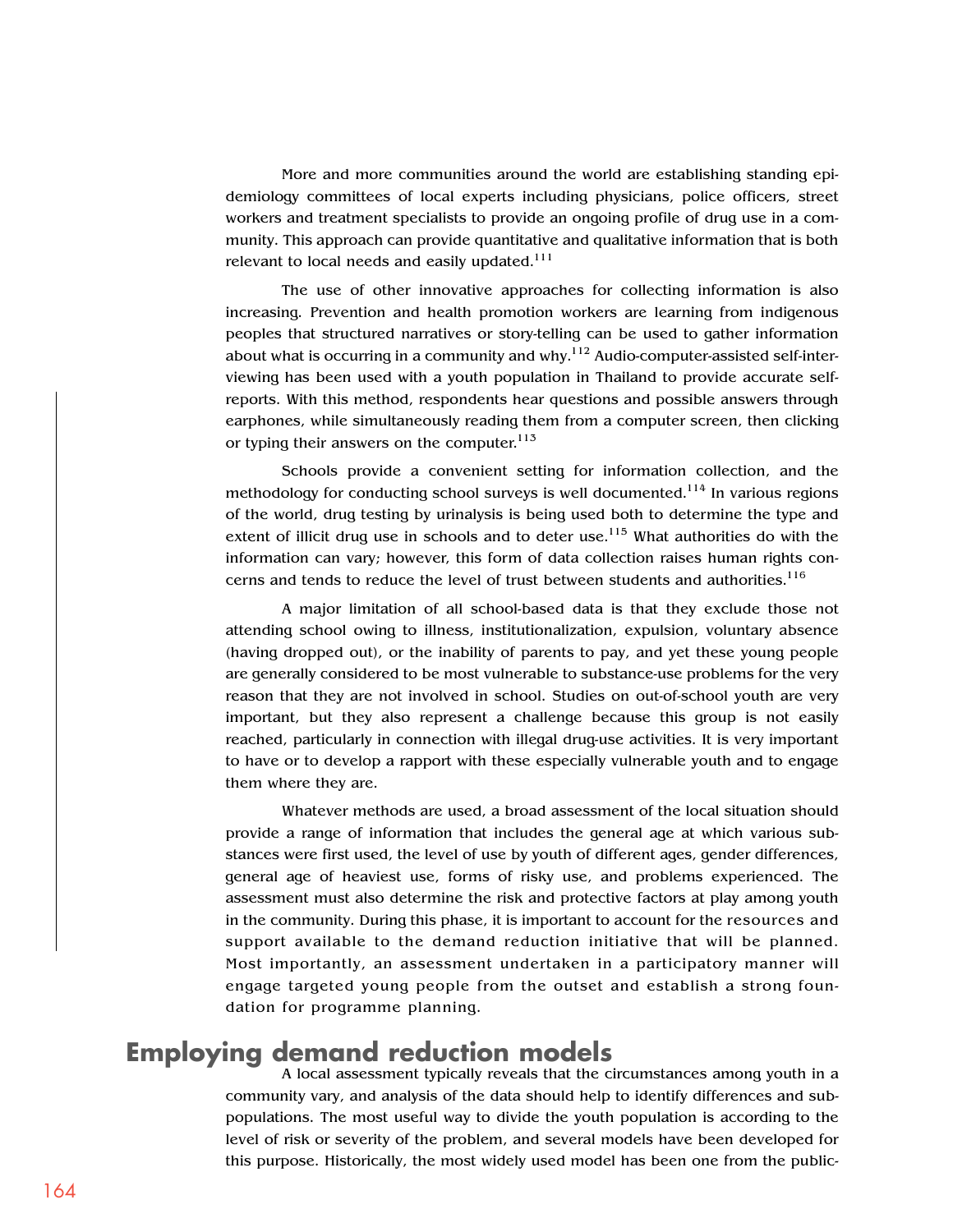health sector that distinguishes between primary, secondary and tertiary prevention.<sup>117</sup> According to WHO, the aim of primary prevention is to ensure that a disorder, a process or a problem does not develop. Secondary prevention is aimed at recognizing, identifying or changing a disorder, a process or a problem at the earliest possible point in time. The aim of tertiary prevention is to stop or delay the progress of a disorder, a process or a problem and its consequences, even if the underlying condition continues to exist.

An emerging model used by the United States Institute of Medicine<sup>118</sup> covers the same range of risk or problem severity and distinguishes between universal prevention, selective prevention, indicated prevention, and treatment. Because the two models operate from different premises (see table 6.2), the precise relationship between the elements of each is not completely clear. However, communities concerned with reducing the demand for drugs need to consider how they will work with all youth (from those who are not using to those who would benefit from treatment in order to stop), and both of these models provide useful direction. The models can be seen as presenting a series of "safety nets", with the first net (universal or primary prevention) aiming to "catch" most youth before they begin to use and the succeeding nets set up to catch the remainder.

#### **Table 6.2**



#### **A comparison of two demand reduction models**

#### **Universal prevention**

Prevention activity can target a broad or "universal" population (for example, all students in grades 5 and 6) with the aim of promoting the health of that population or preventing or delaying the onset of substance use. Early onset of the use of substances (including tobacco) has been found to be strongly associated with later problems such as substance dependence, poorer mental health and poorer educational performance, $119$  though it has been suggested that the factors leading to early use, rather than the early use itself, are the primary contributors to the later problems.<sup>120</sup> The earlier young people begin smoking daily—an indication of dependency—the more cigarettes they are likely to smoke, the less likely they are to quit, and the more likely they are to be heavy smokers as adults. In many regions alcohol and tobacco are the first substances used, often in pre-teen years, though in some communities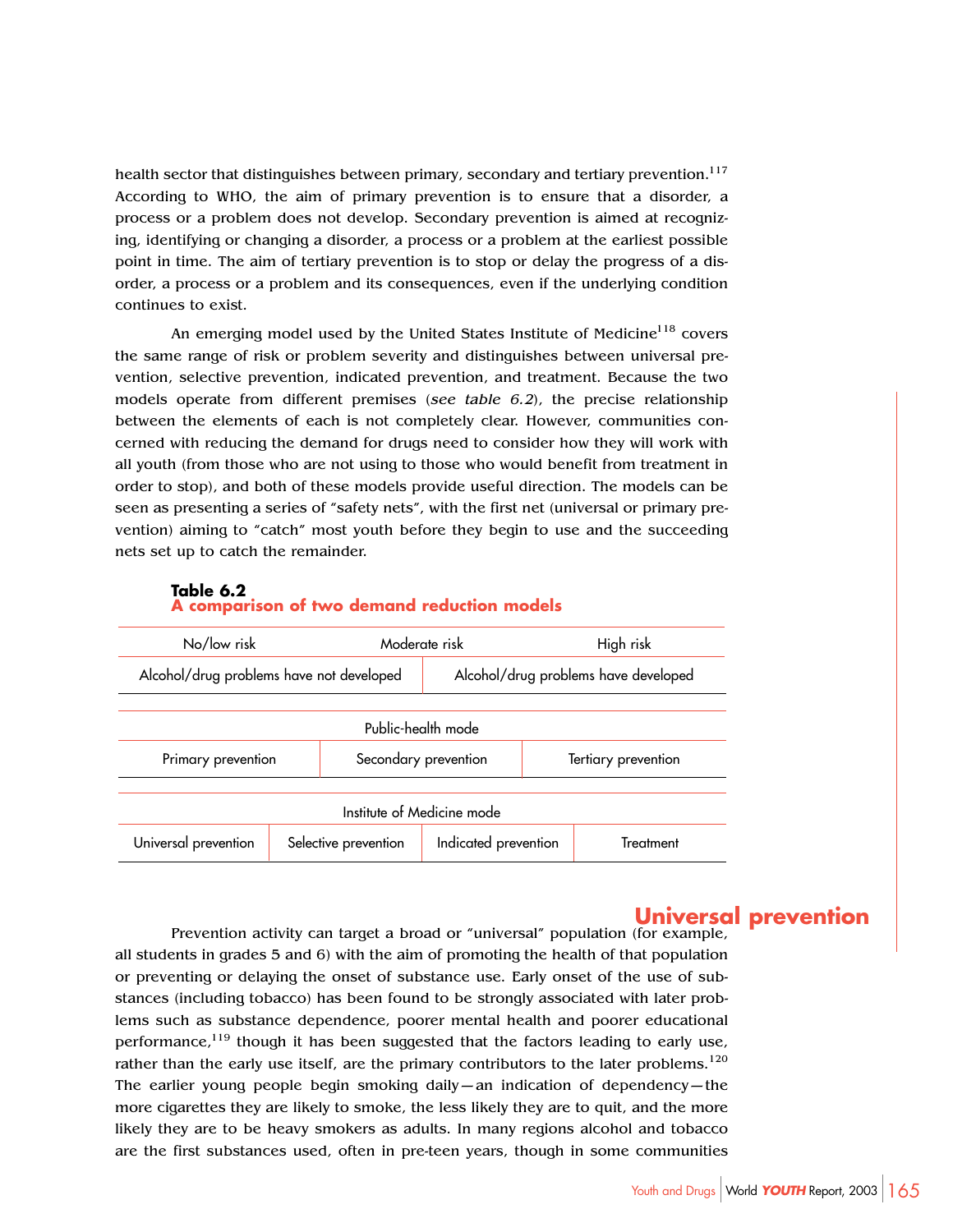inhalants are used by children as young as 6 years of age. Aside from the long-term concerns, there are a number of safety concerns surrounding the use of alcohol and other drugs at an early age. Consequently, preventing or delaying the first use of substances by children or adolescents is an important prevention goal in any community. The broad dissemination of universal prevention programming before the general age of first use is essential. Activities often associated with universal prevention include awareness campaigns, school drug education programmes, multiple-component community initiatives and, in the case of alcohol and tobacco, various measures to control their price and availability.

Even the best school-focused programmes are inherently limited because they cannot address the full range of factors contributing to substance use problems, such as poor family life and substance availability, but schools are nonetheless an effective setting for universal prevention programming for youth.<sup>121</sup> To produce results in school programmes, a minimum level of intensity of one 45- to 60-minute contact per week over at least 10 weeks has been suggested.<sup>122</sup> Programmes that provide "booster" sessions in subsequent years to reinforce earlier lessons help sustain effects; however, full programming each year is preferable. While some models are proving effective in preventing or delaying substance use within at least some populations, many universal or primary prevention school programmes are not. It makes sense to support school tobacco or drug education programmes with health-promoting school policies, but here too the evidence has not been persuasive to date.<sup>123</sup>

The more promising school-based programmes combine elements of knowledge building and skills development. Programmes that focus only on increasing knowledge or building self-esteem and general values without addressing drug-specific issues do not bring about change in adolescent substance-use behaviours.<sup>124</sup> Some school programmes include components aimed at the development of specific resistance skills. However, heavy reliance on resistance training is less likely to be effective, given that peer pressure has been exaggerated as a causal factor in risk behaviours.<sup>125</sup> Considerable evidence suggests that associating with drug-using peers is often a consequence rather than a cause of substance use, as young people thinking of using generally seek out a drug-using group.<sup>126</sup>

The interactive group process has been shown to be a critical component of universal school prevention programmes, the interaction in this case taking place between peers rather than between instructors and youth.<sup>127</sup> Examples of interactive activities include role playing, Socratic questioning, simulations, service-learning projects, brainstorming, cooperative learning and peer-to-peer discussion to promote active participation by youth. These types of hands-on activities provide valuable opportunities for youth to clarify their beliefs and to practise helpful skills such as problem solving, decision-making, dealing with conflict, assertiveness and communicating effectively.

Best conducted in small groups, interactive approaches call on the leader to oversee the activities, establish a supportive environment, keep groups on track, assume a directive role only when necessary, and ensure that each young person has an opportunity to participate and receive feedback on his or her use of the abovementioned skills.<sup>128</sup> For older adolescents, a less structured interactive approach may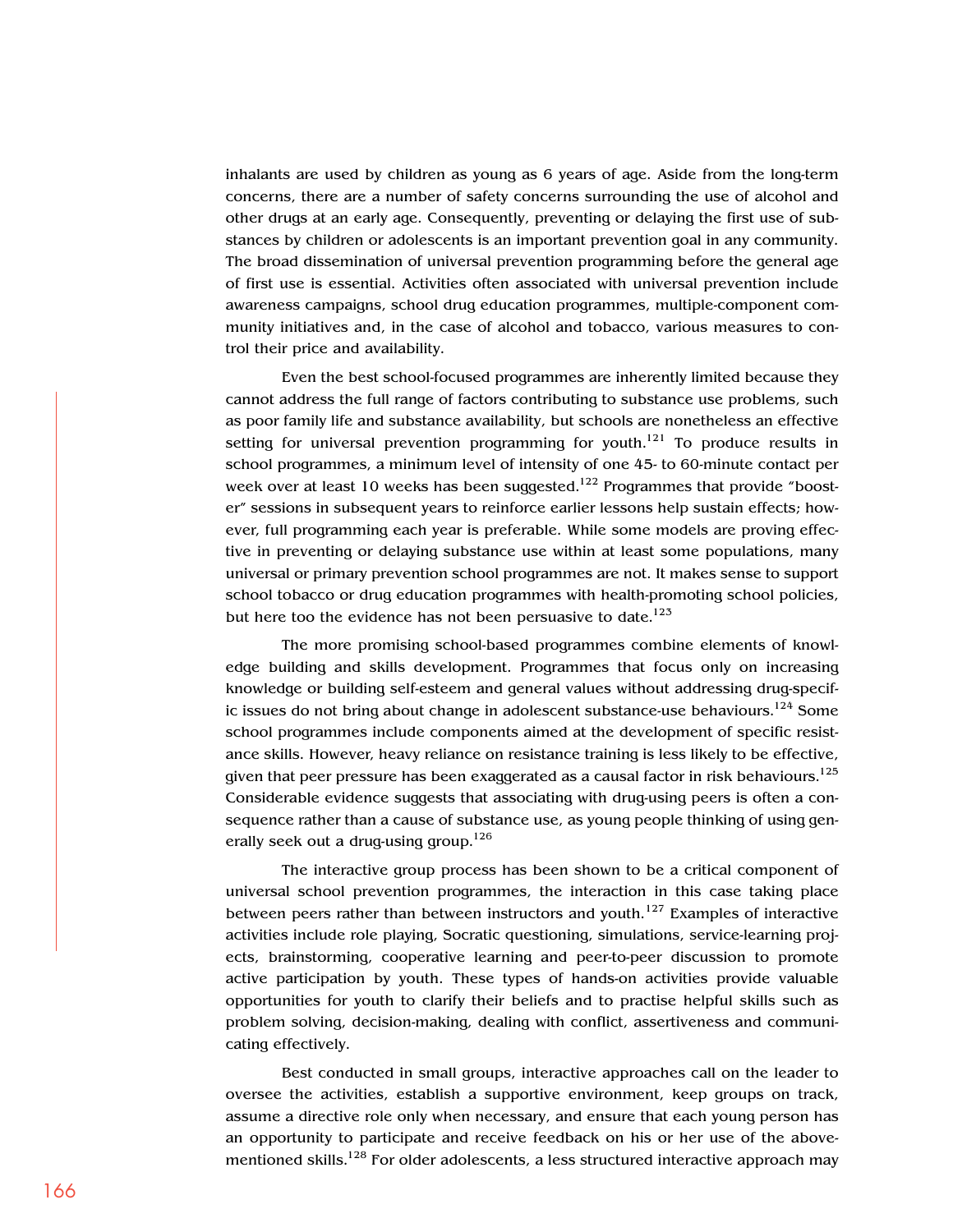be most appropriate, with the same aim of encouraging the participation of the full group or class within a supportive atmosphere. Interactive programmes appear to be effective regardless of the substance targeted or the ethnic group being addressed.129

A broader life-skills approach may produce better results than a narrower focus on refusal or social resistance skills.<sup>130</sup> Based on social learning theory, a broad life-skills programme includes activities aimed at facilitating the development of decision-making, goal-setting, stress management, assertiveness and communication skills, which are intended for more generalized application to various situations and health-related behaviours. Mastery of these skills can enhance the young person's self-confidence in dealing with challenging situations. Requiring an interactive process, life-skills sessions usually include the demonstration of a skill, practice and feedback on the use of the skill, discussion about its practical application, and ongoing modelling of the skill. $131$ 



Another approach proving effective with secondary and post-secondary students is the so-called normative model, which challenges young people's views of how common or accepted substance use is in their schools or communities.<sup>132</sup> The logic behind the approach is that if a young person believes most people are using substances, he or she will underestimate the risk and will be less likely to abstain from or be worried about use. Programmes based on this approach seek to undermine the popular belief that everyone else is doing drugs. Student surveys and opinion polls can be used to give students an understanding of actual rates of use, and activities such as games and debates can help them in setting their own norms. The normative approach may make more sense with older students, as life skills appear to be more difficult to affect at this point. $133$ 

Parents and families play a critical role in supporting the development of their children and are an important priority for universal prevention.<sup>134</sup> Parental monitoring of children's behaviour and strong parent-child relationships are positively correlated with decreased drug use among students.<sup>135</sup> Parenting programmes can support efforts in this area by addressing issues such as parental attitudes towards (and use of) alcohol and drugs, poor and inconsistent family management practices including too much or too little discipline, family conflict, and the young person's attachment to the family. $136$ 

Parenting programmes typically have trouble attracting parents. One suggestion has been to normalize parent information, education and support by making them widely available through media, information lines, and work-site and school programmes.<sup>137</sup> It has also been suggested that programmes entrenched in a neighbourhood and available over the course of a number of years are more effective than the standard "one-off" sessions. Parents are more likely to be engaged in a parenting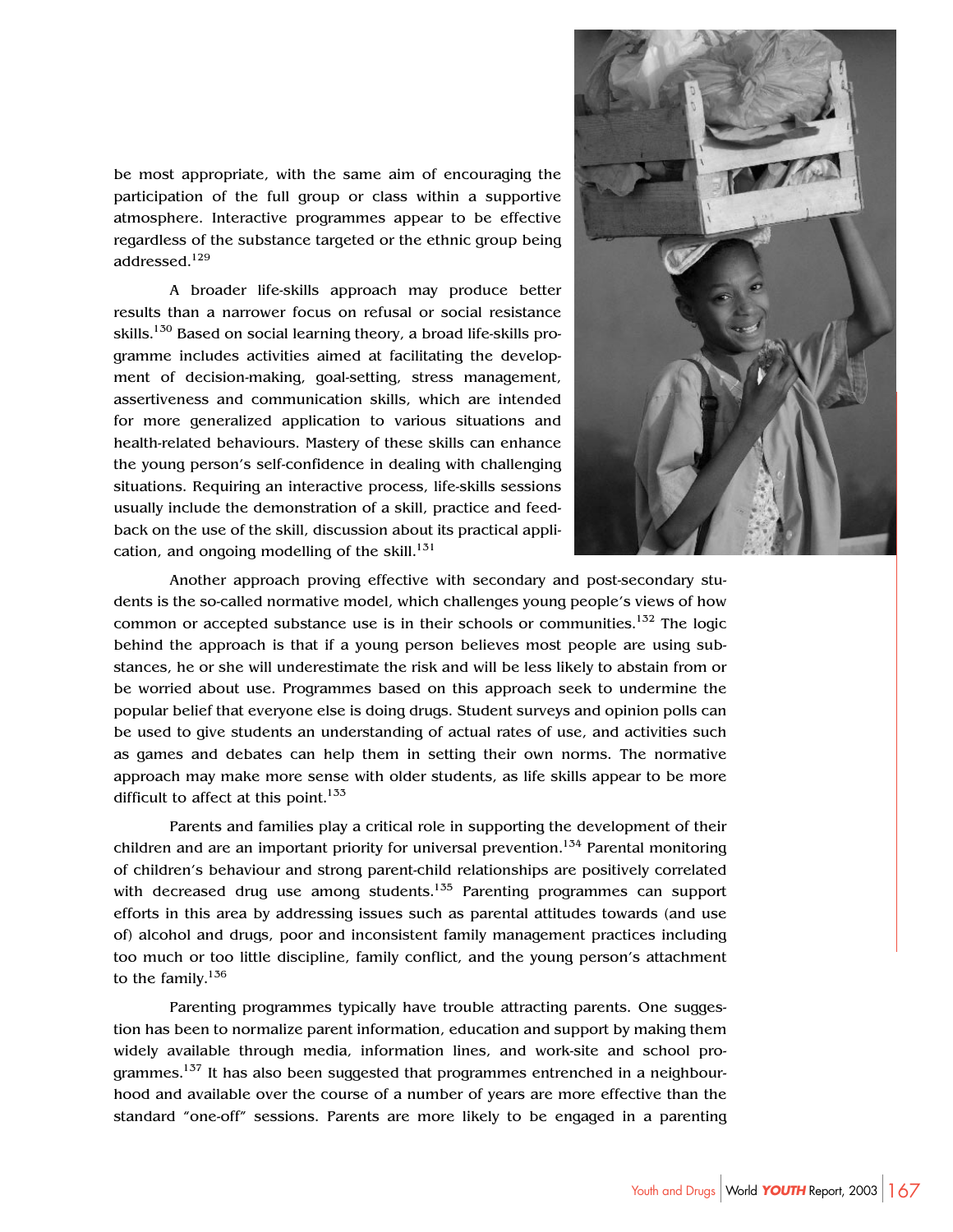programme if they think it is credible and has a good track record. Facilitating the development of bonds between parent participants has been suggested as a promising way to retain parents in these programmes. $138$ 

Time and scheduling are issues for parents, so short programmes may increase the attractiveness of parenting education.<sup>159</sup> Recent research has shown that relatively brief family programmes (five to seven sessions) that are designed for general populations and address communication, coping and disciplinary skills delayed the onset of alcohol, tobacco and cannabis use among adolescents during the early to mid-teen years.140, 141

The Internet is an emerging tool with the potential to raise awareness and promote health. As more people gain access to the Internet and use it to obtain information, sites that address drug-related issues will reach ever-larger audiences.<sup>142</sup> A challenge for prevention programmers using the Internet is to segment the audience in order to provide targeted and developmentally appropriate substance-abuse messages. For Internet users, a major challenge lies in verifying the accuracy of the information found on the numerous sites. There is little evaluation of this approach, but early indications are that Internet substance-abuse prevention and health-promotion sites for youth are most useful when tied in with opportunities to participate in related local activities.<sup>145</sup> UNDCP is preparing guidelines for "by youth, for youth" Internet drug-abuse prevention based on decisions taken at a recent international meeting of young experts.<sup>144</sup>

These broad, lower-intensity efforts aimed at the general youth and parent populations can serve to "till the soil" by creating greater awareness of the issue and acceptance of the need for more targeted programmes.<sup>145</sup> Similarly, they can lead some individuals to contemplate changing risk behaviours and to present themselves for more intensive programming.  $146$ 

#### **Selective prevention**

Some youth and their families face special challenges relating to academic problems, family dysfunction, poverty, and a family history of substance use problems (that may include genetic predisposition). It makes sense to "select" such people for more intensive programming on the basis of these risk factors. Selective prevention is aimed at generally reducing the influence of certain risks and preventing or reducing substance use problems by building coping strategies and other life skills.

Children in difficult environments clearly benefit from selective prevention interventions during the pre-school and early school years. Longitudinal studies covering both the early childhood and primary school periods indicate that programmes combining child and parent components (often including home visits) produce benefits on multiple measures, including substance use. $147$ 

Students who are not succeeding in school, have few peer contacts or are not involved in extra-curricular activities are at risk for a variety of problems, including tobacco and other substance use.<sup>148</sup> School programmes that select young people on the basis of these indicators are proving effective in re-engaging students and reducing the risk of substance use.<sup>149</sup> One means of identifying young people at risk is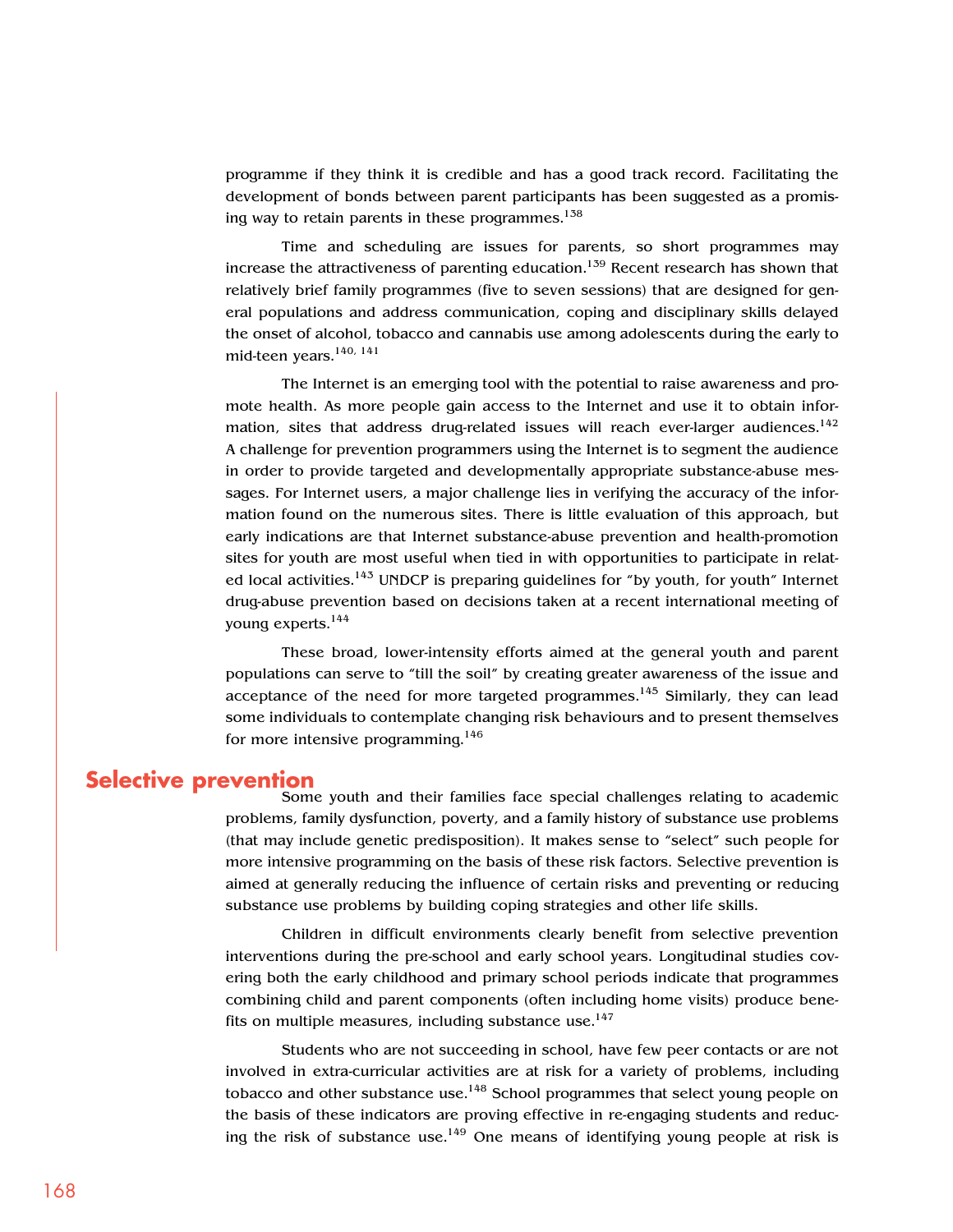the student assistance approach (based on the workplace employee assistance programme model), which encourages students to seek help and trains students and staff to support others in seeking help.<sup>150</sup>

Evidence supports family-focused interventions over parent-only programming.151 Family-skills training that offers several components, including behavioural parent training, children's-skills training and behavioural family training, has been shown to have a positive influence on a number of risk and protective factors, and has resulted in reductions in youth substance use. Many of these programmes increase the likelihood of attracting and retaining families by offering transportation, food and childcare during sessions, advocacy and crisis support.

Programmes for higher-risk or more vulnerable youth may be situated in multiple-service centres or other settings such as hospital emergency wards, health clinics (for expectant adolescent women), shopping malls and the street. Selective programming for higher-risk youth calls for the attention and collaboration of some groups and individuals who have not traditionally played a role in preventing substance use problems, such as urban planners, housing authorities, shopping mall managers and employment policy makers.<sup>152</sup>

On-site Ecstasy pill-testing operations are increasingly common in Europe and may be viewed as a selective prevention measure aimed at providing information and support to those attending techno dance parties or raves. These operations vary between prevention and harm reduction in their orientation and messages; however, they all share the goal of providing accurate, timely information on the chemical makeup of pills being presented as Ecstasy. Many also use the contact with dancers to provide "safer dancing" messages, counselling and other support. In the Netherlands these services are supported by the national drug strategy; elsewhere, they generally operate through informal agreements between local governments, police and dance sponsors.<sup>153</sup> Law enforcement officers have an opportunity to intervene in substance use and abuse by exercising their discretion in determining whether pressing charges will benefit a young suspect, and by using apprehension or arrest as a point of information-giving or referral. Diversion schemes that are well resourced and have project workers operating closely with the police are showing promise, though they have not been empirically evaluated.<sup>154</sup> Formal cautioning is used in some jurisdictions with those apprehended for drug offences (usually cannabis possession). Those warned are not very likely to be re-arrested for a drug offence, though the effect on actual substance use is unknown.<sup>155</sup>

Motivational approaches have been tested and found effective with youth in a number of settings, from hospital emergency rooms to universities. They are based on the assumption that everyone has strengths that can be brought out to address problems, and that a person's motivation to tap his or her inner resources is not fixed but can shift with events (such as an accident) or through contact with another person. A motivational intervention can involve as little as a single 20-minute interaction. During this brief contact, the practitioner attempts to quickly create a rapport, helping the person to weigh negative and positive effects of drug use in a new light and discussing options for making changes.156 In almost all countries, adolescent males are more likely than young females to use substances in risky ways. While empirical evidence is cur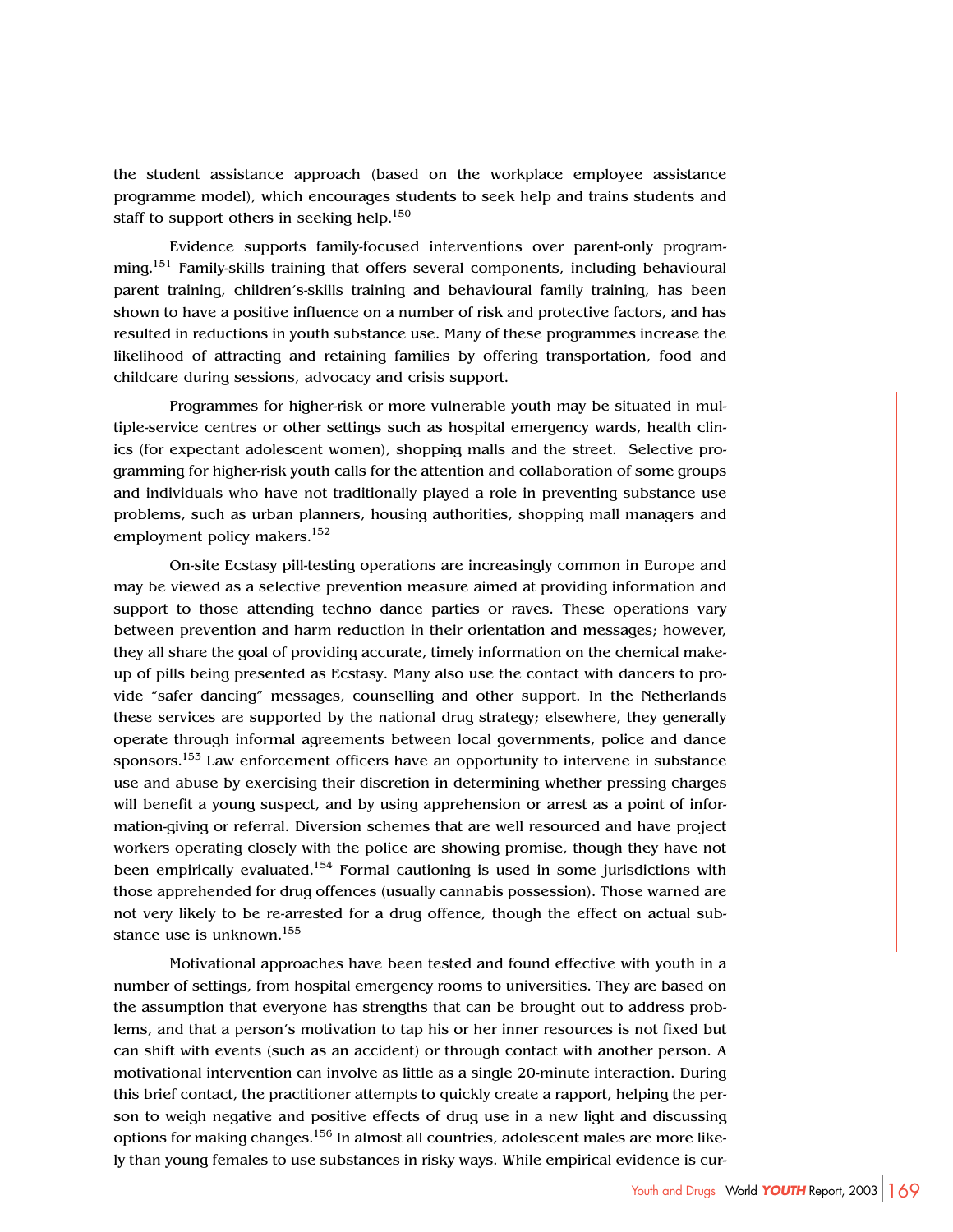rently lacking, many community programmers contend that engaging young males in sports or extreme physical activities can be effective in reducing their risk of substance use. The consensus from the Workshop on Using Sport for Substance Abuse Prevention, held by UNDCP in Rome in the fall of 2001, was that an approach to sport that promoted general respect (for the game, opponents and officials) and emphasized performance rather than results was most likely to have a positive effect on human development and prevention.<sup>157</sup>

Establishing opportunities for leisure, recreation, community service or alternative schooling is a proven strategy for helping at-risk youth.<sup>158</sup> Termed the "alternatives approach", these opportunities may be most appropriate for youth who cannot be reached through school and for those who do not have adequate adult supervision for or access to a variety of activities.<sup>159</sup> A workshop held by the United Nations on Using Performance for Substance Abuse Prevention, held in Mexico City in the fall of 2000, explored the value of various forms of performance such as street theatre, graffiti, dance and public speaking, and found that the process of being involved was as valuable as the product. In Mexico City, young people tired of living with gang violence in their community created the "Revolution of Children", which has organized graffiti contests that have helped lessen some of the inter-gang warfare.<sup>160</sup>

Caution is advised in working with high-risk youth, as in some cases bringing them together into new groups has been found to increase substance use. There is some speculation that participants in these groups may tend to validate and legitimize the antisocial behaviour of other group members.<sup>161</sup>

Older youth at university or entering the working world often continue a pattern of heavy substance use begun in secondary school. Their reported use of substances to cope with pressure is a concern, as is using to the point of intoxication and thereby risking accidents or, particularly in the case of alcohol, violence. Motivational and skills-training approaches are proving effective in reducing substance-use problems in university settings.<sup>162</sup> Businesses can help employees with substance-use issues through comprehensive action that includes careful recruiting, employee education, supervisor training, a means of identifying problems, and access to assistance for those requiring it. Both the company and the employee stand to benefit if assistance is generally preferred over disciplinary measures.<sup>163</sup>

Although selective prevention programmes tend to be more efficient than universal programmes in effecting change among at-risk youth, there are important disadvantages that need to be considered, including the possibility of labelling and stigmatization, difficulties with screening, and inadequate attention to the community-wide social context as a focus of change.<sup>164</sup>

#### **Indicated prevention**

Some young people who abuse substances do not meet the criteria for dependency but are at high risk of doing so. These youth tend to experience an array of other health and social problems and usually benefit from indicated prevention programming. Typically, this programming is even more intensive than selective prevention efforts; however, brief motivational approaches are showing good results with different heavy-using youth populations, as mentioned earlier. Indicated prevention often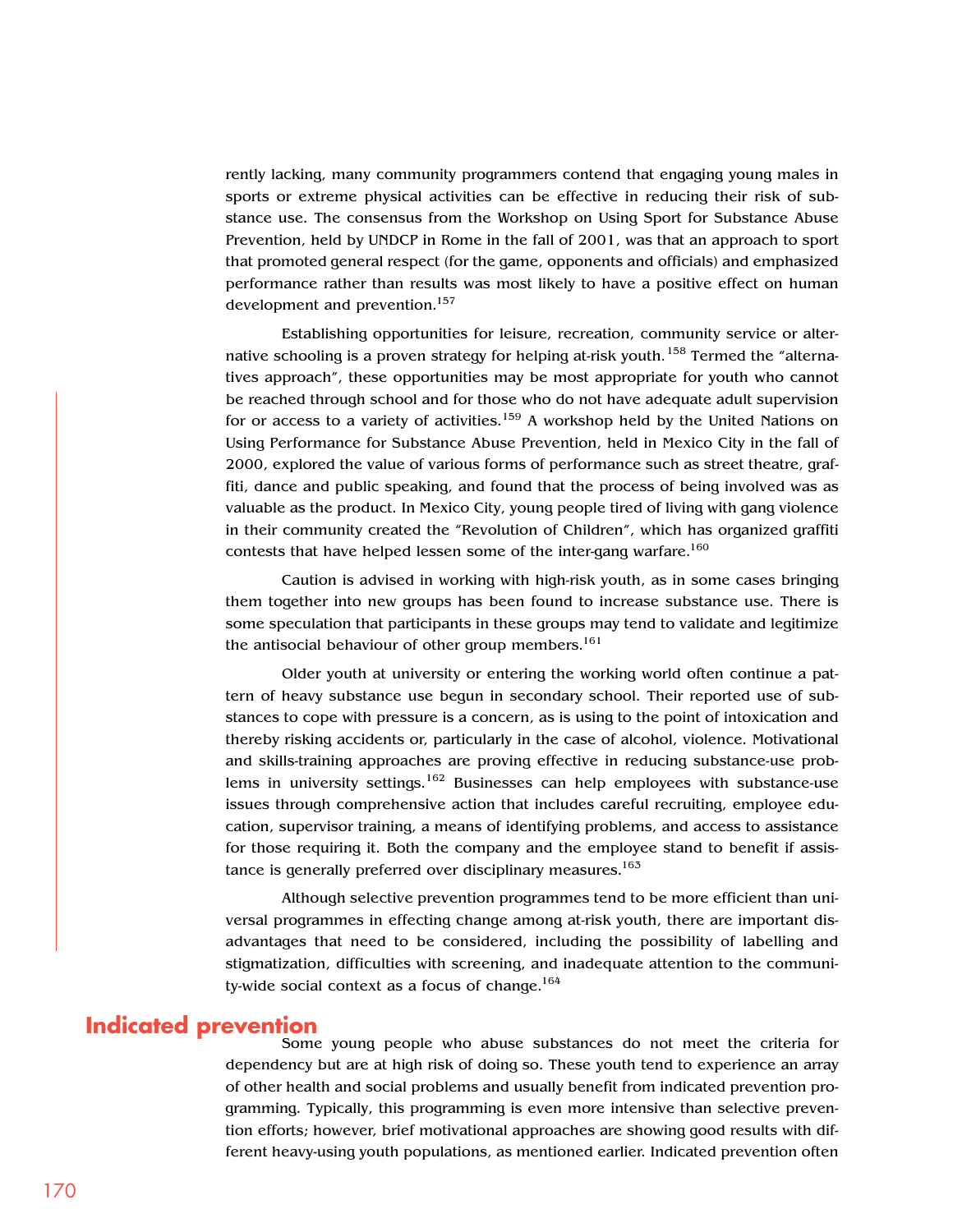involves an outreach component to identify, engage and work with these youth to minimize the risks associated with their lifestyle. Various models of outreach work using peers, professionals or volunteers have been identified.<sup>165</sup>

With higher-risk families, family therapy has been shown to be an effective component of a comprehensive strategy. Such therapy helps family members develop interpersonal skills and improve communication, family dynamics and interpersonal behaviour. Therapy can help family members improve their perceptions about one another, decrease negative behaviour, learn and apply skills for healthy family interaction, and reduce inappropriate parental control over children.<sup>166</sup>

Especially vulnerable youth that are using substances in risky ways need support in a number of areas of their lives. The focus of activity should be on minimizing harms in the context of the day-to-day challenges they face. Injecting drug use poses several serious risks, including overdose and HIV and hepatitis C infection, and young people may be particularly susceptible because of their relative inexperience, faulty knowledge and pressure from older IDUs, and because they generally do not take advantage of standard IDU and health services.<sup>167</sup> Given the particular dangers, it makes sense to try to intervene with those drug users at risk of making the transition into injecting drug use from other forms of administration. A recent study of this issue concluded that high-risk non-IDUs should be educated on the dangers of sex trading and the importance of staying in school, and should be provided protection from violence, as these conditions are associated with making the transition into injecting drug use.<sup>168</sup> Heroin smokers are seen to be at high risk of becoming IDUs, in many cases to reduce the amount consumed and to save money. Prevention messages directed at this population need to indicate that, based on the experiences of other IDUs, this approach is likely to backfire because there tends to be a rapid increase in the amounts needed when injecting.169 Because current injectors are usually part of the first injecting experience, it is logical to consider measures aimed at reducing their influence on non-injecting youth. A study in Australia found that IDUs generally accepted an hour-long intervention delivered by trained drug workers and in many cases altered their behaviour afterward. The aims of the intervention included decreasing the likelihood of the IDUs talking about injecting with non-IDUs and being seen injecting by non-IDUs, and helping them manage requests to inject.<sup>170</sup>

Research clearly shows that for those who do begin to inject, increasing access to new, sterile injection equipment can reduce the sharing of needles and the spread of HIV and other blood-borne pathogens by such means, so this needs to be a programme priority.<sup>171</sup> It appears that contact with outreach workers is linked to positive behaviour change; the more often such encounters take place and the longer they last, the greater the chances are that IDUs will follow up HIV referrals and use new needles.<sup>172</sup> Supervised consumption facilities are intended to reduce overdose deaths and the transmission of blood-borne infections and to minimize the element of public nuisance; however, youth under the age of 18 are often not admitted. These options remain controversial, and their effectiveness relative to other options is unclear at this time. $173$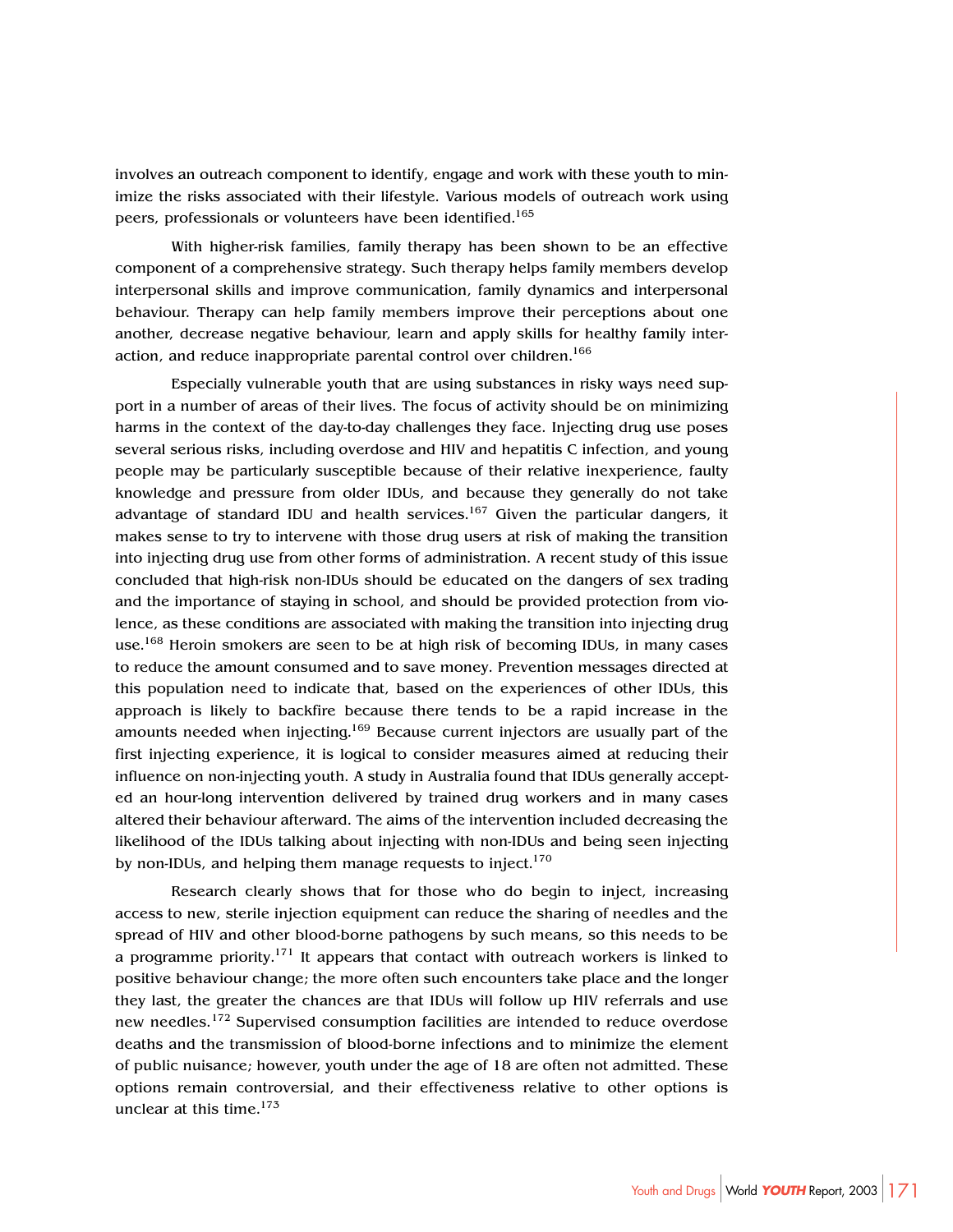While indicated prevention programmes are clearly required to address early substance-use problems and are effective in reaching the appropriate target group, they tend to be more costly on a per-person-reached basis. Challenges in recruitment and retention are not uncommon because youth with early substance-use problems do not necessarily see their use as enough of a problem to consider changing.<sup>174</sup>

**Treatment for substance abuse**<br>A small percentage of youth will develop substance dependency characterized by drug tolerance, withdrawal and continued use despite significant substance-related problems.<sup>175</sup> These young people can benefit greatly from outreach, followed by counselling, case management or more intensive treatment based on sound assessment. Specialized youth treatment programmes are relatively new and unproven; young people are often placed in adult programmes even though developmental, psychological, social, cognitive and family differences suggest the need for specialized treatment.<sup>176</sup> There have been few controlled trials of youth treatment programmes, and findings have been mixed. However, results generally show that treatment is better than no treatment in terms of substance use and crime measures.<sup>177</sup> Behavioural, skills-training and family therapies show some evidence of effectiveness, though lack of family support negates the value of family therapies for some.<sup>178</sup>

> Recently, a large multiple-site experimental study was conducted in the United States covering youth treated in different settings (residential, outpatient drug-free, and short-term inpatient) using various modalities (education, individual and group counselling, skills training, and the 12-step programme). In all cases the programmes typically addressed peer relationships, educational concerns and family issues. Youth in these programmes generally fared better at one year after completion, in terms of cannabis and alcohol use, school attendance and criminal activity, than those who had not been treated; however, there was no indication that any single modality was superior to the others.<sup>179</sup>

> Therapeutic communities represent a common form of treatment available to young people in a number of countries. These programmes, of variable duration, provide a highly structured environment and endeavour to change negative patterns of behaviour and feelings associated with substance dependence. This form of treatment may help some, but it is relatively expensive and therefore probably best reserved for those who have not been helped by other, less costly alternatives.<sup>180</sup>

> Adolescents may respond best to flexible approaches that can be adjusted to meet individual needs. Young people with a drug dependency are often dealing with other issues that either existed prior to substance use or resulted from it (including cooccurring mental health problems, family dysfunction, physical/ sexual abuse, gender/sexuality concerns, criminal activity, academic performance or academic/vocational difficulties). For this reason, treatment programmes must be able to provide support in a multitude of areas, either directly or by referral.<sup>181</sup>

> Research has not found any strategies aimed at halting tobacco use to be particularly effective for adolescents.<sup>182</sup> As a result, it is generally recommended that adolescents who wish to stop using tobacco try strategies found to be effective with adults, including approaches ranging from brief advice from a physician to intensive clinical interventions.183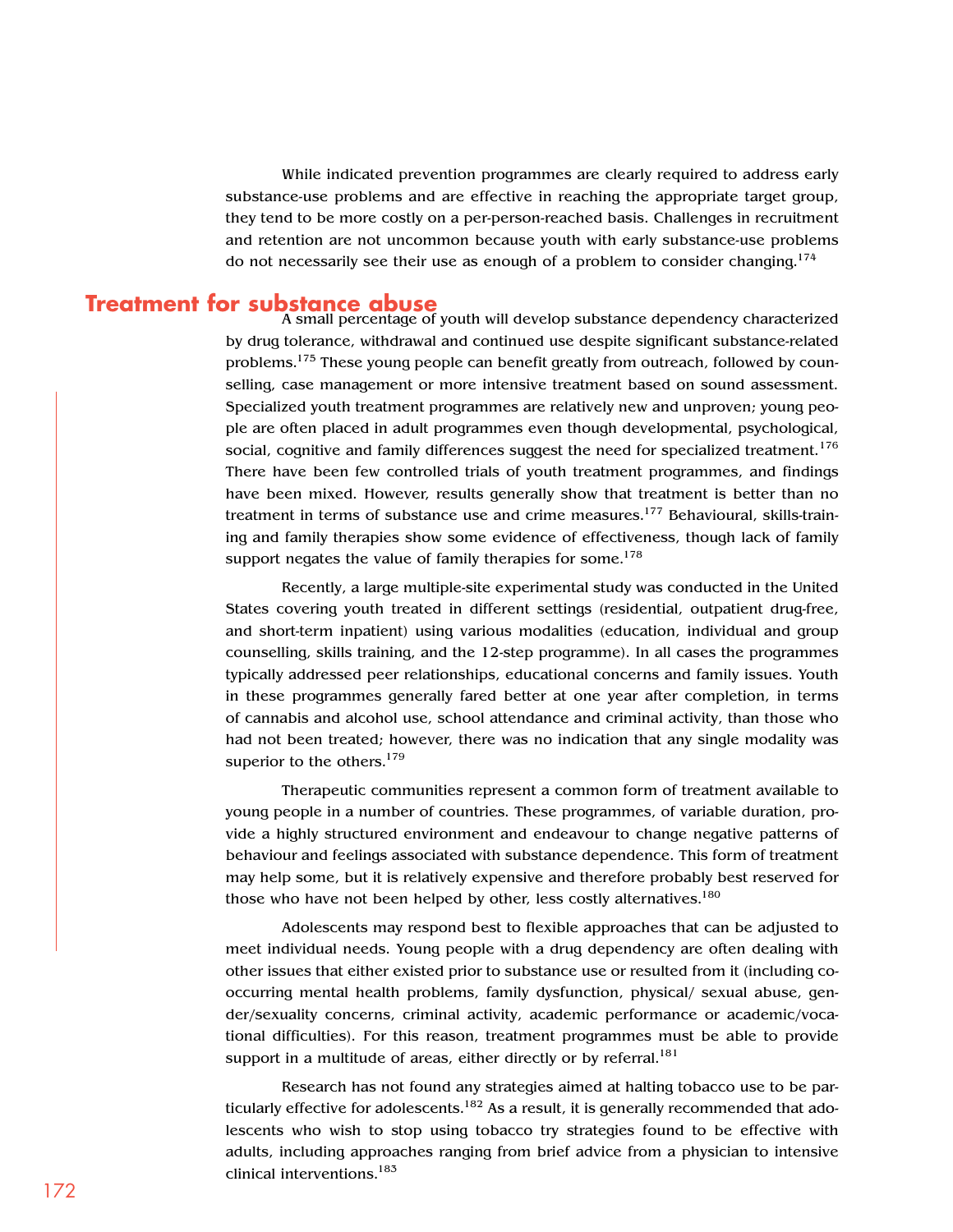Indicated prevention and treatment approaches are likely to have less of an impact than universal and selective approaches on drug demand in a community. From a human rights perspective, however, it is very important to address the needs of those with substance use problems, so a mix of universal, selective and indicated prevention and treatment programmes is needed.<sup>184</sup> It has been suggested that young people without access to a range of appropriate prevention and treatment services suffer from "programmatic vulnerability", which may ultimately be viewed as a human rights issue.<sup>185</sup> Harsh zero-tolerance approaches to dealing with youth drug problems have also been questioned on human rights grounds, <sup>186</sup> and with regard to their effectiveness.<sup>187</sup> Some suggest that tough penalties discourage students from helping their drug-abusing peers. Those expelled for drug abuse often wind up on the streets or in alternative schools in which drugs are plentiful; this contributes to social exclusion and increases the risk of more serious drug problems.

With the wide range of options available, it is not always clear which demand reduction measure or programme constitutes the best choice; however, programme sponsors can base their decisions on the answers to a number of questions: Is the programme supported by scientific evidence? Has an epidemiological need been clearly established for the programme in this community? Have other, less intensive or more cost-effective options been implemented? Will the measure be part of a comprehensive range of services? Are there sufficient resources to sustain the effort? Does the measure or programme have the support of all key parts of the community? Clear answers to these questions will not always be found, but the basis of programme selection will be stronger if they are addressed and discussed.

# **Involving youth in programme design and implementation**

Regardless of their level of risk, it is critical that youth be involved in prevention programme design and implementation according to their capabilities. Efforts must be made to nurture trust and work cooperatively with credible representatives of the youth population, and to support them as they assess the situation, determine appropriate goals, design and (if possible) deliver the programme, and evaluate the results. It is necessary to ensure the supportive involvement of adults to facilitate and supervise programme activities and to put youth in touch with other resources.<sup>188</sup>

Participatory approaches—including the methodology developed by the UNDCP/WHO Global Initiative on Prevention of Substance Abuse—hold great promise.<sup>189</sup> A participatory approach challenges sponsors to truly share power and be receptive to new ideas, to listen to young people (instead of lecturing them), and to open up the process rather than trying to control it.<sup>190</sup> Youth participants who are involved in data collection and programme planning, modification and evaluation are less likely to drop out of the intervention, which has a greater chance of success as a result.<sup>191</sup> These young people are also more likely to be motivated to actively develop new skills and to be open to accepting new information. In some cases, they may have the opportunity to contribute to decisions about the process and pacing of the programme; in other cases, it will make sense for the young people to assume primary responsibility for developing programme messages and implementing the programme.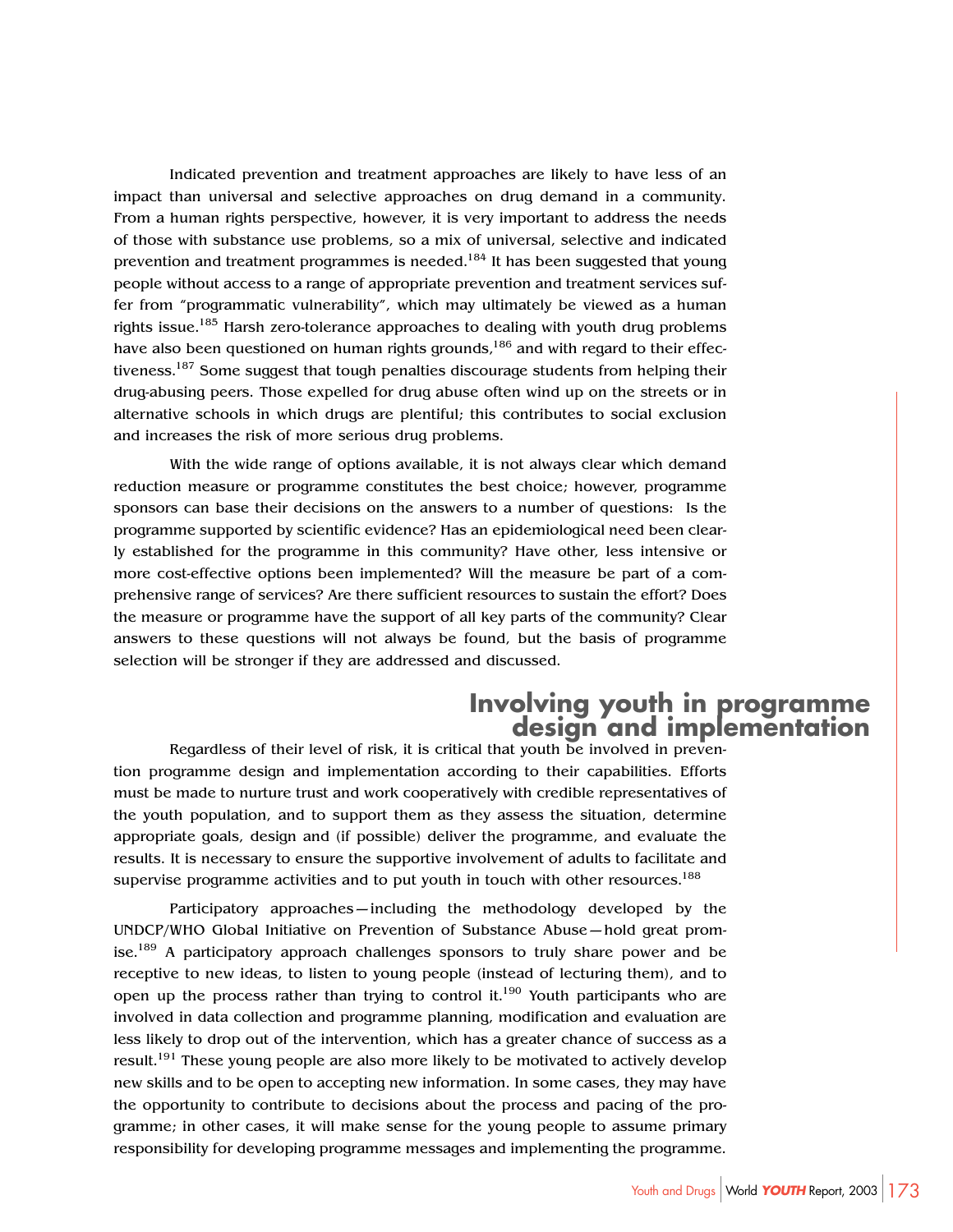Peer-based approaches are being used with mainstream youth to address issues as wide-ranging as reducing impaired driving and promoting safer dancing at raves.<sup>192</sup> Especially vulnerable young people (including those living in poverty, gay or lesbian individuals, and those with mental health problems) often have negative experiences with the service delivery system and are poorly informed about available services. It is important to encourage the involvement of these young people in programming decisions in a respectful and non-judgemental way.<sup>193</sup> Peer outreach by street contact, telephone or the Internet is commonly used to engage such youth.<sup>194</sup> A programme in the Philippines uses trained "young advocates" to conduct a range of outreach activities including street education, theatre activities and employment-seeking tours. Incorporating income-generating opportunities into a project is an important aspect of peer-leader recruitment in developing countries.<sup>195</sup>

Youth involved in injecting drug use are not likely to avail themselves of mainstream health services, so peer education approaches are sometimes used to establish contact with these young people. Peer educators are more likely than others to reach such youth and to be viewed as credible advocates of health-promoting behaviour.<sup>196</sup> A programme using incentives to encourage young IDUs to increase their knowledge and to recruit their peers to attend educational sessions substantially reduced hepatitis C risk behaviours.<sup>197</sup> According to recent United Nations experience, when IDUs believe someone is showing a real interest in their problems and cares about them, they are motivated to take an active part in project activities as volunteers.

Involving youth in the development of programme messages is important. Some programme messages are explicit (all drug use is unacceptable), while others are implied (a lecture by an adult may communicate that youth participants do not have worthwhile views). A vitally important principle for every programme, regardless of its goal, is that drug information must be scientifically accurate, objective, unbiased and presented without value judgement. Regardless of the age range of the intended target group, participants must be provided with accurate information and strategies for developing skills. Messages that focus solely on the negative aspects of drug use may initially be accepted by younger participants but can lose credibility once these youth receive more accurate and/or comprehensive information.

Fear-arousing messages accompanied by incorrect or exaggerated information are ineffective and can generate scepticism, disrespect and resistance among youth with regard to any advice that may be offered on substance use or other risky behaviours. These messages can actually erode motivation to deal with a problem, particularly if no accompanying coping strategies are presented or if the consequences are presented as unavoidable.198 Similarly, simplistic messages that young people believe to be unrealistic ("just say no") or infeasible (sports activities are recommended when no facilities are readily available) will not be seen as credible. Because children and youth are less interested in distant, long-term effects, programmes must give greater attention to concrete "here and now" social consequences that can be avoided, such as being less attractive, smelling of tobacco and regretting actions taken earlier.<sup>199</sup>

The likelihood of substance use rises as students age. In many regions, a majority of older adolescents currently use alcohol, and varying proportions use other substances. With this population, acknowledging the perceived benefits of substance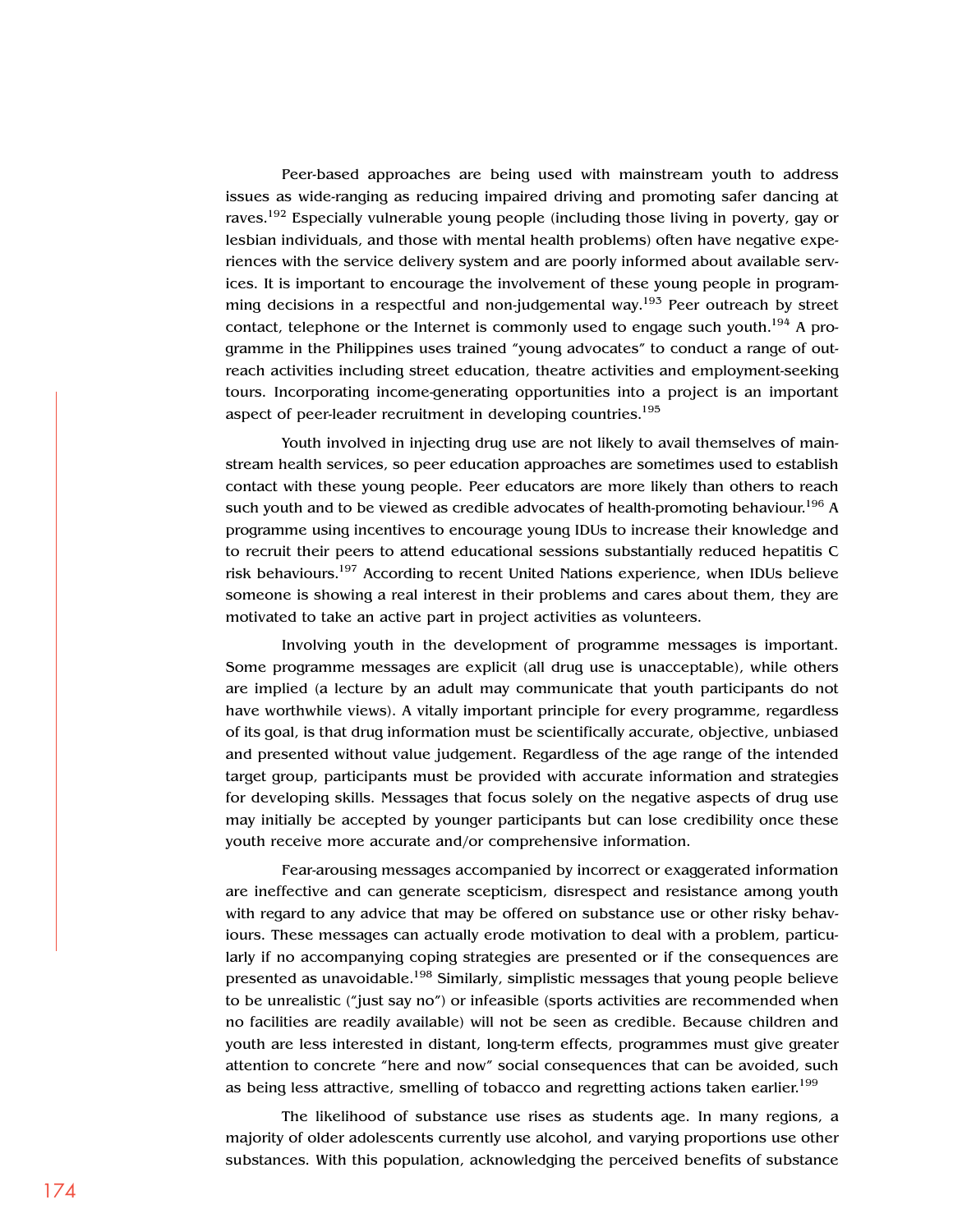use while providing information on the possible health and social consequences in a factual, balanced fashion can clarify personal risks and support decision-making.<sup>200</sup> Basic information about drug effects should be integrated with messages about risky behaviours. The focus must be on practical rather than theoretical information that (a) identifies dangerous or unhealthy practices such as driving or playing sports after using, chugging or bingeing; engaging in unplanned sex after using; studying or working after using; and using and sharing needles; (b) addresses the risk of dependence and long-term problems associated with heavy use; and (c) increases awareness of the resources available for those motivated to reduce or stop use and supports access to services.<sup>201</sup>

Street youth are relatively knowledgeable about the health risks associated with the use of various substances and are unlikely to pay attention to information on the negative consequences of drug use. However, they may be receptive to a practical message encouraging them to "try a little first to see how it feels rather than taking a regular dose", or telling them where they can find help or how they can help others. Youth can often develop this information based on their own experiences.<sup>202</sup>

In developing media messages, it is important to pay attention to the norms, values and language of young people and the youth culture.<sup>203</sup> Substance-use messages that are sensitive to these considerations, address issues important to youth, and reflect the aspirations and values of young people are more likely to be wellreceived. The best way to ensure appropriate message development is to involve youth participants in the design process. Sponsors of a tobacco demand reduction campaign in Florida attribute their very positive short-term results to the fact that young people devised the message.<sup>204</sup> The European Monitoring Centre for Drugs and Drug Addiction (EMCDDA) has recommended ongoing monitoring of youth media as a way to track and understand youth drug trends and to identify innovative prevention messages.<sup>205</sup> The complexity of the issue is illustrated in a 1995 journal article indicating that young Australian IDUs thought sharing needles with friends or sexual partners was acceptable even though the social norm was generally not to share. Because trust is seen as an important part of close relationships and needle sharing, in such cases, represents a way of demonstrating that trust, the simple message that one should never share needles might have a limited impact.<sup>206</sup>

Youth do not constitute a homogeneous population; there are a number of subgroups and subcultures with their own distinct norms and values (reflected in, for example, Ecstasy use at raves and non-violence among "ravers"). Gender must also be considered in developing appropriate prevention messages. Provocative messages that trigger strong affective responses and interpersonal discussions have been found to be effective with young girls. Boys, who are more likely to use substances in risky ways, will likely be influenced more by themes relating to action, competition, bodily sensations and peer-group membership.<sup>207</sup> Youth who seek novel and exciting experiences tend to be more likely to engage in substance use.<sup>208</sup> Therefore, messages that acknowledge curiosity and the appeal of risk-taking while offering reasonable alternatives to achieve the desired objectives may be effective with these adolescents. It is crucial that ethnocultural beliefs of participating youth be understood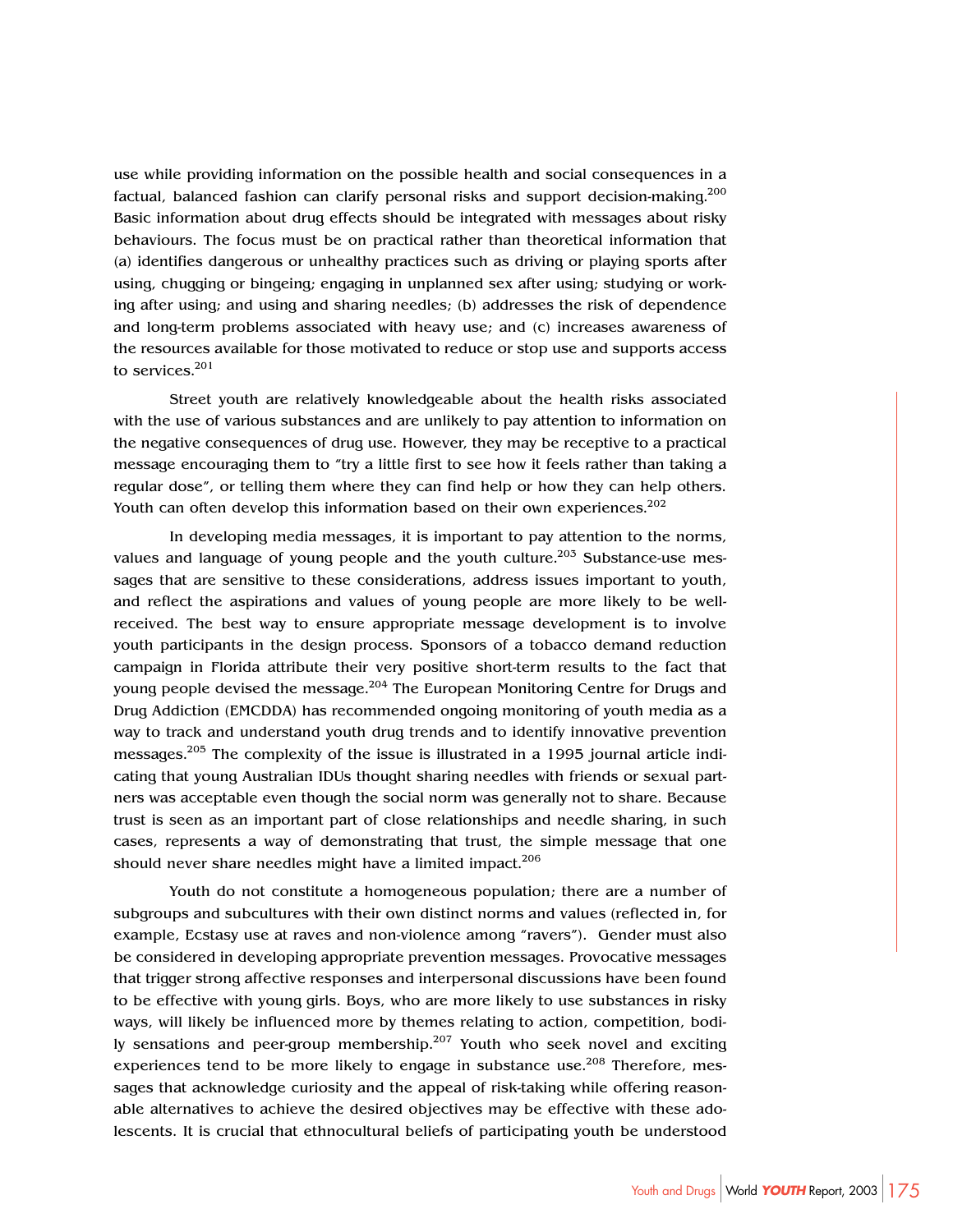when developing programme messages. For example, messages that incorporate traditional teachings and practices appear most promising in prevention programmes for indigenous youth.<sup>209</sup>

Messages are more likely to be heeded if the programme leader or teacher is accepted and respected by the target group, and acceptance is more likely if the leader is comfortable with the programme's content and process. Most effective prevention programmes require teachers or leaders who are comfortable in a facilitative rather than a directive role. Even programmes that have been shown to be effective will be seriously hampered by teachers or leaders who are unable to conduct the programmes and communicate the messages as originally intended.<sup>210</sup> Mental health professionals have been shown to be effective in this capacity, particularly with older youth.<sup>211</sup> Teachers who have been trained for these types of programmes can also have a positive impact and come with the added advantage of being available on a daily basis.<sup>212</sup> As already noted, young people can serve as leaders or as partners with adults.<sup>213</sup> Across the spectrum of intervention levels, what appears to matter most is that the teacher, leader or counsellor demonstrates competence, empathy and an ability to engage young people.

# **CONCLUSION**

Research indicates that programmes involving multiple components can be effective,<sup>214</sup> though the "more intervention is better" principle raises questions of costeffectiveness. The coordination of various interventions can be accomplished in a number of settings or within a single organization or agency. For example, schools can combine classroom instruction, peer assistance programmes, parent education, school policies and mentoring for at-risk students. Municipalities can coordinate recreation programmes, community policing and neighbourhood support programmes.

Comprehensiveness also requires that attention be given to organizational policies (of the school board or youth agency, for example) to ensure that they reinforce programme aims. $215$  At a broader level, legal and regulatory measures such as price increases, server training programmes that focus on under-age drinkers, and the enforcement of minimum-age purchase laws need to be considered, as they have been shown to be effective in reducing alcohol-related harm among youth.<sup>216</sup> Most evaluations show that as time passes, programme effects erode and programme content needs to be replenished.<sup>217</sup> Consequently, programmers need to see their prevention initiatives as part of a thread of interventions that present developmentally appropriate messages to young people throughout their childhood and adolescence. A cumulative benefit may occur when evidence-based programmes are combined in a community, even though the individual programmes may have only modest effects.<sup>218</sup>

A growing number of the youth programmes implemented today are being set up on the basis of sound scientific evidence. Such progress needs to be maintained. Promising programmes whose results have been subjected to rigorous, controlled research need to be replicated with different subpopulations (diverse ethnocultural groups) in various settings around the world. Governments and other funding bodies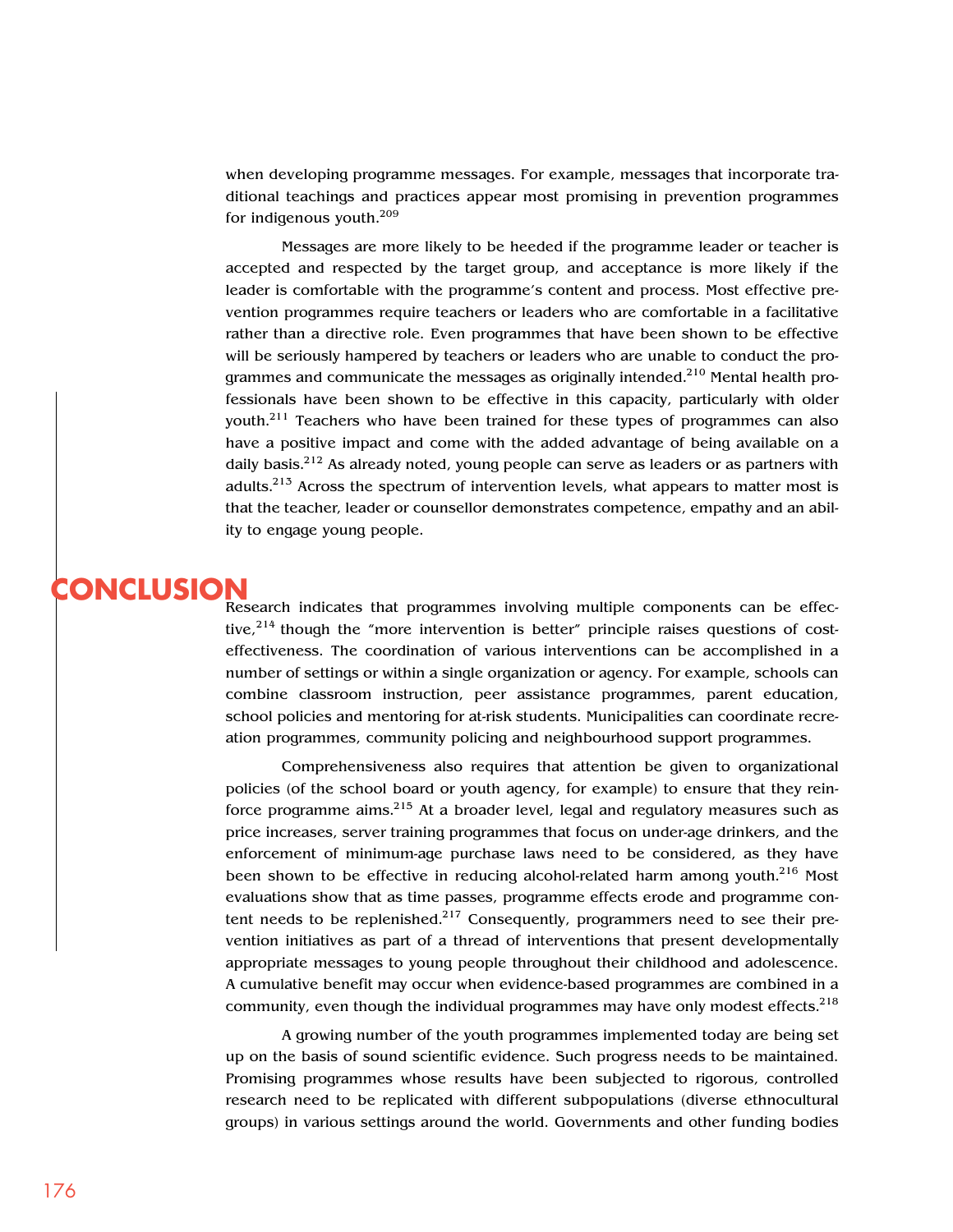need to give evaluation greater priority by providing technical and financial support for this purpose (generally agreed to require an amount equal to at least 10 per cent of other costs).<sup>219</sup>

Although there are early signs that prevention programmes for youth can demonstrate modest cost-effectiveness, prevention programmers need to give more attention to this issue.<sup>220</sup> The intensity and cost of some of the evidence-based programmes described in this section vary widely. There is a general consensus that higher-risk youth need more extensive interventions; however, brief (20-minute) motivational interviews have been shown to be effective with a range of youth experiencing substance-use problems. Similarly, outreach "information talks" of five minutes or more at raves or on the street have the potential to influence substance use among hard-toreach young people.<sup>221</sup> Programmes need to begin collecting cost data and weighing outcomes against costs. In doing so, it will be necessary to determine which costs to include (expenses for programme materials, teacher/leader training, teacher salaries during programme delivery, facility use, and research and evaluation), and to identify who is bearing the costs (the primary sponsor, partner agencies or participants).  $2^{22}$ 

By promoting and undertaking evidence-based work, those involved in the demand reduction field can provide services of value to communities. Efforts must be made to continuously educate the public with accurate data on trends and issues. Communities and politicians around the world tend to react to perceived drug crises with strong but short-lived responses.<sup>223</sup> In order to maintain long-term support for their own programmes, and for demand reduction efforts generally, sponsors need to convey the fact that substance-use problems are neither a one-time crisis nor an issue to be dismissed, but rather an inevitable part of life that can be affected by committed action. Most importantly, they need to continually remind themselves that youth are their own best resource for dealing with drug issues.■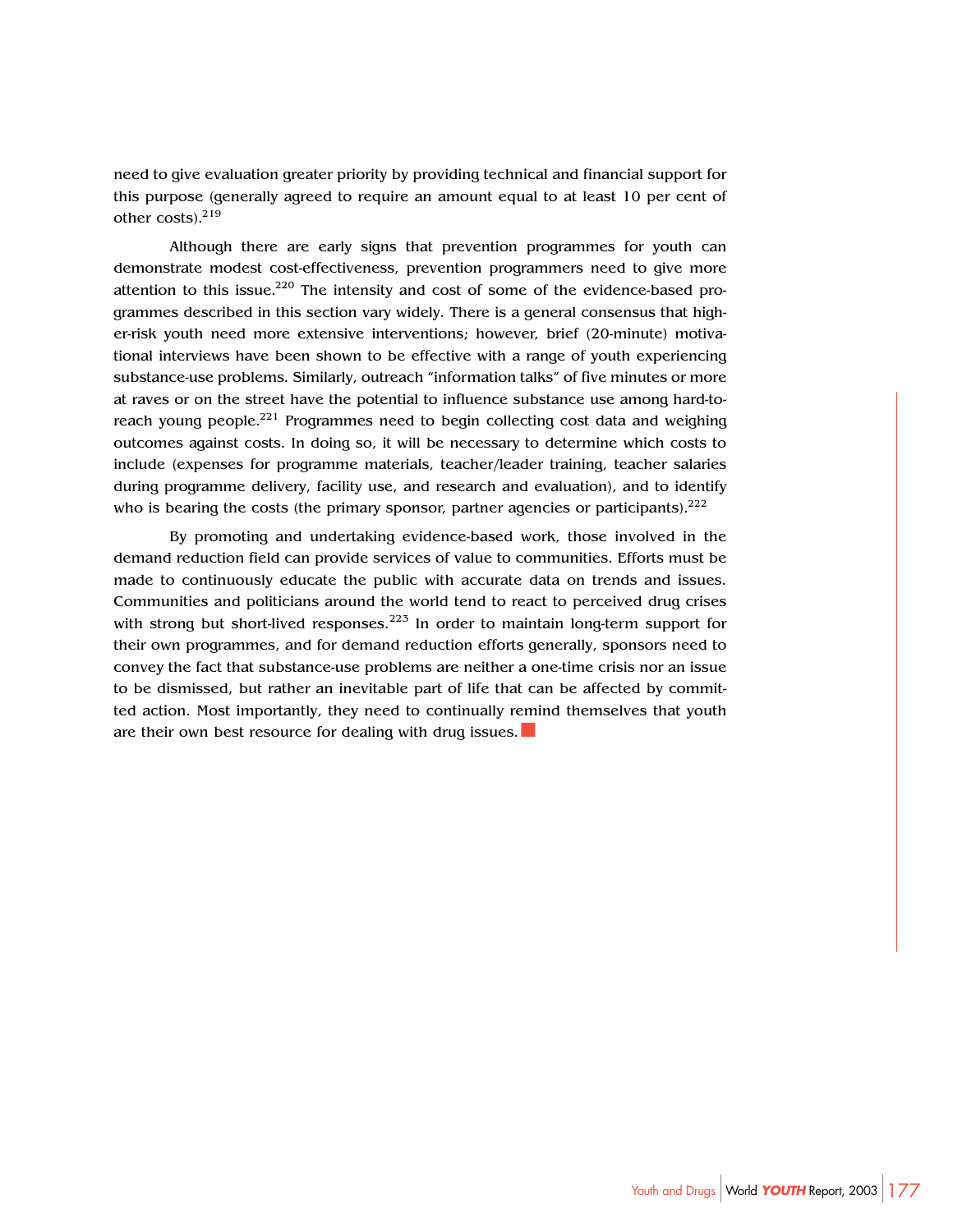$4$  L.D. Johnston, P. O'Malley and J.G. Bachman, Monitoring the Future: National Survey Results on Adolescent Drug Use: Overview of Key Findings, 2001 (Rockville, Maryland, United States Department of Health and Human Services, 2002).

<sup>5</sup> A. Paglia, op. cit.

<sup>6</sup> T. Caputo, R. Weiler and J. Anderson, *The Street Lifestyle Study* (Health Canada, 1996).

A. Paglia, op. cit.

 $8$  L. Dusenbury and M. Falco, "Eleven components of effective drug abuse prevention curricula", Journal of School Health, vol. 65, No. 10 (1995).

 $9$  T. Crabb, "A sporting chance? Using sport to tackle drug use and crime", Drugs: Education, Prevention and Policy, vol. 7, No. 4 (2000), pp. 381-390; M.A. Bellis and others, "Ibiza uncovered: changes in substance use and sexual behaviour amongst young people visiting an international night life resort", Drug Policy, vol. 11 (2000), pp. 235-244; and M. Zocolillo, F. Vitaro and R. Tremblay, "Problem drug and alcohol use in a community sample of adolescents", Journal of the American Academy of Child and Adolescent Psychiatry, vol. 38, No. 7 (1999).

 $10$  The term "substance use problem" is used to cover both substance abuse and substance dependency, as defined by the American Psychiatric Association in the fourth edition of its Diagnostic and Statistical Manual of Mental Disorders (1994).

 $11$  D. Hawkins, R. Catalano and Y. Miller, "Risk and protective factors for alcohol and other drug problems in adolescence and early adulthood: implications for substance abuse prevention", Psychological Bulletin, vol. 112, No. 1 (1992).

<sup>12</sup> E. Erikson, Identity and the Life Cycle (New York, Norton, 1980).

<sup>13</sup> J. Anderson, personal communication (2000).

 $14$  J. Bray and others, "Developmental, family, and ethnic influences on adolescent alcohol usage: a growth curve approach", Journal of Family Psychology, vol. 15 (2001), available at http://www.apa.org/journals/fam/601ab.html#9.

<sup>15</sup> United Nations International Drug Control Programme (UNDCP) and WHO, "Best practices in participatory local assessment and programme planning for youth substance abuse prevention", draft manuscript, UNDCP/WHO Global Initiative on Primary Prevention of Substance Abuse (Vienna, UNDCP, under publication).

<sup>16</sup> National Centre on Addiction and Substance Abuse, National Survey of American Attitudes on Substance Abuse, VI: Teens (February 2001), available at http://www.casacolumbia.org/publications1456/publications\_show.htm?doc\_id=52809.

 $17$  P.J. Brounstein and J.M. Zweig, Understanding Substance Abuse Prevention: Toward the 21st Century: A Primer on Effective Programs (Rockville, Maryland, Substance Abuse and Mental Health Services Administration, 1999).

<sup>18</sup> P.J. Brounstein and J.M. Zweig, op. cit.; L.L. Eggert and J.R. Herting, "Drug involvement among potential dropouts and 'typical' youth", Journal of Drug Education, vol. 23, No. 1 (1993), pp. 31-55; and C. Fuller and others, "High risk behaviours associated with transition from illicit non-injection to injection drug use among adolescent and young adult injection drug users: a case-controlled study", Drug and Alcohol Dependence, vol. 66 (2002), pp. 189-198.<br> $^{19}$  A. Glosborn and others "Association between

A. Gleghorn and others, "Association between drug use patterns and HIV risks among homeless, runaway, and street youth in Northern California", Drug and Alcohol Dependence, vol. 51, No. 3 (1998), pp. 219-227.

 $20$  C. Fuller and others, op. cit.

<sup>21</sup> A. Deaton, "Policy implications of the gradient of health and wealth", Health Affairs, vol. 21, No. 2 (2002); and R. Evans and others, eds., Why Are Some People Healthy and Others Not? The Determinants of Health of Populations (New York, Aldine De Gruyter, 1994).

 $22$  G. Kenneth and others, "Enhancing their likelihood for a positive future: the perspective of inner city youth", Pediatrics, vol. 109 (2002), pp. 1,136-1,143.

<sup>23</sup> UNDCP and WHO, "Best practices in participatory local assessment and programme planning for youth substance abuse prevention"…

<sup>1</sup> A. Evans and K. Bosworth, Building Effective Drug Education Programs, vol. 19 (Bloomington, Indiana, 77Phi Delta Kappa Center for Evaluation, Development and Research, December 1997).

 $2$  A. Paglia, "Tobacco risk communication strategy for youth: a literature review" (Health Canada, 1998).

 $3$  L.D. Johnston, P. O'Malley and J.G. Bachman, Monitoring the Future: National Survey Results on Adolescent Drug Use: Overview of Key Findings, 1999 (Rockville, Maryland, United States Department of Health and Human Services, 2000).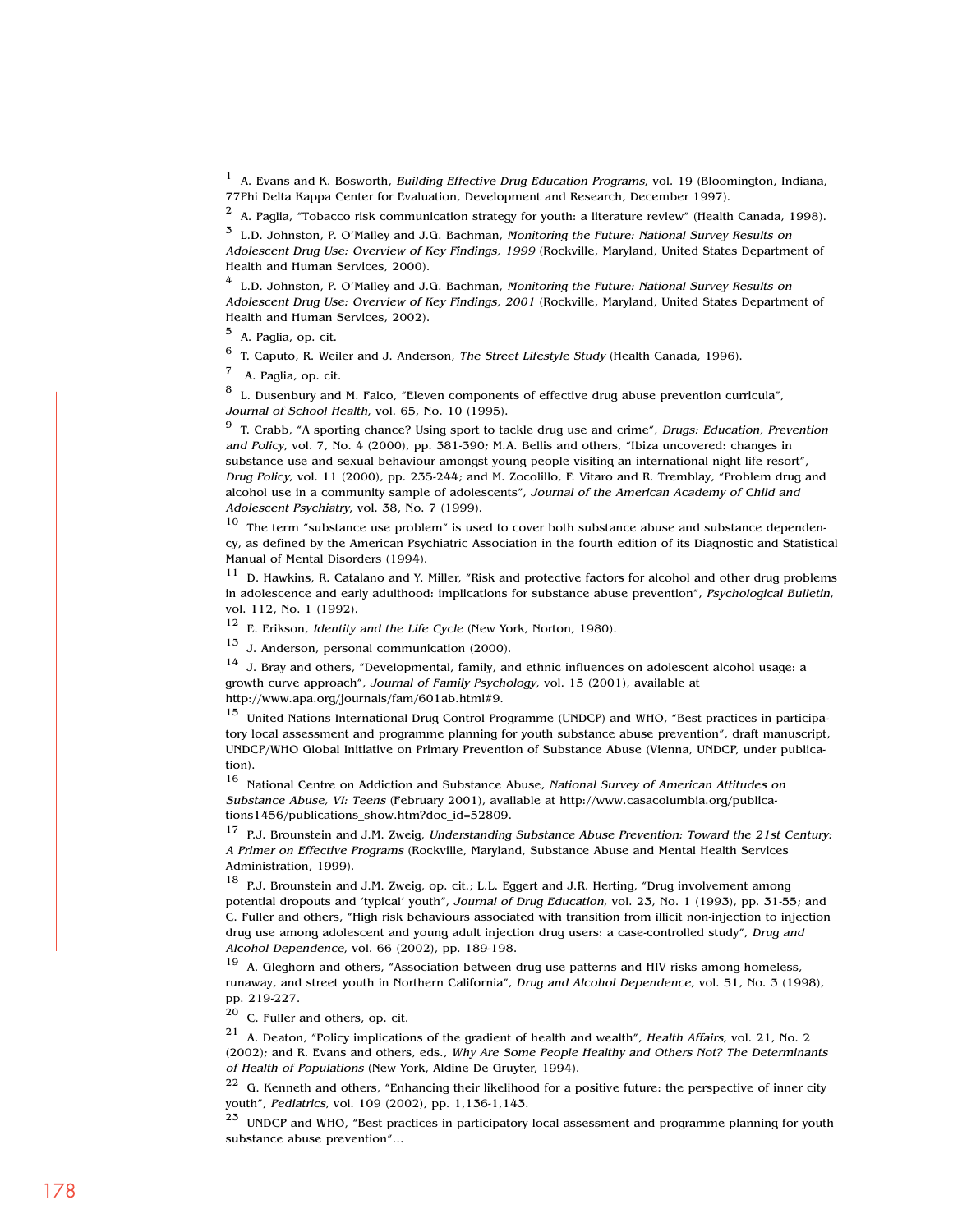<sup>24</sup> J. Anderson, A Study of Out-of-the-Mainstream Youth in Halifax, Nova Scotia: Technical Report (Ottawa, Minister of Supply and Services, 1993); and R.G. Smart and others, Drifting and Doing: Changes in Drug Use Among Toronto Street Youth, 1990-1992 (Toronto, Addiction Research Foundation, 1992).

 $25$  S. Gruskin, K. Plafker and K. Smith-Estell, "Understanding and responding to youth substance use: the contribution of a health and human rights framework", American Journal of Public Health, vol. 91, No. 12  $(2001)$ , pp. 1,954-1,963, available at http://www.ajph.org/ cgi/reprint/91/12/1954.pdf.

 $26$  Ibid.

<sup>27</sup> P. Zabriskie, "The punisher", Time Magazine Asia, vol. 159, No. 25 (1 July 2002), available at http://www.time.com/time/asia/magazine/article/0,13673,501020701-265480,00.html.

 $28$  The Group of Eight major industrial democracies (G-8) includes Canada, France, Germany, Italy, Japan, the United Kingdom, the United States and Russia (as of 2006).

 $29$  UNDCP and WHO, "Best practices in participatory local assessment and programme planning for youth substance abuse prevention"…

<sup>30</sup> L.D. Johnston, P. O'Malley and J.G. Bachman, 2002, op. cit.; E.M. Adlaf and A. Paglia, "Drug use among Ontario students: findings from the OSDUS" (Toronto, Centre for Addiction and Mental Health, 2001); Swedish Council for Information on Alcohol and Other Drugs, The 1999 ESPAD Report (Stockholm, 2000); and M. Lynskey and others, "Prevalence of illicit drug use among youth: results from the Australian school students' alcohol and drug survey", Australian and New Zealand Journal of Public Health, vol. 23, No. 5 (1999).

<sup>31</sup> The period of peak prevalence is 18-25 years of age in most countries. In the United States, peak use occurs among 18- to 20-year-olds; in Germany, prevalence within this age group is four times the national average.

<sup>32</sup> D.H. Jernigan, "Global status report: alcohol and young people" (Geneva, WHO, 2001) (WHO/MSD/MSB/01.1).

 $33$  Ibid., and E.M. Adlaf and A. Paglia, op. cit.

<sup>34</sup> United Nations Office for Drug Control and Crime Prevention (ODCCP), "The drug nexus in Africa" (Vienna, 1999).

<sup>35</sup> R. Dhital, "Alcohol and young people in Nepal", The Globe Magazine—GAPA Bangkok Consulation: Alcohol in Asia, Special Issue No. 4 (2001-2002), available at http://www.ias.org.uk/theglobe/2001gapabangkok/.

 $36$  F. van Griensven and others, "Rapid assessment of sexual behavior, drug use, human immunodeficiency virus, and sexually transmitted diseases in northern Thai youth using audio-computer-assisted self-interviewing and noninvasive specimen collection", Pediatrics, vol. 108, No. 1 (2001), available at http://www.pediatrics.org/cgi/content/full/108/1/e13.

 $37$  C.W. Warren and others, "Tobacco use by youth: a surveillance report from the Global Youth Tobacco Survey Project", Bulletin of the World Health Organization, vol. 78, No. 7 (2000).

<sup>38</sup> Swedish Council for Information on Alcohol and Other Drugs, The 1999 ESPAD Report...

<sup>39</sup> L.D. Johnston, P. O'Malley and J.G. Bachman, 2002, op. cit.; and E.M. Adlaf and A. Paglia, op. cit.

<sup>40</sup> C.W. Warren and others, op. cit.; and Swedish Council for Information on Alcohol and Other Drugs, The 1999 ESPAD Report...

 $^{41}$  L.D. Johnston, P. O'Malley and J.G. Bachman, 2002, op. cit.; and E.M. Adlaf and A. Paglia, op. cit.

<sup>42</sup> United Nations, ODCCP, Global Illicit Drug Trends 2002 (Vienna).

<sup>43</sup> United Nations, ODCCP, "The drug nexus in Africa", op. cit.

<sup>44</sup> United Nations Economic and Social Council, "Youth and drugs: a global overview", Report of the Secretariat, Commission on Narcotic Drugs, Forty-second Session, Vienna, 16-25 March 1999 (E/CN.7/1999/8).

45 European Monitoring Centre on Drugs and Drug Abuse, "Report on the risk assessment of PMMA in the framework of the joint action on new synthetic drugs" (Luxembourg, 2003), available at http://www.emcdda.org/multimedia/publications/risk\_assessements/ pmma.pdf.

<sup>46</sup> F. van Griensven and others, op. cit.

<sup>47</sup> United Nations, ODCCP, Global Illicit Drug Trends 2002…

<sup>48</sup> WHO, Substance Abuse Department, "Volatile solvents abuse: a global overview" (Geneva, 1999).

United Nations Economic and Social Council, "Youth and drugs: a global overview"...

<sup>50</sup> WHO, Substance Abuse Department, "Volatile solvents abuse: a global overview"…

<sup>51</sup> United Nations, ODCCP, Global Illicit Drug Trends 2002…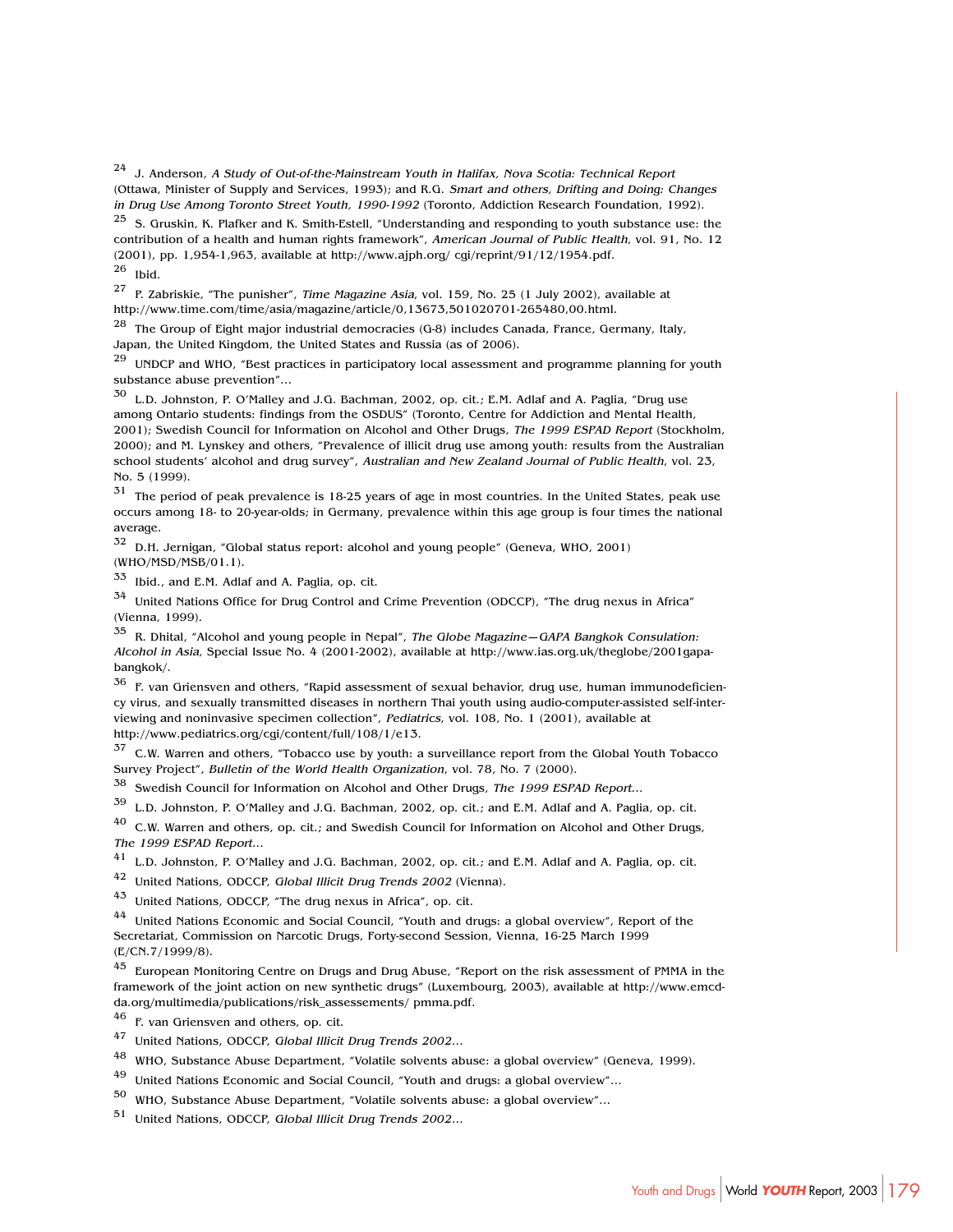

<sup>52</sup> United States Department of Health and Human Services, National Institutes of Health, National Institute on Drug Abuse, Community Epidemiological Work Group, Epidemiological Trends in Drug Abuse, Volume 1: Highlights and Executive Summary (Bethesda, Maryland, 2000).

<sup>53</sup> C. Botsford, "Prescription drug abuse explodes in America", The NCADI Reporter, United States Department of Health and Human Services, Substance Abuse and Mental Health Services Administration (Rockville, Maryland, National Clearinghouse for Alcohol and Drug Information, May 2001), available at http://www.health.org/newsroom/rep/168.htm.

<sup>54</sup> United Nations, ODCCP, "The drug nexus in Africa"…

<sup>55</sup> "Drug addicts on the rise in Sirajganj", The Independent (Dhaka), 19 July 2001, available at http://www.drugscope.org.uk/news\_archives.asp; and "Addiction alarmingly up in southern districts", The Daily Star (Dhaka), General News, vol. 3, No. 592, 3 May 2001, available at http://www.dailystarnews.com/200105/03/ n1050310.htm.

<sup>56</sup> Institute of Alcohol Studies, "Young people and alcohol: an IAS fact sheet (Cambridgeshire, United Kingdom), available at http://www.ias.org.uk/ (accessed 12 July 2003).

<sup>57</sup> D.H. Jernigan, op. cit.

<sup>58</sup> M. Assunta, "The alcohol problem in Malaysia" The Globe Magazine—GAPA Bangkok Consulation: Alcohol in Asia, Special Issue No. 4 (2001-2002), available at http://www.ias.org.uk/theglobe/2001gapabangkok/; and National Community Anti-Drug Coalition Institute, "Educate your community about 'Zipper shots': a news summary", released 22 April 2002, available at Join Together Online (http://www.jointogether.org/home/).

<sup>59</sup> Center for Media Education, "Alcohol advertising targeted at youth on the Internet: an update" (Washington, D.C., December 1998), available at http://www.cme.org/publications/ alcohol\_tobacco/alcrep.html.

 $60$  Swedish Council for Information on Alcohol and Other Drugs, The 1999 ESPAD Report...

<sup>61</sup> D.H. Jernigan, op. cit.

 $62$  Health Canada Advisory, "Health Canada requests recall of certain products containing Ephedra/ephedrine" (Ottawa, 9 January 2002), available at http://www.hc-sc.gc.ca/english/ protection/warnings/2002/2002\_01e.htm.

<sup>63</sup> Swedish Council for Information on Alcohol and Other Drugs, The 1999 ESPAD Report...

 $64$  M. Miller and G. Draper, Statistics on Drug Use in Australia 2000 (Canberra, Australian Institute of Health and Welfare, 2001).

<sup>65</sup> E.M. Adlaf and A. Paglia, op. cit.

 $66$  M. Zocolillo, F. Vitaro and R. Tremblay, loc. cit.<br> $67$  Keiser Family Foundation. "Sexual activity and

Kaiser Family Foundation, "Sexual activity and substance use among youth: survey snapshot", available at http://www.kff.org/content/2002/20020207a/.

<sup>68</sup> F. van Griensven and others, op. cit.

 $69$  K. Axtman, "Dangerous drug trend: mixing substances", Christian Science Monitor (17 August 2001); and UNDCP, Global Youth Network against Drug Abuse, Listserv (2001).

 $70\;$  S.H. Ebrahim and others, "Combined tobacco and alcohol use by pregnant and reproductive-aged women in the United States", Obstetrics and Gynecology, vol. 96, No. 5 (2000).

 $71$  A. Murnane and others, "Beyond perceptions: a report on alcohol and other drug use among gay, lesbian, bisexual, and queer communities in Victoria" (Melbourne, Australian Drug Foundation, 2000); B.N. Cochran and others, "Challenges faced by homeless sexual minorities: comparison of gay, lesbian, bisexual, and transgender homeless adolescents with their heterosexual counterparts", American Journal of Public Health, vol. 92 (2002), pp. 773-777; and D.E. Bontempo and A.R. D'Augelli, "Effects of at-school victimization and sexual orientation on lesbian, gay, or bisexual youths' health risk behavior", Journal of Adolescent Health, vol. 30 (2002), pp. 364-374.

 $72$  A. Murnane and others, op. cit.; and A. Giese, "A deadly mix: Viagra and 'club drug' use found prevalent" (22 August 2001), available at ABCNews.com.

<sup>73</sup> B.N. Cochran and others, loc. cit.

<sup>74</sup> D.E. Bontempo and A.R. D'Augelli, loc. cit.

<sup>75</sup> Australia, Department of State Aboriginal Affairs, "Aboriginal people and drug use", a conference paper presented at the South Australian Drugs Summit, Adelaide, 24-28 June 2002.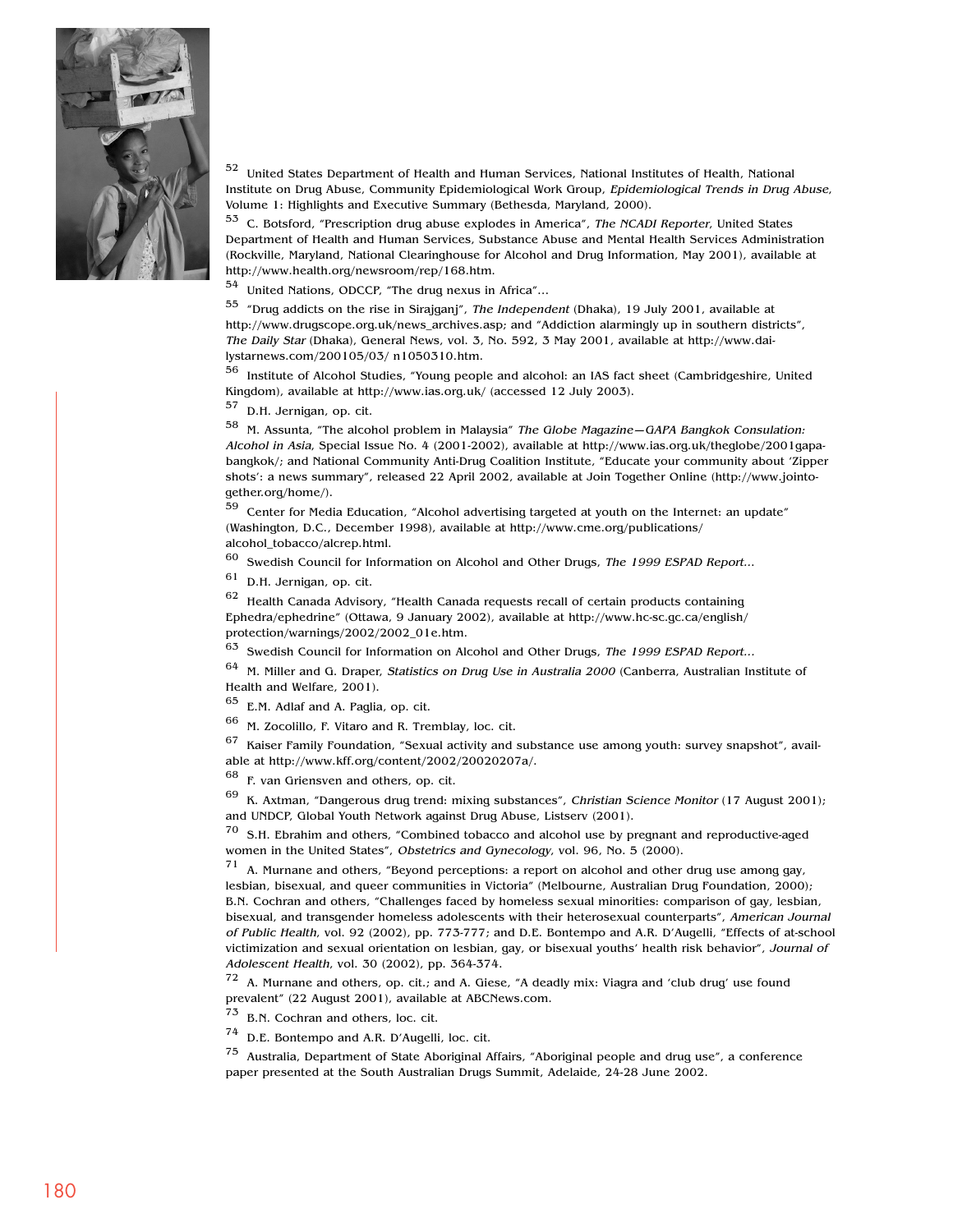<sup>76</sup> S. Saggers and D. Gray, Dealing With Alcohol: Indigenous Usage in Australia, New Zealand and Canada (Cambridge, Cambridge University Press, 1998); M. Miller and G. Draper, Statistics on Drug Use in Australia 2000…; C. Holly and J. Shoobridge, "Investigating the impact of injecting drug use on indigenous communities in Metropolitan Adelaide" (Adelaide, Aboriginal Drug and Alcohol Council, Inc., 2002); S. Shields, "Enhanced surveillance of Canadian street youth—phase II: self-identified aboriginal youth" (Centers for Disease Control and Prevention/Canada, National Center for HIV, STD and TB Prevention, Division of STD Prevention, 2000); and T. Martinez and others, "Psychosocial histories, social environment, and HIV risk behaviors of injection and non-injection drug-using homeless youths", Journal of Psychoactive Drugs, vol. 30, No. 1 (1998).

<sup>77</sup> WHO, Working with Street Children, Module 3: Understanding Substance Use Among Street Children, training package on substance use, sexual and reproductive health including HIV/AIDS and STDs (WHO/MSD/MDP/00.14).

<sup>78</sup> UNDCP and WHO, "Best practices in participatory local assessment and programme planning for youth substance abuse prevention"…

 $79$  M. Kipke and others, "Drug use, needle sharing, and HIV risk among injection drug-using street youth", Substance Use and Misuse, vol. 31 (1996), pp. 1,167-1,187; R.G. Smart and others, op. cit.; and T. Caputo, R. Weiler and J. Anderson, "The street lifestyle study" (Ottawa, Health Canada, 1996).

 $80$  WHO, Working with Street Children, Module 3: Understanding Substance Use among Street Children...

<sup>81</sup> S. Shields, op. cit.

<sup>82</sup> T. Martinez and others, loc. cit.

 $83$  E. Roy and others, "Injection drug use among street youth: a dynamic process", Canadian Journal of Public Health, vol. 89, No. 4 (1998), pp. 239-240.

 $84$  J. Copeland and others, "Gender, HIV knowledge and risk taking behaviour among substance using adolescents in New South Wales", Journal of Substance Misuse, vol. 3 (1998), pp. 206-212.

<sup>85</sup> M. Kipke and others, loc. cit.

<sup>86</sup> T. Martinez and others, loc. cit.

<sup>87</sup> E. Roy and others, loc. cit.

88 M. Williams and P. Crane, "Hepatitis C and initiates into injection drug use among young people, part 1: the first shot", Youth Studies Australia, vol. 19, No. 3 (2000).

89 M. Williams and P. Crane, loc. cit.; M. Kipke and others, loc. cit.; L. Lior and others, "Eastern Region Project: seroprevalence of HIV, hepatitis B and hepatitis C viruses and high-risk behaviours among IDU and sexual partners of IDU" (Halifax, Nova Scotia Department of Health, 1997); L. Elliot and J. Blanchard, "The Winnipeg Injection Drug Epidemiology (WIDE) study: a study of the epidemiology of injection drug use and HIV infection in Winnipeg, Manitoba" (Manitoba Health, Epidemiology Unit, Public Health Branch, 1999); and C. Guenther and others, "HIV prevalence remains low among Calgary's needle exchange program participants", Canadian Journal of Public Health, vol. 91 (2000), pp. 129-132.

 $90$  E. Rothon and others, "Determinants of HIV-related high-risk behaviours among young offenders: a window of opportunity", Canadian Journal of Public Health, vol. 88 (1997), pp. 14-17; and J. Copeland and others, loc. cit.

<sup>91</sup> J. Copeland and others, loc. cit.

<sup>92</sup> T. Martinez and others, loc. cit.

<sup>93</sup> M. Kipke and others, loc. cit.

 $94$  UNAIDS, "Drug use and HIV vulnerability", Best Practice Digest (December 2000), available at http://www.unaids.org/bestpractice/digest/files/Drug\_use.html.

 $95$  UNAIDS, "Cost-effectiveness of HIV preventive measures among injecting drug users", Best Practice Digest (August 2000), available at http://www.unaids.org/bestpractice/ digest/files/costbelarus.html.

<sup>96</sup> E. Rothon and others, loc. cit.

97 S.A. Strathdee and others, "Sex differences in risk factors for HIV seroconversion among injection drug users", Archives of Internal Medicine, vol. 161 (2002), pp. 1,281-1,288.

98 S.E. Jones and others, "Binge drinking among undergraduate college students in the United States: implications for other substance use", Journal of American College Health, vol. 50 (2001), pp. 33-38; R.W. Hingson and others, "Magnitude of alcohol-related mortality and morbidity among US college students ages 18-24", Journal of Studies on Alcohol, vol. 63 (2002), pp. 136-144; J.R. Knight and others, "Alcohol abuse and dependence among US college students", Journal of Studies on Alcohol, vol. 63 (2002), pp. 263-270; J. Schulenberg and others, "The problem of college drinking: insights from a developmental perspective", Alcoholism: Clinical and Experimental Research, vol. 25 (2001), pp. 473-477; and H. Wechsler and others, "Trends in college binge drinking during a period of increased prevention efforts: findings from 4 surveys", Journal of American College Health, vol. 50, No. 5 (2002), pp. 203-217.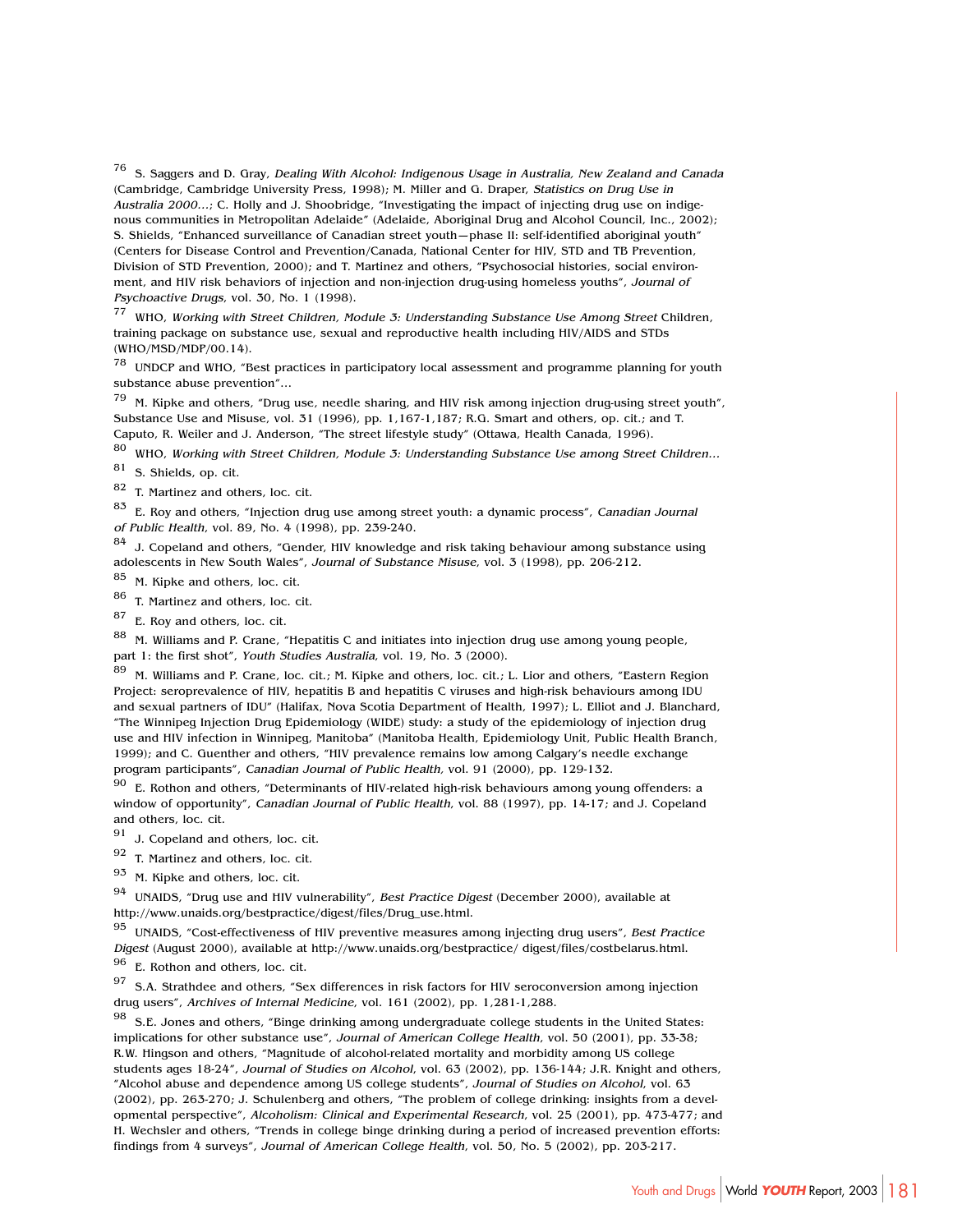99 S.E. Jones and others, loc. cit.; and L. Gliksman and others, "Canadian campus survey 1998" (Toronto, Centre for Addiction and Mental Health, 2000).

<sup>100</sup> Government of New South Wales, "Report on the NSW health university drug and alcohol survey 2001—initial report", available at http://www.health.nsw.gov.au/public-health/dpb/ publications/pdf/drug&alcoholsurvey.pdf.

<sup>101</sup> L.D. Johnston, P. O'Malley and J.G. Bachman, 2002, op. cit.

<sup>102</sup> G. Roberts, "Interventions to assist small businesses: a literature review for the International Labour Organization" (Ottawa, Canadian Centre on Substance Abuse, 1997); and J.M. Eakin, "Leaving it up to the workers: sociological perspective on the management of health and safety in small workplaces", International Journal of Health Services, vol. 22, No. 4 (1992).

<sup>103</sup> L. Williams and H. Parker, "Alcohol, cannabis, Ecstasy and cocaine: drugs of reasoned choice amongst young adult recreational drug users in England", International Journal of Drug Policy, vol. 12 (2001), pp. 397-413; and C. Kaplan, "Emergent young adult lifestyles and drug use patterns in a runaway world", International Journal of Drug Policy, vol. 12 (2001), pp. 415-420.

104 K. Von Sydow and others, "Use, abuse and dependence of Ecstasy and related drugs in adolescents and young adults—a transient phenomenon? Results from a longitudinal community study", Drug and Alcohol Dependence, vol. 66 (2002), pp. 147-158.

 $105$  J.G. Bachman and others, Smoking, Drinking, and Drug Use in Young Adulthood: The Impacts of New Freedoms and New Responsibilities (Mahwah, New Jersey, Lawrence Erlbaum Associates, Inc., 1997).

<sup>106</sup> T. Crabb, loc. cit.; and UNDCP and WHO, "Best practices in participatory local assessment and programme planning for youth substance abuse prevention"…

<sup>107</sup> D.H. Jernigan, op. cit.; and R. Room and A. Paglia, "Preventing substance-use problems among youth: a literature review and recommendations" (Calgary, Addiction Research Foundation, 1998).

108 J. Skirrow and E. Sawka, The Dark Side of the Moon: The Unintended Effects of Prevention (Alberta Alcohol and Drug Abuse Commission, 1986).

109 WHO/UNDCP Global Initiative on Primary Prevention of Substance Abuse, Primary Prevention of Substance Abuse: A Workbook for Project Operators (Geneva, WHO, 2000) (WHO/MSD/MDP/00.17); and WHO/Programme on Substance Abuse, UNICEF and UNDCP/UNAIDS, "Rapid assessment and response guide on psychoactive substance use among especially vulnerable young people", unpublished document (1998).

<sup>110</sup> UNDCP and WHO, "Best practices in participatory local assessment and programme planning for youth substance abuse prevention"…

<sup>111</sup> Community Epidemiology Work Group, Volume II: Proceedings of the International Epidemiology Work Group on Drug Abuse (Bethesda, Maryland, National Institutes of Health, National Institute on Drug Abuse, 2001), available at http://www.drugabuse.gov/CEWG/ Reports.html; South African Community Epidemiology Network on Drug Use, Monitoring Alcohol and Drug Abuse Trends in South Africa: Research Brief, vol. 5, No. 2 (2002), available at http://www.sahealthinfo.org/admodule/sacenduphase11.pdf; and Canadian Community Epidemiology Network on Drug Use, information available at http://www.ccsa.ca/ ccendu/index.htm.

<sup>112</sup> R. Labonte and J. Feather, Handbook on Using Stories in Health Promotion Practice (Ottawa, Health Canada, 1996).

<sup>113</sup> F. van Griensven and others, op. cit.

<sup>114</sup> L.D. Johnston, P. O'Malley and J.G. Bachman, 2002, op. cit.; E.M. Adlaf and A. Paglia, op. cit.; and Swedish Council for Information on Alcohol and Other Drugs, The 1999 ESPAD Report...

<sup>115</sup> Join Together, "Mandatory drug testing required of Thai students" (Boston University School of Public Health, 11 January 2002), available at www.jointogether.org; and Supreme Court of the United States, "Board of Education of Independent School District No. 92 of Pottawatomie County et al. v. Earls et al." (27 June 2002), available at http://a257.g.akamaitech.net/7/257/2422/27jun20021045/www.supremecourtus.gov/opinions/01pdf/01-332.pdf.

<sup>116</sup> S. Foster and others, "Malignant neglect: substance use and America's schools" (National Center on Addiction and Substance Abuse, September 2001), available at

http://www.casacolumbia.org/usr\_doc/malignant2%2Epdf; and G. Monro, "Drug testing in schools" (Australian Drug Foundation, 2002), available at http://www.adf.org.au/cyds/papers/testing.htm.

<sup>117</sup> H.R. Leavell and H.G. Clark, Preventive Medicine for the Doctor in his Community: An Epidemiological Approach, 3rd edition (New York, McGraw-Hill Book Co., 1965).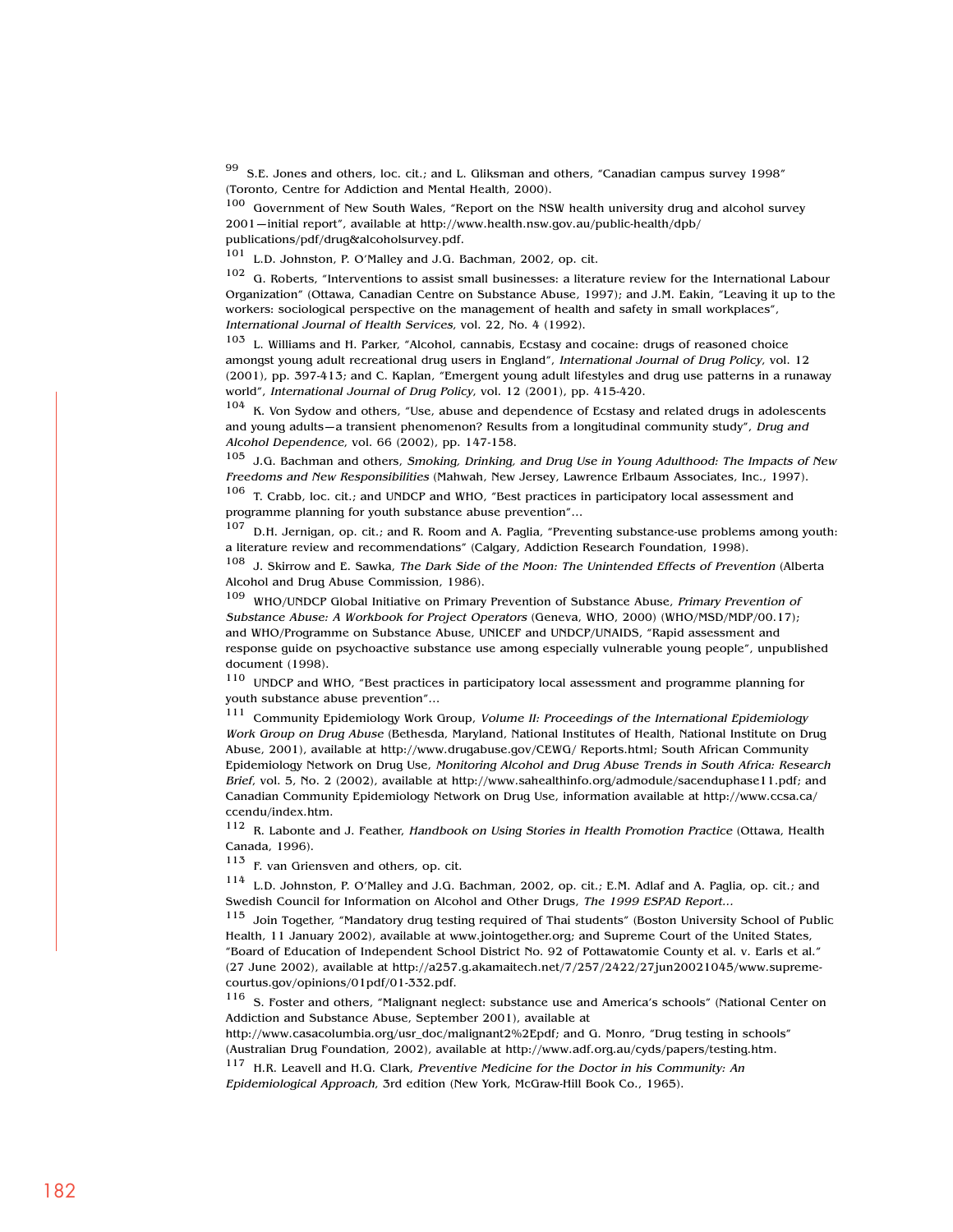<sup>118</sup> The terms universal, selective and indicated prevention were first described by R. Gordon in 1987 to replace the terms primary and secondary prevention (tertiary prevention refers to treatment) and adapted by the United States Institute of Medicine's Committee on Prevention of Mental Disorders in 1994. The model was applied to substance use issues by the United States National Institute on Drug Abuse in a 1997 publication entitled Preventing Drug Use among Children and Adolescents: A Research-Based Guide.

<sup>119</sup> J. Chen and W. Millar, "Age of smoking initiation: implications for quitting", Statistics Canada, National Population Health Survey, Health Reports, vol. 9, No. 4 (Spring 1998); and B.F. Grant and D.A. Dawson, "Age of onset of alcohol use and its association with DSM-IV alcohol abuse and dependence: results from the National Longitudinal Alcohol Epidemiological Survey", Journal of Substance Abuse, vol. 9 (1997).

 $120$  M. McGue and others, "Origins and consequences of age at first drink: I. Familial risk and heritability; II. Association with substance use disorders, disinhibitory behaviours and psychopathology and P3 amplitude", Alcoholism: Clinical and Experimental Research (Baltimore, Maryland, Research Society on Alcoholism, August 2001).

<sup>121</sup> S. Foster and others, loc. cit.

<sup>122</sup> National Institutes of Health, National Institute on Drug Abuse, Preventing Drug Use among Children and Adolescents: A Research-based Guide (Rockville, Maryland, 1997).<br>123 Ostario Tebases Pesearch Unit "Research undate: school-based to

Ontario Tobacco Research Unit, "Research update: school-based tobacco use prevention programmes: Should they be abandoned?" (March 2002); and B. Flay, "Approaches to substance use prevention utilizing school curriculum plus social environment change", Addictive Behaviors, vol. 25, No. 6 (2000).

124 N. Tobler, "Drug prevention programmes can work: research findings", Journal of Addictive Diseases, vol. 11, No. 3 (1992); and N. Tobler and H. Stratton, "Effectiveness of school-based drug prevention programmes: a meta-analysis of the literature", Journal of Primary Prevention, vol. 18, No. 1 (1997), pp. 71-128.

<sup>125</sup> A. Paglia, op. cit.

<sup>126</sup> M. Morgan, "Evaluation of substance use prevention programmes", in Evaluation Research in Regard to Primary Prevention of Substance Abuse, A. Springer and A. Uhl, eds. (Brussels, European Commission on Drugs and Drug Abuse, 1998); and M. Goodstadt and M. Sheppard, "Drug use and peer pressure: exploding the myth", Adolescence, vol. 20 (1985), pp. 949-958.

<sup>127</sup> N. Tobler, "Lessons learned", The Journal of Primary Prevention, vol. 20, No. 4 (2000).

<sup>128</sup> N. Tobler and H. Stratton, loc. cit.

<sup>129</sup> Ibid.

130 N. Tobler, 1992, loc. cit.; and G. Botvin and others, "Preventing adolescent drug abuse through a multi-modal cognitive-behavioural approach: results of a three-year study", Journal of Clinical Psychology, vol. 58 (1990), pp. 437-446.

<sup>131</sup> L. Dusenbury and M. Falco, loc. cit.

<sup>132</sup> W.B. Hansen and J.W. Graham, "Preventing alcohol, marijuana and cigarette use among adolescents: peer pressure resistance training versus establishing conservative norms", Preventive Medicine, vol. 20 (1991), pp. 414-430.

<sup>133</sup> G. Roberts and others, Preventing Substance Use Problems among Young People–A Compendium of Best Practices (Ottawa, Health Canada, 2001).

<sup>134</sup> J. Bray and others, "Developmental, family, and ethnic influences on adolescent alcohol usage: a growth curve approach", Journal of Family Psychology, vol. 15 (2001), available at http://www.apa.org/journals/fam/601ab.html#9.

<sup>135</sup> E.M. Adlaf and F.J. Ivis, "Structure and relations: the influence of familial factors on adolescent substance use and delinquency", Journal of Child & Adolescent Substance Abuse, vol. 5, No. 3 (1996), pp. 1-19.

<sup>136</sup> National Centre on Addiction and Substance Abuse, National Survey of American Attitudes on Substance Abuse, VI: Teens…

<sup>137</sup> M. Sanders, "Community-based parenting and family support interventions and the prevention of drug abuse", Addictive Behaviors, vol. 25, No. 6 (2000).

<sup>138</sup> P. Brounstein and J. Zweig, "Science-based practices in prevention: a guide", working draft (Rockville, Maryland, United States Department of Health and Human Services, Substance Abuse and Mental Health Services Administration, Centre for Substance Abuse Prevention, 1998).

<sup>139</sup> Home Office Drugs Prevention Initiative, Guidance on Good Practice (London, Her Majesty's Stationery Office, 1998).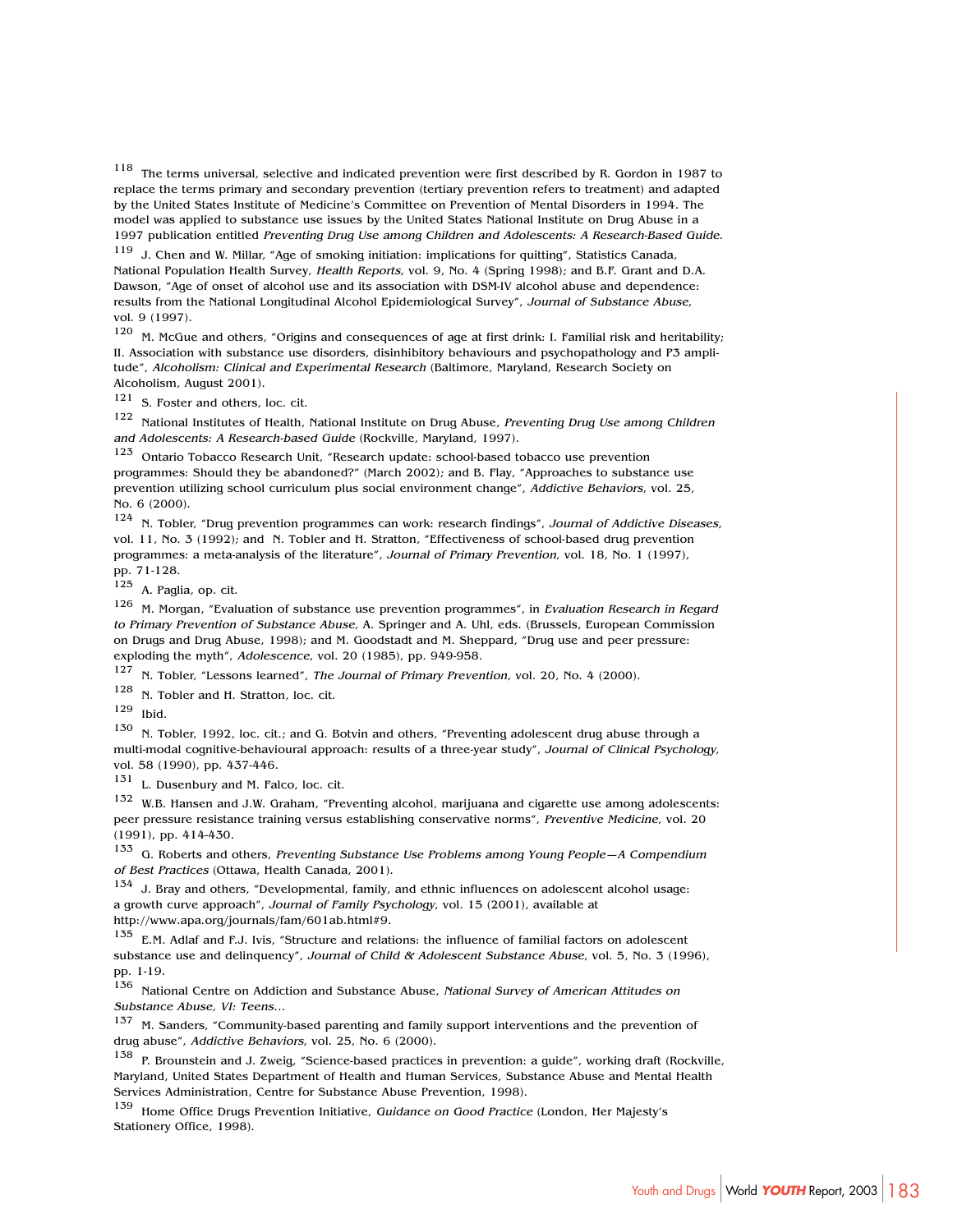<sup>140</sup> Results were compared with those relating to a group of non-participating parents after a four-year follow-up.

<sup>141</sup> R. Mathias, "Shortened family prevention programs yield long-lasting reductions in adolescent drug abuse", NIDA Notes: Research Findings, vol. 17, No. 2 (2002).

<sup>142</sup> European Monitoring Centre for Drugs and Drug Addiction, "News release: EU steps up use of the Internet to spread drugs awareness" (8 November 1999), available at http://www. emcdda.org.

 $143$  H.A. Skinner and others, "New frontiers: using the Internet to engage teens in substance abuse prevention and treatment" in Adolescents, Alcohol and Substance Abuse, P. Monti and others, eds. (New York, Guilford Press, 2001).

<sup>144</sup> Connek: The Newsletter of the Youth Network for Drug Abuse Prevention, No. 6 (April 2002).

<sup>145</sup> D. Offord, "Selection of levels of prevention", Addictive Behaviours, vol. 25, No. 6 (2000).

 $146$  D.B. Abrams and others, "Integrating individual and public health perspectives for treatment of tobacco dependence under managed health care: a combined stepped care and matching model", Tobacco Control 2, Supplement (1993), pp. S17-S37.

<sup>147</sup> H.S. Lonczak, "Effects of the Seattle Social Development Project on sexual behavior, pregnancy, birth, and sexually transmitted disease outcomes by age 21 years", Archives of Pediatrics and Adolescent Medicine, vol. 156, No. 5 (May 2002); D. Olds and others, "Long-term effects of nurse home visitation on children's criminal and antisocial behavior: 15-year follow-up of a randomized controlled trial", Journal of the American Medical Association, vol. 280, No. 14 (1998), pp. 1,238-1,244; and L.J. Schweinhart, H.V. Barnes and D.P. Weikar, Significant Benefits: The High/Scope Perry Preschool Study Through Age 27 (Ypsilanti, Michigan, High Scope Press, 1993).

<sup>148</sup> Health Canada, Trends in the Health of Canadian Youth (Ottawa, 1999), available at http:// www.hcsc.gc.ca/hppb/childhood-youth/spsc/e\_trends.html.

<sup>149</sup> D. Dewit and others, "Evaluations of opening doors, a drug prevention program for at-risk youth: three reports", ARF Research Document Series, No. 143 (Toronto, Ontario, Addiction Research Foundation, 1998); and L. Eggert and others, "Preventing adolescent drug abuse and high school dropout through an intensive school-based social network development program", American Journal of Health Promotion, vol. 8, No. 3 (1994), pp. 202-215.

<sup>150</sup> P.J. Brounstein and J.M. Zweig, op. cit.

<sup>151</sup> K. Kumpfer, "Effectiveness of a culturally tailored, family-focused substance abuse program: the Strengthening Families Program", a paper presented at the National Conference on Drug Abuse Prevention Research, Washington, D.C., 19-20 September 1996, available at http://165.112.78.61/MeetSum/CODA/Effectiveness.html.

<sup>152</sup> Advisory Council on the Misuse of Drugs, "Drug misuse and the environment" (London, Her Majesty's Stationery Office, 1998).

<sup>153</sup> European Monitoring Centre for Drugs and Drug Addiction, Demand Reduction Activities in the Field of Synthetic Drugs in the European Union: Final Report (1999); and H. Kreiner and others, An Inventory of Pill Testing Interventions in the EU, EMCDDA Scientific Report (Brussels, European Monitoring Centre for Drugs and Drug Addiction, 2001).

<sup>154</sup> M. Edmunds and others, "Get it while you can: an evaluation" (Brighton, United Kingdom, Sussex Association for the Rehabilitation of Offenders, 1997).

<sup>155</sup> M. Hough, "Drugs misuse and the criminal justice system: a review of the literature" (London, Home Office, 1996).

<sup>156</sup> E. Miller and others, "Alcohol skills training for college students", in Adolescents, Alcohol and Substance Abuse…; P.M. Monti, "Motivational enhancement for alcohol-involved adolescents", in Adolescents, Alcohol and Substance Abuse…; and P.M. Monti and others, "Brief intervention for harm reduction with alcohol-positive older adolescents in a hospital emergency department", Journal of Consulting and Clinical Psychology, vol. 67 (1999), pp. 989-994.

<sup>157</sup> UNDCP, The Spirit of Sport: Good Practice in the Use of Sport to Prevent Substance Abuse among Youth (in press).

<sup>158</sup> T. Crabb, loc. cit.

<sup>159</sup> N. Tobler, 1992, loc. cit.

<sup>160</sup> ODCCP and Global Youth Network, "Performance: using performance for substance abuse prevention" (New York, United Nations, 2002).

 $161$  T.J. Dishion and D.W. Andrews, "Preventing escalation of problem behaviors with high-risk young adolescents: immediate and 1-year outcomes", Journal of Consulting and Clinical Psychology, vol. 63, No. 4 (1995), pp. 538-548.

<sup>162</sup> E. Miller and others, loc. cit.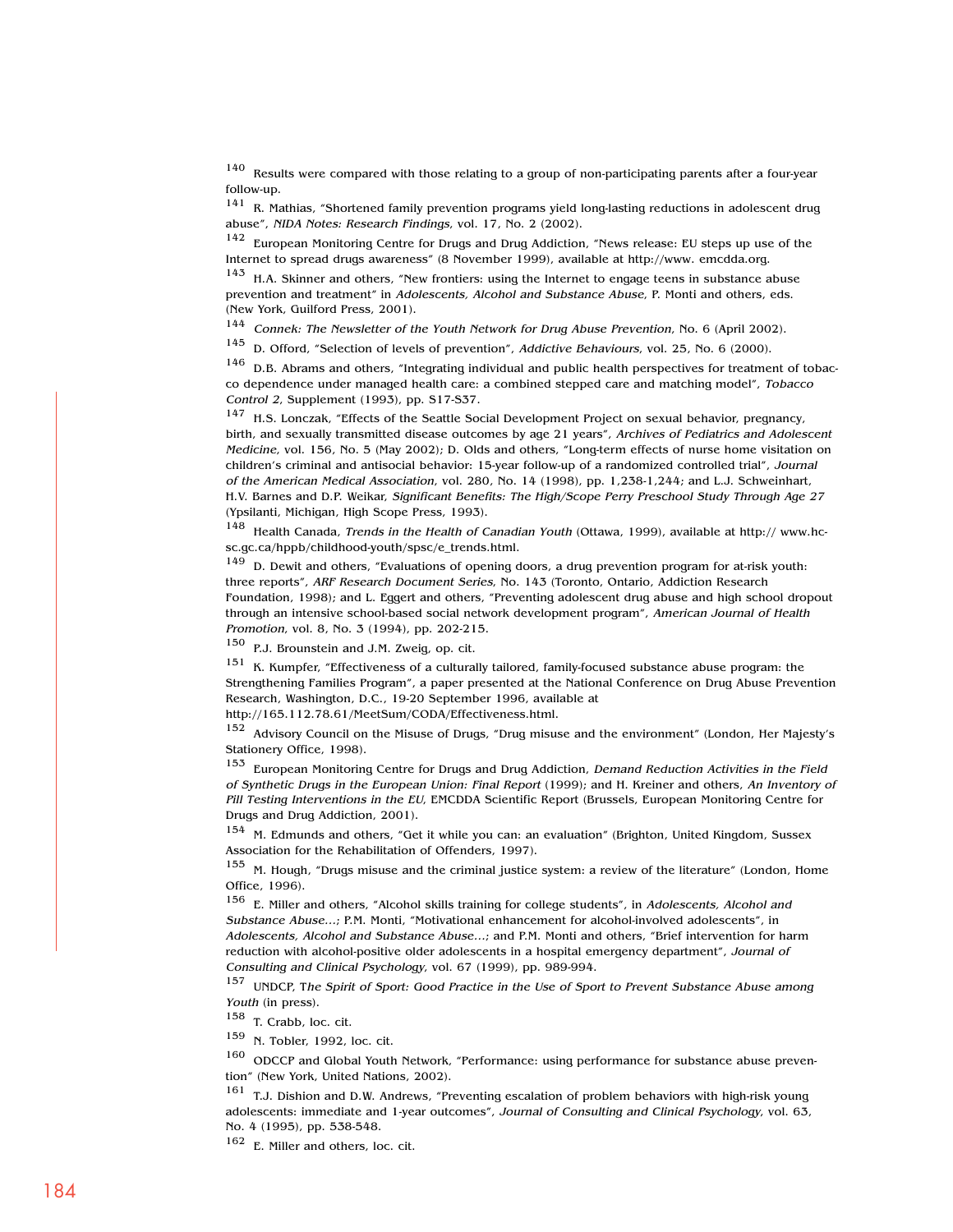<sup>163</sup> ILO, Management of Alcohol- and Drug-Related Issues in the Workplace (Geneva, 1996).

<sup>164</sup> D. Offord, loc. cit.

<sup>165</sup> European Monitoring Centre on Drugs and Drug Abuse, "EMCDDA final report: outreach work among drug users in Europe: concepts, practice and terminology" (Brussels, 1999).

<sup>166</sup> Western Regional Center for the Application of Prevention Technologies, "Best practice: family therapy (general)", available at http://www.open.org/~westcapt/bp53.htm.

<sup>167</sup> C. Fuller and others, op. cit.; and P. Crane and M. Williams, "Hepatitis C and initiates into injection drug use among young people, part 2: educating young initiates about hepatitis C prevention", Youth Studies Australia, vol. 19, No. 3 (2000).

<sup>168</sup> C. Fuller, op. cit.

<sup>169</sup> S. Sherman and others, "Social influences on the transition to injection drug use among young heroin sniffers: a qualitative analysis", International Journal of Drug Policy, vol. 13 (2002).

<sup>170</sup> N. Hunt and others, "Evaluation of a brief intervention to prevent initiation into injecting", Drugs: Education, Prevention and Policy, vol. 5, No. 2 (1998).

171 M. Kipke and others, loc. cit.; and T. Martinez and others, loc. cit.

<sup>172</sup> S.L. Covle and others, "Outreach-based HIV prevention for injecting drug users: a review of published outcome data", Public Health Reports, vol. 113, Supplement 1 (June 1998); and A. Gleghorn and others, "The impact of intensive outreach on HIV prevention activities of homeless, runaway, and street youth in San Francisco: the AIDS evaluation of street outreach project", AIDS and Behaviour, vol. 1, No. 4 (1997), pp. 261-271.

<sup>173</sup> M.C. Donohoe and W. Hall, "Opioid overdose: trend, risk factors, interventions and priorities for action" (WHO, 1998); and Joint Select Committee into Safe Injecting Rooms, "Report on the establishment or trial of safe injecting rooms" (Sydney, Parliament of New South Wales, 1998).

174 E. Roy and others, "Injection drug use among youth: a dynamic process", Canadian Journal of Public Health, vol. 89, No. 4 (1998), pp. 239-240.

<sup>175</sup> American Psychiatric Association, Diagnostic and Statistical Manual of Mental Disorders: Fourth Edition (DSM-IV) (Washington, D.C., 1994).

 $176$  J.L. Rounds and others, "Drug abuse treatment outcome study of adolescents: a comparison of client characteristics and pre-treatment behaviours in three treatment modalities", American Journal of Drug and Alcohol Abuse, vol. 25, No. 4 (1999), pp. 573-591.

<sup>177</sup> C. Spooner, R. Mattick and J. Howard, The Nature and Treatment of Adolescent Substance Abuse: Final Report of the Adolescent Treatment Research Project (Sydney, National Drug and Alcohol Research Centre, 1996).

<sup>178</sup> Ibid.

179 Y.I. Hser and others, "An evaluation of drug treatment for adolescents in four US cities", Archives of General Psychiatry, vol. 58, No. 7 (2001), pp. 689-695.

<sup>180</sup> ODCCP, World Drug Report 2000 (Oxford, Oxford University Press, 2000).

181 J.L. Rounds and others, loc. cit.; and G. Roberts and A. Ogborne, Best Practices in Substance Abuse Treatment and Rehabilitation (Ottawa, Health Canada, 1999).

<sup>182</sup> WHO, Tobacco Free Initiative, International Consultation on Tobacco and Youth: What in the World Works? 28-30 September 1999, Singapore: Final Conference Report.

<sup>183</sup> United States, Office of the Surgeon General, Clinical Practice Guidelines: Treating Tobacco Use and Dependence, available at http://www.surgeongeneral.gov/tobacco.

<sup>184</sup> D. Offord, loc. cit.

<sup>185</sup> S. Gruskin, K. Plafker and K. Smith-Estell, loc. cit.

186 Supreme Court of the United States, "Board of Education of Independent School District No. 92 of Pottawatomie County et al. v. Earls et al."...

187 S. Foster and others, loc. cit.

188 UNDCP, Equal Partners: Organizing For Youth by Youth Events, 2001 (United Nations publication, Sales No. 02.XI.7).

<sup>189</sup> UNDCP and WHO, "Best practices in participatory local assessment and programme planning for youth substance abuse prevention"…

<sup>190</sup> R. Chambers and J. Blackburn, "IDS policy briefing" (Brighton, University of Sussex, Institute of Development Studies, 1996), available at http://www.ids.ac.uk/ids/bookshop/briefs/ brief7.html.

<sup>191</sup> D. Allensworth, "The research base for innovative practices in school health education at the secondary level", Journal of School Health, vol. 64, No. 5 (1994).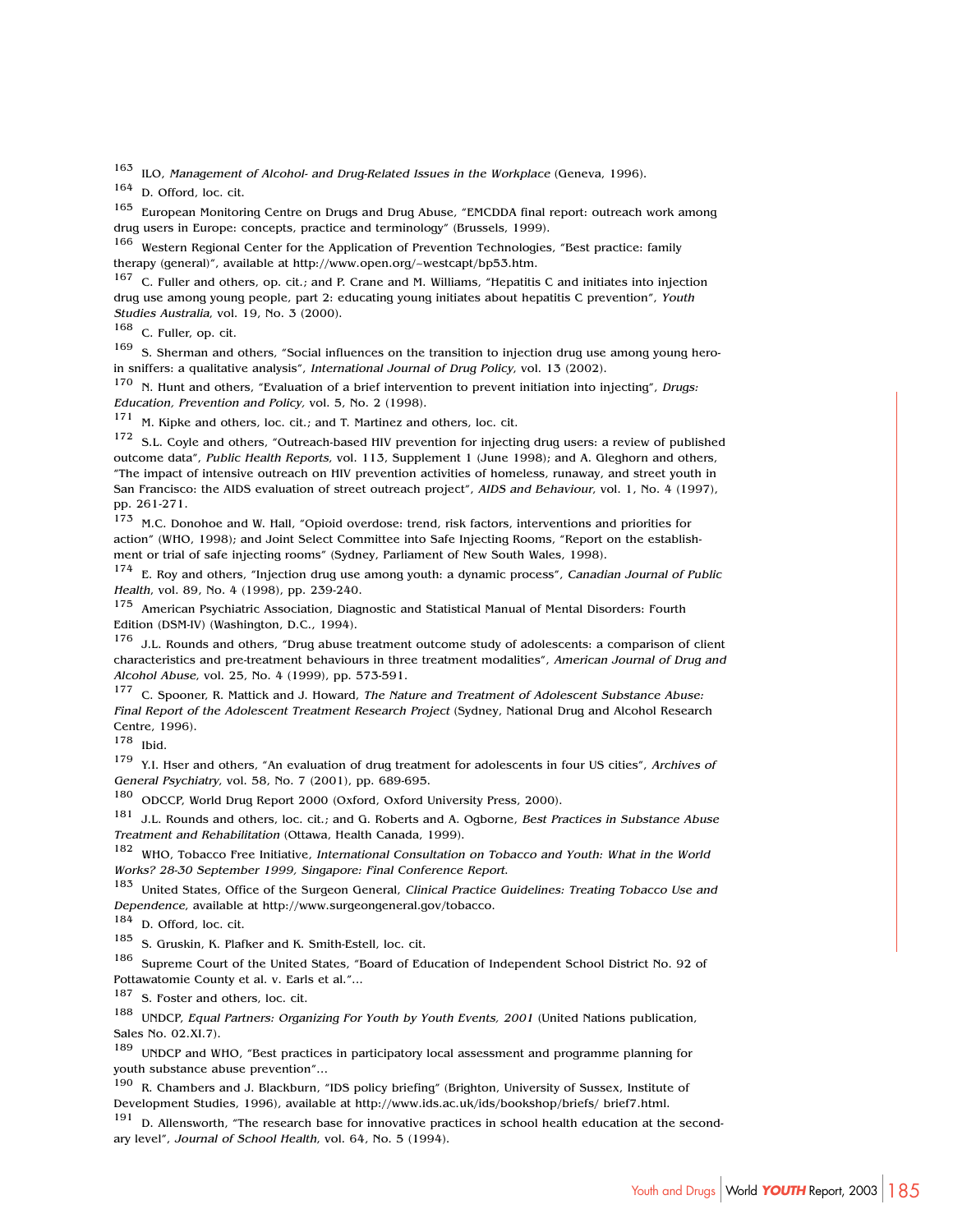<sup>192</sup> New Zealand, Students Against Driving Drunk, information available at http://www.sadd.org.nz/; DanceSafe, Oakland, California, information available at http://www.dancesafe.org; and UNESCO, "Experiences in the field—prevention by "techno" peers", Peddro, No. 1-2 (February 1998).

<sup>193</sup> K. Breland, E. Tupker and P. West, "Let 'em go—the Street-Involved Youth Harm Reduction Project experience" (Toronto, Centre for Addiction and Mental Health, 1998).

<sup>194</sup> European Commission, "Europeer—youth peer education", available at http://www.europeer. lu.se/.

<sup>195</sup> UNDCP and WHO, "Best practices in participatory local assessment and programme planning for youth substance abuse prevention"…

<sup>196</sup> T. Martinez and others, loc. cit.; and R. Weiker, R. Edgington and M. Kipke, "A collaborative evaluation of a needle exchange programme for youth", Health Education and Behavior, vol. 26 (1999), pp. 213-224.

<sup>197</sup> P. Preston and F. Sheaves, "That's SIC: mobilizing peer networks for hepatitis C prevention", presented to the 2nd International Conference on Drugs and Young People, Melbourne, Australia, 4-6 April 2001.

<sup>198</sup> A. Paglia, op. cit.

<sup>199</sup> L. Dusenbury and M. Falco, loc. cit.

<sup>200</sup> A. Paglia, op. cit.

<sup>201</sup> G. Roberts and others, op. cit.; and N. McBride and others, "Early results from a school harm minimization study: the School Health and Alcohol Harm Reduction Project", Addiction, vol. 95, No. 7 (2000).

<sup>202</sup> J. Anderson, "A study of out-of-the-mainstream youth in Halifax, Nova Scotia" (Ottawa, Health Canada, 1993).

 $203$  "Youth programmes take a pop-culture approach", AIDS Alert, available at www.ahcpub.com/ online.html.

 $204$  C. Kilgore, "Florida cuts teen smoking big time", Clinical Psychiatry News, available at http:// psychiatry.medscape.com/22568.html.

<sup>205</sup> European Monitoring Centre on Drugs and Drug Abuse, "Summary of a feasibility study entitled "Monitoring youth media as a new source of information for detecting, tracking and understanding emerging drug trends'" (Brussels, 2001).

<sup>206</sup> W. Loxley and C. Ovenden, "Friends and lovers: needle sharing in young people in Western Australia" AIDS Care, vol. 7 (1995), pp. 337-351, and W. Loxley and R. Davidson, "How rational is needle sharing to young injecting drug users?", Addiction Research, vol. 6 (1998), pp. 499-515.

<sup>207</sup> L. Donahew, E. Lorch and P. Palmgreen, "Sensation seeking and targeting of televised anti-drug PSAs", in Persuasive Communications and Drug Abuse Prevention, L. Donahew, H.E. Sypher and W.J. Bukoski, eds. (Hillside, New Jersey, Erlbaum, 1991), pp. 209-226.

<sup>208</sup> A. Paglia, op. cit.

 $209$  S.P. Schinke and others, "Preventing substance abuse among American-Indian adolescents: a bicultural competence skills approach", Journal of Counseling Psychology, vol. 35 (1998), pp. 87-90.

 $^{210}$  G. Botvin and others, loc. cit.<br> $^{211}$  N. Tables 2000, last sit

N. Tobler, 2000, loc. cit.

<sup>212</sup> L. Dusenbury and M. Falco, loc. cit.

 $213$  N. Tobler, 1992, loc. cit.; and C.L. Perry and M. Grant, "Comparing peer-led and teacher-led youth alcohol education in four countries", Alcohol Health and Research World, vol. 12 (1988), pp. 322-326.

<sup>214</sup> M.A. Pentz, "Costs, benefits and cost effectiveness of comprehensive drug abuse prevention", in Cost Benefit/Cost Effectiveness Research of Drug Abuse Prevention: Implications for Programming and Policy, W. Bukoski and R. Evans, eds., NIDA Research Monograph No. 176 (Rockville, Maryland, National Institute on Drug Abuse, 1998); and C. Perry and others, "Project Northland: outcomes of a community-wide alcohol use prevention program during early adolescence", American Journal of Public Health, vol. 86, No. 7 (1996), pp. 956-965.

<sup>215</sup> D. Allensworth, "The research base for innovative practices in school health education at the secondary level", Journal of School Health, vol. 64, No. 5 (1994); and R. Room and A. Paglia, op. cit.

<sup>216</sup> R. Room and A. Paglia, op. cit.

<sup>117</sup> R.A. Evans, "Historical perspective on effective prevention", Cost-Benefit/Cost-Effectiveness Research of Drug Abuse Prevention: Implications for Programming and Policy…

<sup>118</sup> R. Room and A. Paglia, op. cit.

<sup>119</sup> M.G. Carmona and others, A Guide for Evaluating Prevention Effectiveness, CSAP Technical Report (Rockville, Maryland, Substance Abuse and Mental Health Services Administration, 1998).